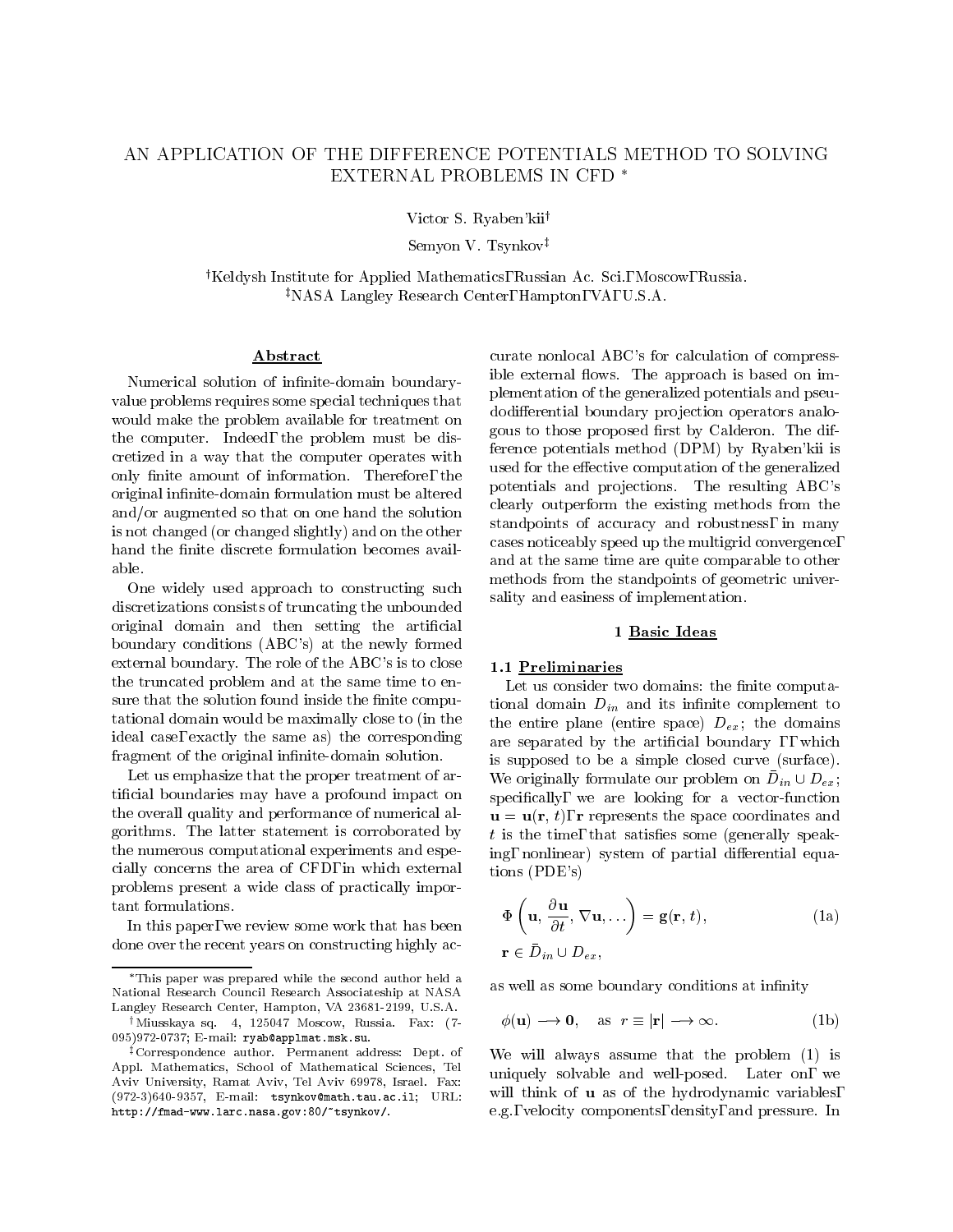this case, system (1a) is one of the relevant systems of PDE's used in fluid dynamics, e.g., the Navier-Stokes equations, and boundary conditions  $(1b)$  may reflect, e.g., the fact that as the coordinate approaches infinity the local flow parameters approach the free-stream ones. We will also assume that in the case of an external flow problem the computational domain  $D_{in}$  entirely contains the immersed body(ies), and equations (1a) include the proper boundary conditions at the solid surface(s). In this case, we may think (for simplicity) that  $D_{in} \cup D_{ex} = R$ ,  $n = 2$  or  $n = 3$ .

The next step is to assume that in the domain  $D_{ex}$ system (1a) is either linear and homogeneous from the very beginning or admits replacement by some linear homogeneous system of PDE's under certain conditions. Analogously, we will assume that boundary conditions (1b) can also be thought of as some linear homogeneous relations. Then, instead of (1) tions. A survey of this work can be found, e.g., in we consider

$$
\Phi\left(\mathbf{u}, \frac{\partial \mathbf{u}}{\partial t}, \nabla \mathbf{u}, \ldots\right) = \mathbf{g}(\mathbf{r}, t), \quad \mathbf{r} \in D_{in}, \qquad (2\mathbf{a}) \qquad \frac{\mathbf{m}}{\mathbf{1}}.
$$

$$
\mathbf{L}\tilde{\mathbf{u}} = \mathbf{0}, \quad \mathbf{r} \in \bar{D}_{ex}, \tag{2b}
$$

$$
\begin{array}{ll}\n\text{Li} - \text{o}, & \text{I} \subset D_{ex}, \\
\text{I\`u} \longrightarrow \text{0}, & \text{as } r \longrightarrow \infty.\n\end{array} \tag{2c}
$$

In (2b) and (2c), **L** and **l** are some linear operators, and  $\tilde{\mathbf{u}} = \tilde{\mathbf{u}}(\mathbf{r}, t)$  may either coincide with **u** or be some function of u. For example, system (2b) can be obtained on the basis of (1a) using linearization in  $D_{ex}$ . (Note, linearization of the governing equations in the far field against the constant free-stream background is relevant to many external flows.) Then,  $\tilde{\mathbf{u}} = \mathbf{u} - \mathbf{u}_0$ , where  $\mathbf{u}_0$  represents the corresponding free-stream parameters. Analogously to (1), we will assume that problem (2) is uniquely solvable and well-posed.

Our final goal will be to find the solution  $\bf{u}$  to  $(2a)$ on  $D_{in}$ . However, we cannot do it directly since system (2a) is not closed if considered separately. On the other hand, we also cannot directly solve on the computer neither (1) nor (2) because  $D_{ex}$  is infinite. Consequently, we will need to supplement system (2a) by the special artificial boundary conditions (ABC's) at , so that the resulting problem

$$
\Phi\left(\mathbf{u}, \frac{\partial \mathbf{u}}{\partial t}, \nabla \mathbf{u}, \ldots\right) = \mathbf{g}(\mathbf{r}, t), \quad \mathbf{r} \in D_{in}, \quad \text{(3a)} \quad \text{qu} \atop \text{tio} \quad \text{tio}
$$

$$
\mathbf{B}_{\Gamma}\left(\mathbf{u}, \frac{\partial \mathbf{u}}{\partial t}, \nabla \mathbf{u}, \ldots\right) = \mathbf{0}, \quad \mathbf{r} \in , , \qquad (3b) \qquad \begin{array}{c} \text{he} \\ \text{pa} \end{array}
$$

is closed and its solution on  $D_{in}$  is in a certain sense close to the solution of (2). To construct the ABC's (3b), we will use the linearity of  $(2b)-(2c)$ .

Before proceeding further, let us define here an important concept of exact ABC's, which we will refer to henceforth. Namely, if the ABC's (3b) are constructed so that the solution to (3) and (2) coincide on  $D_{in}$ , then we will call such boundary conditions the exact ABC's. Note, we always assume that the solutions of (1) and (2) are close enough and always treat the exactness of ABC's within the accuracy of replacement of  $(1)$  by  $(2)$  (e.g., within the accuracy of far-field linearization). Clearly, we can reformulate the definition of exact ABC's as follows: one should be able to uniquely complement the solution of (3) from  $D_{in}$  to  $D_{ex}$  so that the resulting function OIL  $D_{in} \cup D_{ex}$  solves (2).

An extensive work has been done by many authors over the recent years towards constructing the exact ABC's for different problems, as well as towards developing the effective approximate boundary conditions. A survey of this work can be found, e.g., in this work can be found, e.g., in this work can be found, e.g., in this work can be found, e.g., in this work can be found, e.g., in this work can be found, and we can be the recent review papers by Isynkov <sup>-</sup>', as well as in the comprenensive reviews by Givon 3, 4.

### 1.2 Boundary Equations with Projections

Clearly, the idea of exact ABC's is that the relation (3b) should equivalently replace  $(2b)-(2c)$ . Since the equations  $(2b)-(2c)$  are linear we can use the apparatus of generalized potentials and boundary projections in order to obtain the desirable boundary conditions. In so doing,  $B_{\Gamma}$  from (3b) appears to be some linear pseudodifferential operator.

The generalized potentials and boundary projection operators that we employ for constructing the ABC's were first proposed by Calderon  $5$  and then also studied by Seeley <sup>o</sup> . Ryaben'kii <sup>1, o</sup> (see also the recent paper  $9$  and the book by Mikhlin, et al.  $10$ ) had extended and modified the original approach, and also proposed an effective numerical technique for calculation of potentials and projections, this technique is called the difference potentials method (DPM). Additionally, Ryaben'kii in <sup>11</sup> had for the first time shown how the generalized potentials and projections could be used for constructing the ABC's for unsteady finite-difference problems.

We, however, will for the moment restrict ourselves by considering the steady-state problems only, which means  $\mathbf{u} = \mathbf{u}(\mathbf{r})$  and  $\tilde{\mathbf{u}} = \tilde{\mathbf{u}}(\mathbf{r})$ . To simplify the notations, we will further omit the tilde that distinguishes between the \linear" and \nonlinear" solutions; it should not cause misunderstandings since hereafter we will mostly concentrate on the "linear part" of  $(2)$ .

On  $D_{in} \cup D_{ex}$ , we introduce the following auxiliary problem (AP)

$$
\mathbf{L}\mathbf{u} = \mathbf{f}, \quad \mathbf{r} \in \bar{D}_{in} \cup D_{ex}, \quad \text{supp}\,\mathbf{f}(\mathbf{r}) \subset D_{in}, \ (4a)
$$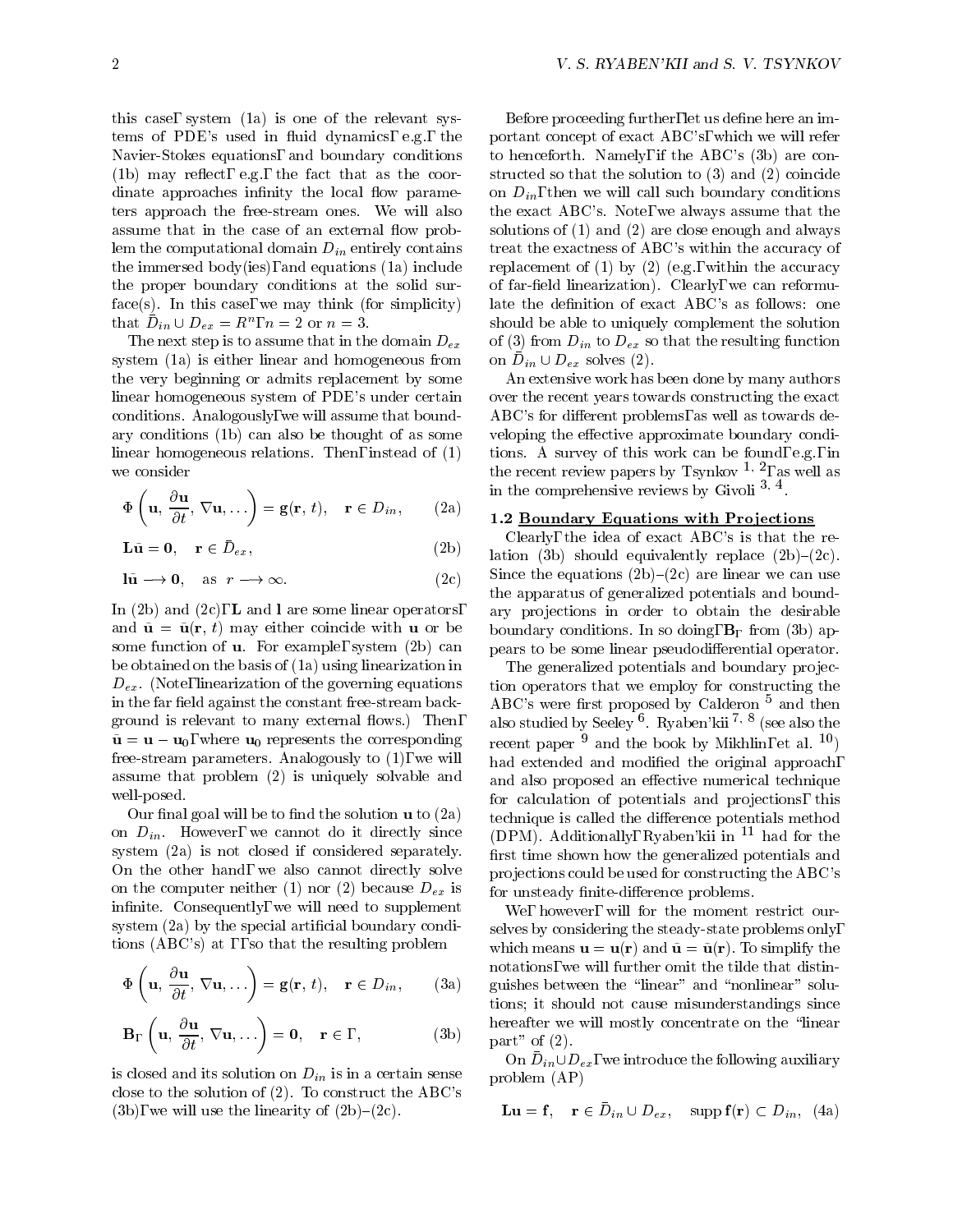$$
\ln \longrightarrow 0, \quad \text{as} \quad r \longrightarrow \infty,
$$
 (4b) of

which is the key element of our further construction. In the theory of generalized potentials, the solution of the AP (4) plays approximately the same role as the convolution with the fundamental solution plays in the classical potential theory. We will assume that problem (4) is uniquely solvable for any compactly supported right-hand side (RHS)  $f(r)$  and well-posed; the corresponding inverse (Green's) operator is denoted  $G$ . For any function  $u(1)$ ,  $1 \in D_{ex}$ , st we also introduce its clear trace  $\xi_{\Gamma}$   $\rightarrow$   $\infty$  on , ,

$$
\xi_{\Gamma} = \mathbf{Tr}_{\Gamma} \mathbf{u}.\tag{5}
$$

For the applications considered below (L in (2b) and (4a) is a second-order operator),  $\xi_{\Gamma}$  is chosen as a vector-function with the components  $\left(\mathbf{u}, \frac{\partial \mathbf{u}}{\partial \zeta}\right)\Big|_{\Gamma}$ ,  $\qquad \text{on the$  $\zeta$  is the normal to,. The corresponding space of vector-functions  $\xi_{\Gamma}$  is called the space of clear traces. For any element  $\xi_{\Gamma}$  of this space, we define the generalized potential with the density  $\xi_{\Gamma}$ :

$$
\mathbf{P}\xi_{\Gamma} = \left(\mathbf{G}\left(\left(\mathbf{L}\mathbf{w}\right)\big|_{D_{in}}\right)\right)\Big|_{\bar{D}_{ex}}.\tag{6}
$$

Here,  $\mathbf{w} = \mathbf{w}(\mathbf{r})$  is an arbitrary function with the only requirement of that it has the clear trace  $\xi_{\Gamma}$ ,  $\mathbf{Tr}_{\Gamma} \mathbf{w} = \xi_{\Gamma}$ , and the RHS for the AP, i.e., the function that the Green operator G operates on in equation (6), is given by

$$
(\mathbf{Lw})\big|_{D_{in}} = \begin{cases} \mathbf{Lw}, & \text{on } D_{in}, \\ \mathbf{0}, & \text{on } \bar{D}_{ex}. \end{cases}
$$
 (7) tail

We also define the operator  $P_{\Gamma}$ ,

$$
\mathbf{P}_{\Gamma}\xi_{\Gamma} = \mathbf{Tr}_{\Gamma}\mathbf{P}\xi_{\Gamma},\tag{8}
$$

as the trace (5) of the generalized potential (6); this operator obviously maps the space of clear traces  $\xi_{\Gamma}$ onto itself. It turns out that  $P_{\Gamma}$  in (8) is a projection,  $\mathbf{F}_{\bar{\Gamma}} = \mathbf{F}_{\Gamma}$ , it is called the Calderon boundary projection. This operator will play a fundamental role in our further analysis. It is possible to show  $\gamma$   $\sim$  that  $\qquad$  , those and only those  $\xi_{\Gamma}$  that belong to the image of the projection,  $\xi_{\Gamma} \in \text{Im} \mathbf{P}_{\Gamma}$ , i.e., satisfy the boundary equation with projection (BEP)

$$
\mathbf{P}_{\Gamma}\xi_{\Gamma} = \xi_{\Gamma},\tag{9}
$$

can be complemented from , to  $D_{ex}$  so that the complement  $\mathbf{u} = \mathbf{u}(1), \mathbf{1} \in D_{ex}$  solves (2b) (2c). The In other words, BEP (9) provides for a complete classification of those and only those densities  $\xi_{\Gamma}$  of generalized potentials that are actually the traces

of some solution  $\mathbf{u} = \mathbf{u}(\mathbf{I})$  to (2b) (2c) on  $D_{ex}$ . When the BEP (9) is satisfied, the corresponding complement on  $\nu_{ex}$  can be restored as the potential (6). Clearly, since  $\text{Im}\mathbf{P}_{\Gamma}$  contains all those and only those  $\xi_{\Gamma}$  that can be complemented on  $D_{ex}$  so that the complement solves  $(2b)-(2c)$ , then equation  $(9)$ equivalently replaces system  $(2b)-(2c)$ , which means the BEP (9) serves as a desirable exact ABC of type (3b). We emphasize that these ABC's are usually nonlocal; on the other hand, the algorithm for constructing the ABC's does not impose any essential limitations on the shape of , .

 $\vert_{\Gamma}$ , am  $\alpha$  ample, to inicarize the governing equations one has BEP (9) provides for a general recipe to construct the exact ABC's. However, any specific problem requires its own special approaches. First, certain assumptions in regard to the behavior of solution have to be done in order to pass from  $(1)$  to  $(2)$ . For exto assume that the flow perturbations in the far field are small; this assumption can usually be verified a posteriori. Second, the AP (4), which needs to be actually solved for calculating  $P_{\Gamma}$ , is still formulated on the infinite domain. Special techniques must be employed to replace it by some finite-domain AP.<br>Third, in practice the ABC's are to be constructed for the discrete rather than for the continuous for mulation of the problem, which means that some additional steps may be required for the actual implementation of BEP (9). Finally, the numerical process of the DPM  $\rightarrow$   $\sim$ , which is used for the actual calculation of ABC's, may also vary in some details from one problem to another. In Section 2, we will delineate the corresponding algorithm for the Navier-Stokes equations. Here, we will briefly describe a simpler case of the two-dimensional external inviscid flows.

#### 1.3 An Inviscid Example Example Example Example Example Example Example Example Example Example Example Exampl

Tsynkov 12; <sup>13</sup> and Sofronov and Tsynkov <sup>14</sup> consider a finite body (airfoil) immersed in an infinite flow of inviscid compressible fluid. The flow is governed by the Euler equations and is assumed to be subsonic at infinity; for the purpose of numerical solution, the equations are discretized on a finitedifference O-type grid that is generated around the body. The computational domain  $D_{in}$  in  $12, 13, 14$ is formed by the grid; no special assumptions in regard to the shape of its external boundary, are done. Outside the computational domain, i.e., in  $D_{ex}$ , the Euler equations are linearized against the free-stream background. Moreover, we assume the existence of the velocity potential in the far field and split the linearized system into elliptic (velocity) and advection (entropy) parts. After the term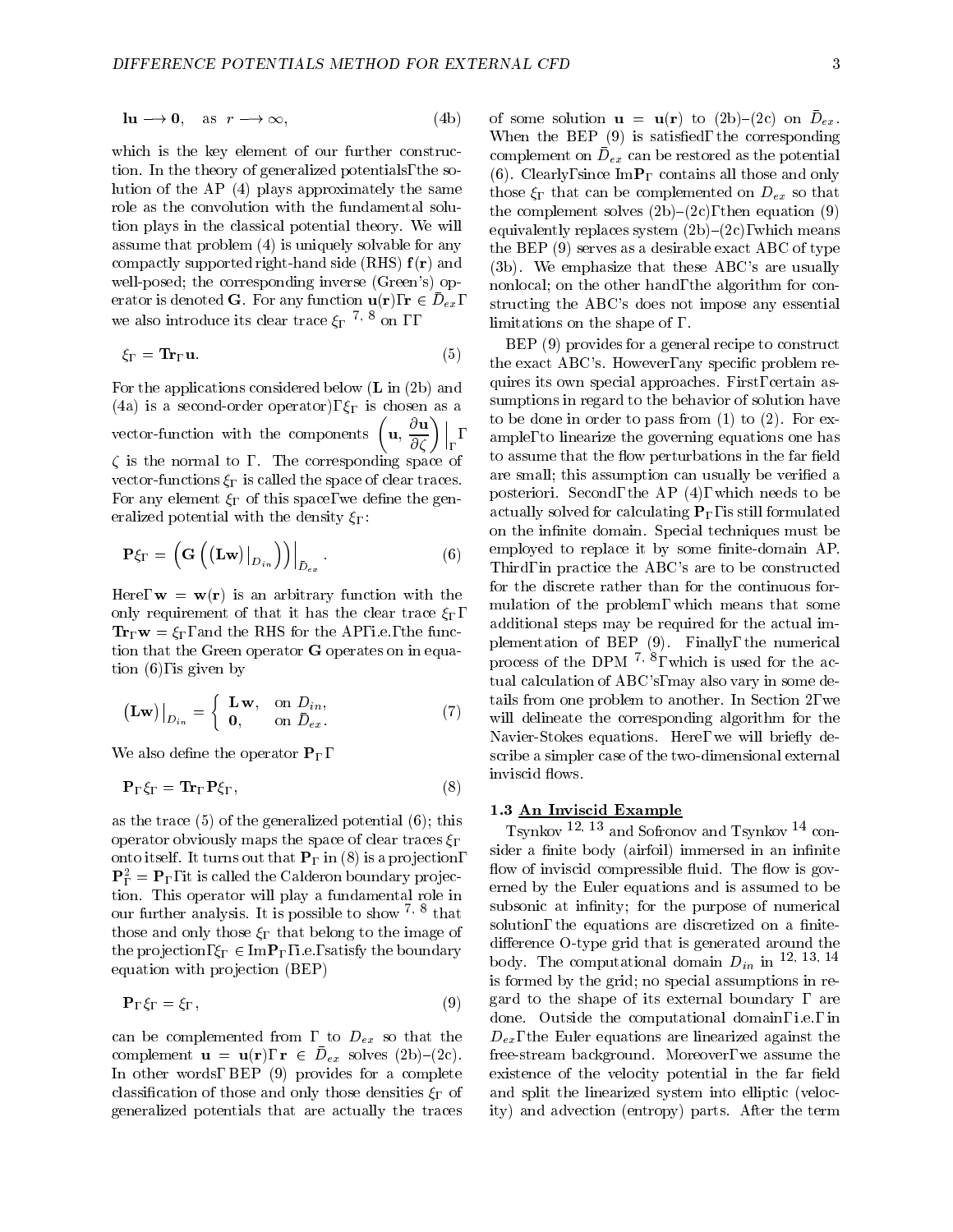associated with the circulation of flow around the airfoil is subtracted, the regular part of the potential of velocity perturbations can be described by the Prandtl-Glauert equation

$$
(1 - M_0^2) \frac{\partial^2 \varphi}{\partial x^2} + \frac{\partial^2 \varphi}{\partial y^2} = 0
$$
 (10a) 
$$
\frac{sp}{ca}
$$

with zero boundary condition at infinity:

by  

$$
\varphi(x, y) \longrightarrow 0
$$
, as  $x^2 + y^2 \longrightarrow \infty$ . (10b)

Equation (10a) can be easily reduced to the Laplace equation by means of an affine coordinate transform; in so doing, boundary condition (10b) obviously remains intact. To obtain the ABC's for velocity components, we represent the solution to (10) in the form of a generalized potential and then construct the corresponding BEP. We use the AP formulated on a ring-shaped domain  ${R_1 \le r \le R_0}$ ; the external circle  ${r = R_0}$  encompasses, and the internal circle  $\{r = R_1\}$  lies inside  $D_{in}$ . At  $r = R_1$ , we specify homogeneous Dirichlet boundary conditions; at  $r = R_0$ , we specify boundary conditions

$$
\frac{d\hat{\varphi}_k}{dr}\Big|_{r=R_0} + \frac{|k|}{r}\hat{\varphi}_k\Big|_{r=R_0} = 0,
$$
\n
$$
k = 0, \pm 1, \pm 2, \dots,
$$
\n
$$
(11)
$$

where  $\hat{\varphi}_k$ ,  $k = 0, \pm 1, \pm 2,...$ , are the Fourier components of the potential (10) after the transform with respect to the polar angle. It is possible to make sure that this AP is uniquely solvable and well-posed for any RHS concentrated inside the ring. Moreover, it is easy to see that once complemented to the exterior of the ring, the solution to this AP vanishes at innity (compare to (4b)). Numerically, the AP is easy to solve by means of the discrete Fourier transform in polar coordinates.

Analogously to the continuous formulations, the ABC's in the discrete form should simply close the system that is solved inside  $D_{in}$ . For a second-order scheme employed inside the computational domain, we can always assume that the velocity components on the penultimate coordinate row, of the  $O$ -type grid are known, whereas the corresponding values on the outermost row,  $_1$  should be determined using the ABC's. Therefore, we consider the penultimate coordinate line, as the actual artificial boundary. Referring the reader to the original work  $12, 13, 14$ , as well as to Section 2, in which the Navier-Stokes case is analyzed, we skip here the details of the numerical procedure for calculating generalized potentials and projections and setting the inviscid ABC's. We only mention that after the finite-difference BEP

is obtained, it is solved so that the velocity on, provided from inside  $D_{in}$  coincides with the gradient of the potential (10) in a certain generalized sense. Once the BEP is solved, we can find the discrete potential density for any data (velocity components) specied on . When this grid density is known, we calculate the generalized potential and find the trace of its gradient on the outermost coordinate line,  $_{1}$ by means of interpolation; this procedure yields the ABC's for velocities. Finally, the ABC's for thermodynamic parameters are obtained using local relations, specically, the Bernoulli equation and the entropy advection equation.

 $\text{t}_{\text{nonlocal ABC's}}$   $\frac{12, 13, 14}{12, 13}$  provide for better accu-The technique of  $12, 13, 14$  for constructing the ABC's was combined with an iterative method  $15$  by Sofronov for calculating steady solutions to the Euler equations. A few subsonic and transonic airfoil flows have been numerically studied; in the transonic case, local supercritical regions were always kept inside  $D_{in}$  so that one could treat the exterior linearized flow in  $D_{ex}$  as purely subsonic. Numerical results presented in <sup>14</sup> demonstrate clear superiority of the nonlocal DPM-based ABC's over the standard local techniques based on quasi-one-dimensional characracy and faster convergence rate than local techniques; the entire numerical algorithm also appears to be more robust. Additionally, when the artificial boundary approaches the airfoil, the solution obtained with the technique of  $12, 13, 14$  appears to be essentially less in
uenced by the decrease of the size of computational domain than the solution obtained on the basis of the local boundary conditions. In other words, ABC's  $12, 13, 14$  allow one to maintain good accuracy of computations for much smaller computational domains than the standard the geometric universality of ABC's  $12, 13, 14, \text{make}$ this approach useful for calculating external Euler flows.

, the ABC's for more general cases. For example, the Analyzing this Euler example, we can see that the principle favorable circumstance that allowed us to relatively easy obtain the ABC's is the availability of a finite-domain AP. This, in turn, is due to the fact that the Poisson equation admits variables separation in polar coordinates. However, one obviously cannot rely on such circumstances in constructing linearized Navier-Stokes equations (see Section 2) and even the linearized Euler equations (without introducing the potential) most likely do not admit the separation of variables in any other coordinate system except in the Cartesian one. Therefore, we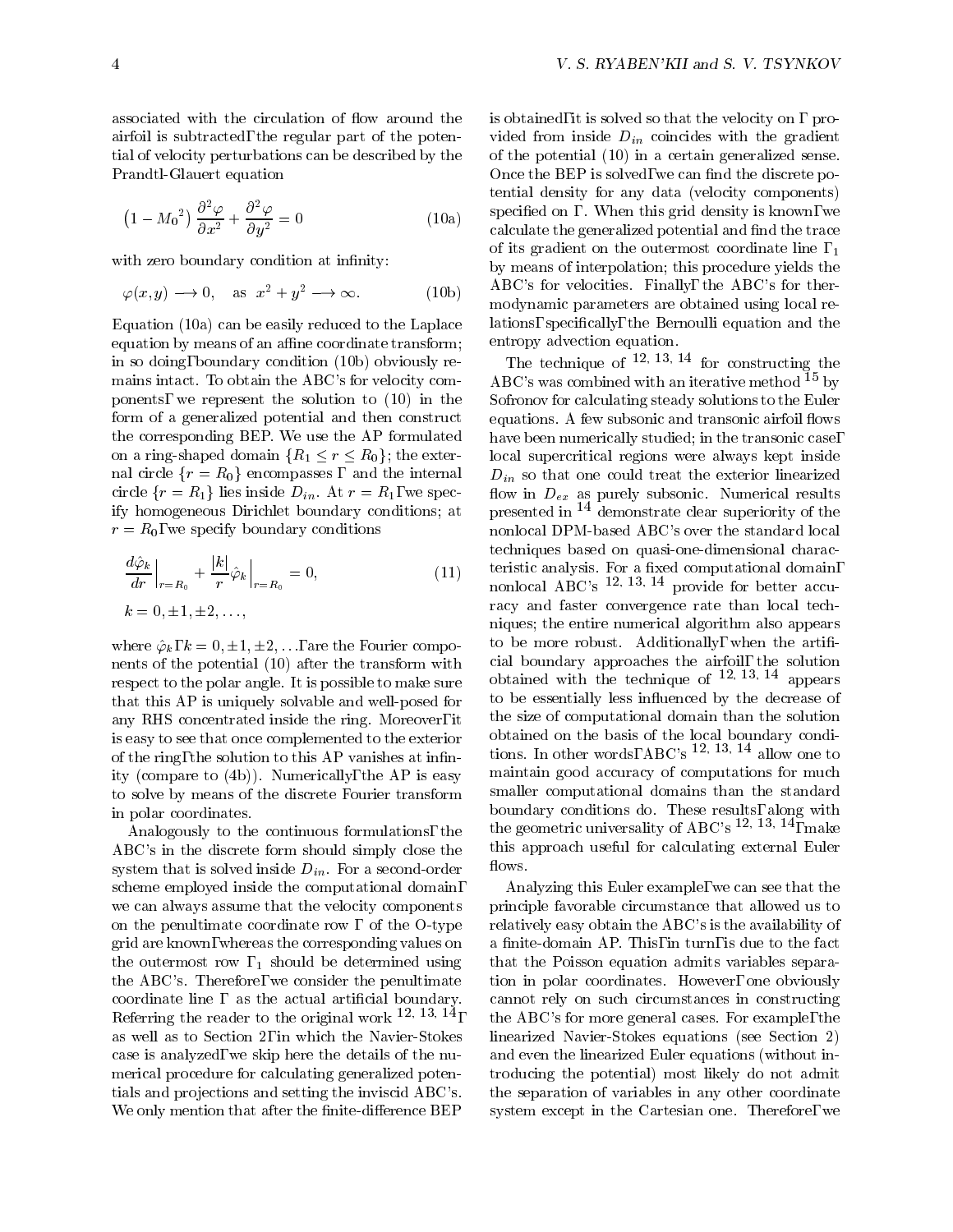need to develop some technique that would generally allow us to approximate the solutions of the infinite-domain AP of type  $(4)$  by the solutions of a new finite-domain AP. In so doing, we should be able to control the corresponding approximation error so that the resulting ABC's be as close to the exact ones as desired. Below, the procedure for constructing appropriate finite-domain approximations to the AP's of type (4) is described for a particular class of systems of PDE's with constant coefficients. For wider classes of systems, the possibility to use the same procedure is corroborated by the numerical experiments.

### 1.4 Systems of Simple Structure

Hereafter in this subsection, we assume that all functions depend on only two space variables, i.e.,  $\mathbf{r} = (x, y), x$  and y being scalars. This assumption allows us to simplify the presentation and at the same time does not imply any loss of generality since the analysis of the case  $\mathbf{r} = (x, y)$ , y being a vector, is straightforward.

Let us consider the system of PDE's

$$
\frac{\partial \mathbf{u}}{\partial x} = \mathbf{A} \left( \frac{\partial}{\partial y} \right) \mathbf{u} + \mathbf{f}(x, y),
$$
\n
$$
-\infty < x, y < \infty,
$$
\n(12)

with respect to a n-component vector-function understanding up =  $\sim$  $u_1, u_2, u_3, u_4, u_5, u_7, u_8, u_9, u_{10}$  $\left(\frac{\partial}{\partial y}\right)$  is a  $n \times n$  matrix, each  $\qquad \qquad \wedge$ entry of this matrix is a symbolic polynomial of  $\mathcal{L}$  $\frac{\partial}{\partial y}$ . The RHS  $f(x, y)$  is a compactly supported *n*component vector-function,  $f(x, y) \equiv 0$  for  $|x-a| >$  $a, |y| > a, a$  being some positive constant. System (12) can obviously be thought of as a particular class of systems of type (4a); consideration of only the first-order derivatives with respect to  $x$  presents no loss of generality since the higher derivatives can be eliminated by introducing additional variables.

We designate by  $A(i\alpha)$  the matrix that is obthe substitution of  $\alpha$  into  $\alpha$  into  $\alpha$  into  $\alpha$  into  $\alpha$  into  $\alpha$  $\left(\frac{\partial}{\partial u}\right)$  instead of :  $\frac{1}{\partial y}$ . The entries of the matrix  $\mathbf{A}(i\alpha)$  are, therefore, some polynomials of the real variable  $\alpha$  (the coefficients of these polynomials may, generally speaking, be complex).

**Definition 1** System  $(12)$  is called the system of simple structure if the roots  $\lambda_i(\alpha)$  of the equation  $\det \|\mathbf{A}(t\alpha)-\lambda\mathbf{I}\| = 0$  is the n  $\wedge$  n identity matrix) satisfy the inequalities

$$
|\Re \lambda_j(\alpha)| \ge \delta(\alpha) \ge \delta > 0,
$$

where  $\delta > 0$  does not depend on  $\alpha$ .

Let now  $U$  be a class of *n*-component vectorfunctions, in which we will be looking for the solutions  $\mathbf{u}(x, y)$  of system (12). The inclusion  $\mathbf{u}(x, y) \in$  $U$  holds for all those and only those vector-functions that satisfy the following conditions.

- $\bullet$  math component of the vector-function  $\mathbf{u}(x, y)$ has continuous derivatives of all those orders that are involved in system (12).
- $\bullet$  vector-function  $\mathbf{u}(x, y)$  can be represented as a Fourier integral:

$$
\mathbf{u}(x, y) = \frac{1}{\sqrt{2\pi}} \int_{-\infty}^{\infty} \hat{\mathbf{u}}(x, \alpha) e^{i\alpha y} d\alpha,
$$
 (14a)

$$
\hat{\mathbf{u}}(x,\,\alpha) = \frac{1}{\sqrt{2\pi}} \int_{-\infty}^{\infty} \mathbf{u}(x,\,y) e^{-i\alpha y} dy. \tag{14b}
$$

 $\bullet$  The derivatives involved in (12) can be represented as

$$
\frac{\partial \mathbf{u}}{\partial x} = \frac{1}{\sqrt{2\pi}} \int_{-\infty}^{\infty} \left[ \frac{d}{dx} \hat{\mathbf{u}}(x, \alpha) \right] e^{i\alpha y} d\alpha, \tag{15a}
$$

$$
\mathbf{A}\left(\frac{\partial}{\partial y}\right)\mathbf{u} = \frac{1}{\sqrt{2\pi}}\int_{-\infty}^{\infty} \mathbf{A}(i\alpha)\hat{\mathbf{u}}(x,\,\alpha)e^{i\alpha y}d\alpha. \tag{15b}
$$

 $\bullet$  rounce transformation  $\mathbf{u}(x, \alpha)$  or the function  $\mathbf{u}(x, y)$  is bounded for each  $\alpha$ ,

$$
|\hat{\mathbf{u}}(x,\,\alpha)| < \infty. \tag{16}
$$

Note,  $|\hat{\mathbf{u}}(x, \alpha)|$  in (16) can be thought of as the sum of the absolute values of components.

Further, for any real  $Y > 2a$  we associate with (12) another system of PDE's

$$
\frac{\partial \mathbf{u}_Y}{\partial x} = \mathbf{A} \left( \frac{\partial}{\partial y} \right) \mathbf{u}_Y + \mathbf{f}_Y(x, y), \tag{17}
$$
\n
$$
-\infty < x, \ y < \infty,
$$

with the unknowns  $\mathbf{u}_Y = \mathbf{u}_Y(x, y)$ . In (17),  $\mathbf{f}_Y(x, y)$ is a n-component vector-function that is periodic in the  $y$  direction with the period  $Y$  and that coincides with the RHS  $f(x, y)$  of system (12) for  $|y| < Y/2$ .

Let  $U_Y$  be a class of *n*-component vectorfunctions, in which we will be looking for the solutions  $\mathbf{u}_Y(x, y)$  of system (17). The function  $\mathbf{u}_Y(x, y)$  belongs to  $U_Y$  if and only if it satisfies the following conditions.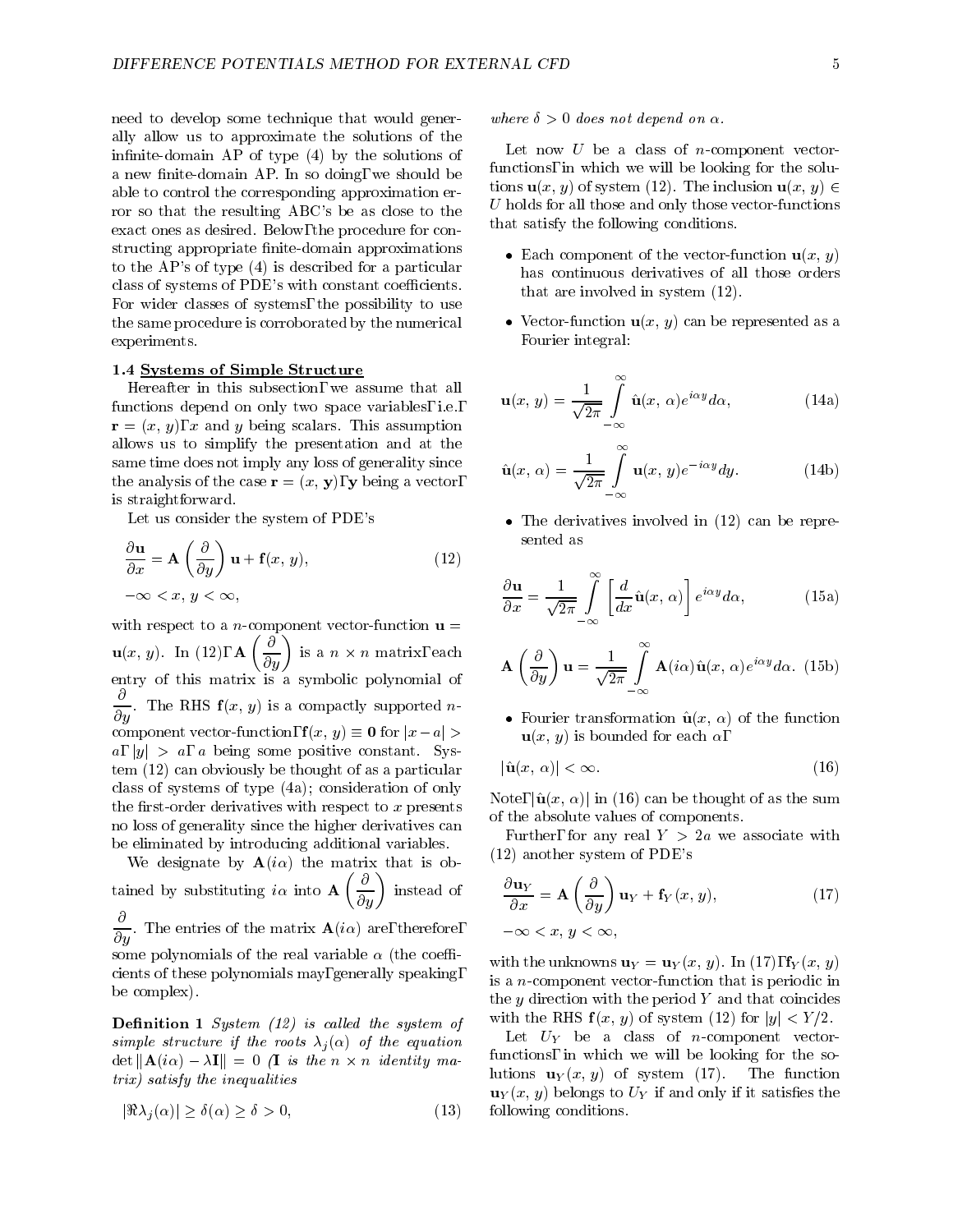- $\bullet$  Each component of  $\mathbf{u}_Y(x, y)$  has continuous **11**. derivatives of all those orders that are involved in system (17); moreover,  $\mathbf{u}_Y(x, y \pm Y)$  =  $\mathbf{u}_Y(x, y)$ .
- $\bullet$  vector-function  $\mathbf{u}_Y(x, y)$  can be represented as  $\bullet$ , a Fourier series:

$$
\mathbf{u}_{Y}(x, y) = \sum_{k=-\infty}^{k=\infty} \hat{\mathbf{u}}_{Y_k}(x) e^{iky \frac{2\pi}{Y}}, \qquad (18a)
$$

$$
\hat{\mathbf{u}}_{Y_k}(x) = \frac{1}{Y} \int_{-Y/2}^{Y/2} \mathbf{u}_Y(x, y) e^{-iky \frac{2\pi}{Y}} dy.
$$
 (18b)

 $\bullet$  The derivatives involved in (17) can be repre-

$$
\frac{\partial \mathbf{u}_Y}{\partial x} = \sum_{k=-\infty}^{k=\infty} \left[ \frac{d}{dx} \hat{\mathbf{u}}_{Y_k}(x) \right] e^{iky \frac{2\pi}{Y}}, \tag{19a}
$$

$$
\mathbf{A} \left( \frac{\partial}{\partial y} \right) \mathbf{u}_Y =
$$
\n
$$
\sum_{k=-\infty}^{k=\infty} \mathbf{A} \left( i \frac{2\pi k}{Y} \right) \hat{\mathbf{u}}_{Y_k}(x) e^{iky \frac{2\pi}{Y}}.
$$
\n(19b)

 $\bullet$  routier coefficients  $\mathbf{u}^{\gamma}_k (x)$  of the function  $\mathbf{u}_Y(x, y)$  are bounded for all k,

$$
|\hat{\mathbf{u}}_{Y_k}(x)| < \infty. \tag{20} \tag{21} \tag{22}
$$

Theorem 1 The system of simple structure (12) may have at most one solution  $\mathbf{u}(x, y) \in U$ , and system (17) may have at most one solution  $\mathbf{u}_Y(x, y) \in$  $U_Y$ .<br>**Proof.** Clearly, it is sufficient to show that the

homogeneous system

$$
\frac{\partial \mathbf{u}}{\partial x} = \mathbf{A} \left( \frac{\partial}{\partial y} \right) \mathbf{u}
$$

has only trivial solution  $\mathbf{u}(x, y) \equiv \mathbf{0}$  in the class U. Let  $\mathbf{u}(x, y) \in U$  be some solution to this homogeneous system. We represent this solution as a Fourier integral in accordance with (14a) and, using  $(15)$ , obtain

$$
\frac{1}{\sqrt{2\pi}}\int_{-\infty}^{\infty}\left[\frac{d}{dx}\hat{\mathbf{u}}(x,\,\alpha)-\mathbf{A}(i\alpha)\hat{\mathbf{u}}(x,\,\alpha)\right]e^{i\alpha y}d\alpha=\mathbf{0}
$$

Therefore, for any  $\alpha$ 

$$
\frac{d\hat{\mathbf{u}}(x,\,\alpha)}{dx} = \mathbf{A}(i\alpha)\hat{\mathbf{u}}(x,\,\alpha),\tag{21}
$$

 $\mathcal{L} = \mathcal{L}$  which is identically zero. Consequently, and  $\hat{\mathbf{u}}(x, \alpha)$  is bounded. On the other hand, all roots of the characteristic equation of system (21) always have non-zero real parts since (12) is a system of simple structure. It is well-known that in this case system (21) has a unique bounded solution  $\hat{\mathbf{u}}(x, \alpha)$ ,

$$
\mathbf{u}(x, y) = \frac{1}{\sqrt{2\pi}} \int_{-\infty}^{\infty} \hat{\mathbf{u}}(x, \alpha) e^{i\alpha y} d\alpha \equiv \mathbf{0}.
$$

The statement about  $\mathbf{u}_Y(x, y)$  can be proven analogously. <sup>2</sup>

To formulate the next theorem, we introduce the following notations. Let  $\varphi(x, y)$  be some *n*-component vector-function,  $\varphi(x, y)$  $(\varphi_1(x, y), \varphi_2(x, y), \ldots, \varphi_n(x, y))$ . Designate

$$
|\varphi(x, y)| = \sum_{j=1}^{n} |\varphi_j(x, y)|;
$$
 (22a)

$$
\left| \frac{\partial^{p+q} \varphi(x, y)}{\partial x^p \partial y^q} \right| = \sum_{j=1}^n \left| \frac{\partial^{p+q} \varphi_j(x, y)}{\partial x^p \partial y^q} \right|;
$$
 (22b)

$$
\|\varphi(x,\,y)\|_{k} = \sum_{p+q=0}^{k} \sup_{x,\,y} \left| \frac{\partial^{p+q} \varphi(x,\,y)}{\partial x^{p} \partial y^{q}} \right|.
$$
 (22c)

Theorem 2 Consider an arbitrary bounded domain  $D \subset R$  . Let z be an arbitrary non-negative integer number. Then, one always can find a sufficiently large number  $k = k(z, D)$  such that for any compactly supported function  $f(x, y)$ ,  $f(x, y) \equiv 0$  for  $|x - a| > a$  and  $|y| > a$ , that satisfies  $||\mathbf{f}||_k < \infty$ (see (22)) the solutions  $\mathbf{u} \in U$  and  $\mathbf{u}_Y \in U_Y$  of systems (12) and (17), respectively, exist  $(Y > 2a$  is arbitrary) and

$$
\|\mathbf{u} - \mathbf{u}_Y\|_{z,D} \le \frac{const}{Y^{\kappa}},\tag{23}
$$

where 
$$
\kappa = \kappa(z, k, D)
$$
, and  $\kappa \longrightarrow \infty$  as  $k \longrightarrow \infty$ .

 $i\rightarrow a\alpha = 0$ . the superposition of the trace  ${\bf Tr}_{\Gamma}$  (see (6)) and the The importance of Theorem 2 is that it allows us to approximate the solution of the infinite-domain AP by the solutions of another problem, which is periodic and, therefore, finite, in all but one Cartesian directions. Recall, to calculate the ABC's we need to know the projection  $P_{\Gamma}$  (see (8)), which is potential  $P$  (see (5)). We, therefore, conclude that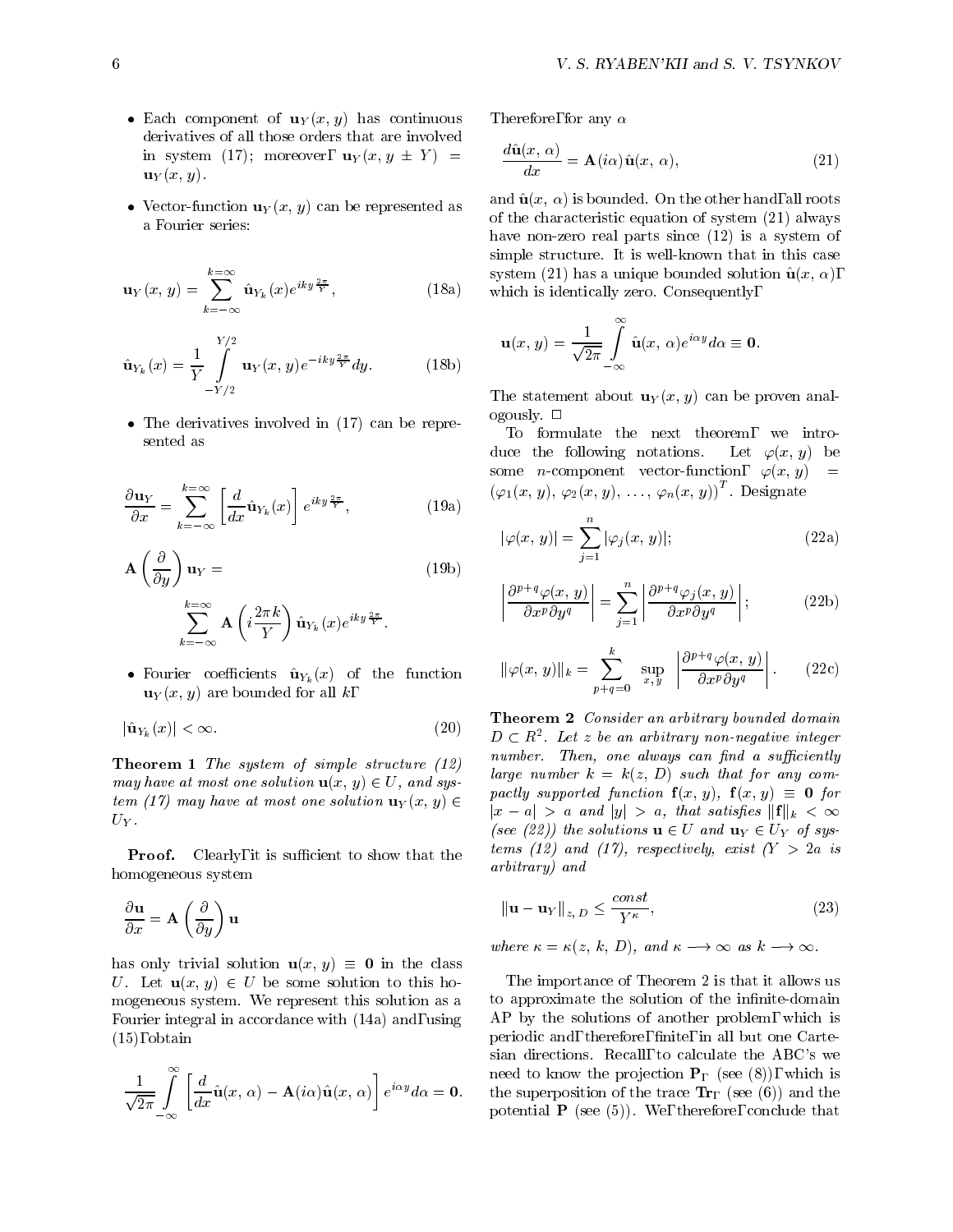in order to obtain the ABC's we do not need to know the potential, i.e., the solution of the AP, everywhere on  $D_{ex}$ ; we need to know it only on some neighborhood of . Consequently, the approximation of u by  $\mathbf{u}_Y$  on any finite domain D as the period Y increases (see  $(23)$ ) is sufficient for achieving our goal of constructing the ABC's.

The proof of Theorem 2 is essentially based on the estimates for one-dimensional fundamental solutions obtained by Godunov and Gordienko in <sup>16</sup> . Specifically, let

$$
\frac{d\mathbf{v}}{dx} = \mathbf{A}\,\mathbf{v} + \mathbf{f}(x) \tag{24}
$$

be an abstract system of  $n$  ordinary differential equations (ODE's) with constant coefficients, and  $f(x)$  be a continuous bounded function. Let also the roots  $\lambda$  of the characteristic equation det  $|\mathbf{A} - \lambda \mathbf{I}| = 0$  of system (24) satisfy the inequality

$$
|\Re \lambda| \ge \delta > 0. \tag{25}
$$

We supplement system (24) by the condition of boundedness of its solution  $\mathbf{v}(x)$  $\equiv$  $(v_1(x), v_2(x), \ldots, v_n(x))^T$  on the entire line  $-\infty$  $x < \infty$ ,

$$
\|\mathbf{v}(x)\| \le \text{const.} \tag{10}
$$

Because of the equivalence of norms on a finitedimensional space for a fixed  $n$ , the choice of the specific norm  $\|\mathbf{v}(x)\|$  in (26) is not essential. Hereafter, we will always use the  $l_1$  norm of vectors, i.e., consider as a norm of a vector the sum of absolute values of its components. We now formulate the following result, see  $\overline{\phantom{a}}$ . Fundamental solution  $\overline{G(x)}$  of  $\overline{\phantom{a}}$  (19) a the corresponding linear differential operator from  $(24)$  exists and is unique in the class of functions that meet boundary condition (26). This fundamental solution is actually a  $n \times n$  matrix that satisfy  $\sim$   $\infty$   $\alpha$ the inequality

$$
\|\mathbf{G}(x)\| \le \Omega(n) \left(\frac{\|\mathbf{A}\|}{\delta}\right)^{n-1} e^{-\delta \frac{|x|}{2}},\tag{27}
$$

where  $\mathbf{u}$  is some number that depends on large that depends on large that depends on  $\mathbf{u}$ n, and the norms of the matrices  $\mathbf{G}(x)$  and **A** are consistent with the chosen vector norm. Note, according to the definition of the fundamental solution, one can represent the solution to (24), (26) as

$$
\mathbf{v}(x) = \int_{-\infty}^{\infty} \mathbf{G}(x-t)\mathbf{f}(t)dt.
$$
 (28) to

We will be looking for the solution of system (12) in the form of the Fourier integral (14a), where the Fourier transformation  $\hat{\mathbf{u}}(x, \alpha)$  is subject to the determination. Analogously to (14), we represent the RHS  $f(x, y)$  of system (12) as

$$
\mathbf{f}(x, y) = \frac{1}{\sqrt{2\pi}} \int_{-\infty}^{\infty} \hat{\mathbf{f}}(x, \alpha) e^{i\alpha y} d\alpha,
$$
 (29a)

$$
\hat{\mathbf{f}}(x,\,\alpha) = \frac{1}{\sqrt{2\pi}} \int_{-\infty}^{\infty} \mathbf{f}(x,\,y) e^{-i\alpha y} dy. \tag{29b}
$$

Substituting (14a) and (29a) into (12) and using (15), we formally obtain for  $\hat{\mathbf{u}}(x, \alpha)$  the following system of ODE's with constant coefficients

$$
\frac{d\hat{\mathbf{u}}(x,\,\alpha)}{dx} = \mathbf{A}(i\alpha)\hat{\mathbf{u}}(x,\,\alpha) + \hat{\mathbf{f}}(x,\alpha). \tag{30}
$$

System (30) depends on  $\alpha$  as on the parameter. We will supplement this system by boundary condition  $(16)$ .  $\lambda = -$ ,  $\lambda$ .

 $\sim$   $\sim$   $\sim$  we make sure that the inverse Fourier transforma-To make sure that the function  $\mathbf{u}(x, y)$  obtained using (14a) (provided that  $\hat{\mathbf{u}}(x,\alpha)$  satisfies (30),  $(16)$ ) does belong to U and does solve  $(12)$ , we will first have to make certain assumptions in regard to the smoothness of the RHS  $f(x, y)$  (recall, this function is always supposed to have compact support). Then, we estimate from above the Fourier transfor- $\max$  (b)  $f(x, \alpha)$  (see (29a)) and its derivatives by certain rational functions of  $\alpha$ . Using the estimates for  $f(x, \alpha)$ , inequality (27), and representation (28), we can estimate from above the solution  $\hat{u}(x, \alpha)$  of (30), (16) and its derivatives with respect to x by the  $(22)$ type norm of  $f(x, y)$  multiplied by a certain rational function of  $\alpha$  and a certain exponential function of x. Further, the differentiability of  $\hat{u}(x, \alpha)$  with respect to  $\alpha$  and the estimates for the derivatives (in particular, the rate of decay for big  $|\alpha|$  can be obtained by induction with respect to the order of differentiation. Finally, using the aforementioned estimates tion (14a) does exist in  $U$  and therefore, provides for the solution to  $(12)$ ; using the same estimates, we also make sure that inequality (23) does hold, first for  $z = 0$  and then for  $z > 0$ .

> This brief outline will be transformed into the full proof of Theorem 2 in a future paper. Here, we will show how to handle the last remaining infinite direction,  $x$ , and to therefore finally replace the infinitedomain AP by a new problem formulated on some bounded domain.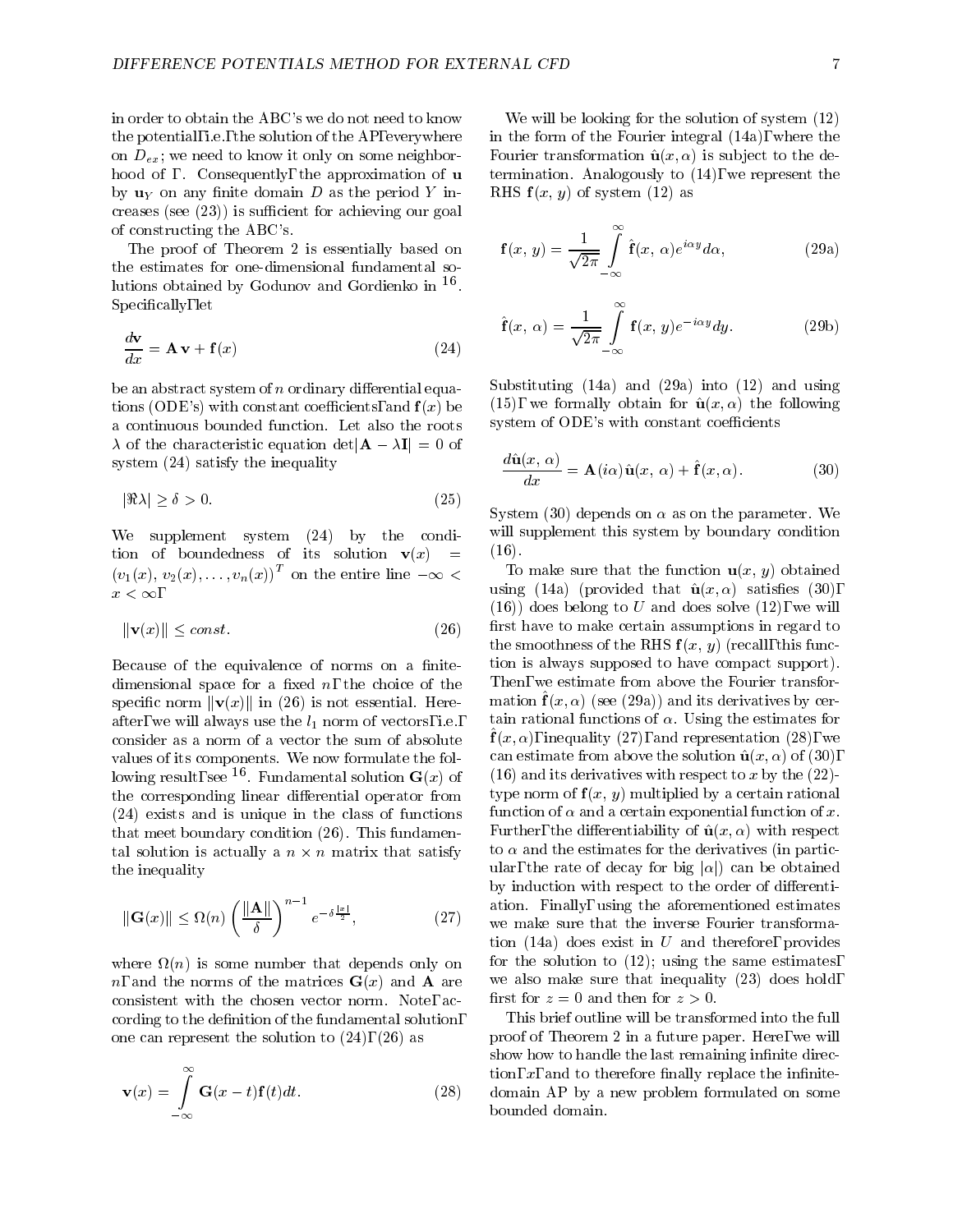Since we have already replaced the original infinite-domain formulation of the AP by the periodic formulation with respect to  $y$ , then, instead of solving systems (30), (16) for each  $\alpha$ ,  $-\infty < \alpha < \infty$ , we will need to solve the systems

$$
\frac{d}{dx}\hat{\mathbf{u}}_{Y_k}(x) = \mathbf{A}\left(i\frac{2\pi k}{Y}\right)\hat{\mathbf{u}}_{Y_k}(x) + \hat{\mathbf{f}}_{Y_k}(x) \tag{31}
$$

with boundary condition (20) for each  $k, k =$  $0, \pm 1, \pm 2, \ldots$  Note, system (31) is obtained on the basis of representation

$$
\mathbf{f}_{Y}(x, y) = \sum_{k=-\infty}^{k=\infty} \hat{\mathbf{f}}_{Y_k}(x) e^{iky \frac{2\pi}{Y}},
$$
\n(32a)\n
$$
\text{diam} \quad \text{(32a)}
$$

$$
\hat{\mathbf{f}}_{Y_k}(x) = \frac{1}{Y} \int_{-Y/2}^{Y/2} \mathbf{f}_Y(x, y) e^{-iky \frac{2\pi}{Y}} dy
$$
\n(32b)\n
$$
\text{in} \quad \text{in} \quad \text{in} \quad \text{in}
$$

by substituting (18a) and (32a) into (17) and using  $(19)$ .

For each k,  $k = 0, \pm 1, \pm 2, \ldots$ , system (31) formally needs to be solved on the entire line  $-\infty$  <  $x < \infty$ . However, since we need to know the solution of the  $AP$  only on some finite neighborhood of,, we can always choose a sufficiently large but still finite segment on the  $x$  axis, on which it would be sufficient to calculate the solution to (31). Without loss of generality, we may think that it is the segment  $(0, X)$ ,  $X > 2a$ . Since the RHS  $f(x, y)$  is compactly supported, system (31) is homogeneous for  $x < 0$ and  $x \geq X$ . To ensure that boundary condition (20) is met, we have to prohibit for  $x > X$  all the eigensolutions of the homogeneous counterpart to (31) that increase as  $x \rightarrow +\infty$  and to prohibit for  $x \leq 0$  all the eigensolutions that increase as  $x \rightarrow -\infty$ . This can be done by imposing the boundary conditions

$$
\left[\prod_{\Re\lambda_j(k)>0} \left(\mathbf{A}^k - \lambda_j(k)\mathbf{I}\right)\right] \hat{\mathbf{u}}_{Y_k}(0) = \mathbf{0} \quad (33a)
$$

and

$$
\left[\prod_{\Re\lambda_j(k)<0} (\mathbf{A}^k - \lambda_j(k)\mathbf{I})\right] \hat{\mathbf{u}}_{Y_k}(X) = \mathbf{0} \quad (33b)
$$

at  $x = 0$  and  $x = X$ , respectively. In (33),  $\lambda_j(k)$ are the eigenvalues of  $A^* = A + i \frac{1}{1 + i}$  and t  $i\frac{2\pi k}{Y}$  and the matrix products are computed taking into account the multiplicities of these eigenvalues. Clearly, since for multiplicities of these eigenvalues. Clearly, since for<br>the system of simple structure  $|\Re \lambda| > \delta > 0$ , boundary conditions (33) actually imply that the solution

 $\hat{\mathbf{u}}_{Y_k}(x)$  vanishes at infinity (which is a stronger property than simply boundedness (20)).

 $f_{k}$ <sup>{2}</sup> (31) (31) (31) other on a fixed finite neighborhood of  $D_{in}$ . We only Thus, we have shown how to replace the infinitedomain AP for a system of simple structure by the new problem formulated on the rectangle  $(0, X) \times$  $(-Y/2, Y/2)$  for the same RHS so that the solutions of these two problems are arbitrarily close to one anhave to mention, that the "asymmetric treatment" of the Cartesian directions  $x$  and  $y$  is caused mostly by the physical concerns. Specifically, typical external flow formulations (see Section 2) would bear some natural non-isotropy when we treat the Cartesian direction  $x$  as a streamwise and the Cartesian direction  $y$  as a cross-stream. In so doing, exact analytic treatment (33) of the Cartesian direction <sup>x</sup> seems to be most relevant for practical computations, since the periodic treatment for  $x$  may result in much larger values of period required for achieving the same accuracy than the periodic treatment for  $y$ . On the other hand, for the purposes other than the practical computation of projections, we may consider Fourier representation of the solution to the AP in all Cartesian directions. In particular, this has been done by Tsynkov in  $17$  when proving the solvability of the AP for the linearized thin-layer equations in the sense of tempered distributions.

> To conclude the introductory part of the paper, we will also briefly comment on the relation between the systems of simple structure and other equations that can often be encountered in practice.

### 1.5 Wider Classes of Systems

Many systems of equations that are frequently solved in mathematical physics may not appear to be the systems of simple structure. For example, consider the system

$$
\frac{\partial u}{\partial x} = v
$$
\n
$$
\frac{\partial v}{\partial x} = -\frac{\partial^2 u}{\partial y^2} + \mu u + f(x, y),
$$
\n
$$
\mu \in R, \quad \mu = \text{const},
$$
\n(34)

which is obtained when replacing the equation

$$
\frac{\partial^2 u}{\partial x^2} + \frac{\partial^2 u}{\partial y^2} - \mu u = f(x, y)
$$
 (35)

by the first-order system with respect to  $x$ . For  $(34)$ , the matrix  $\mathbf{A}(i\alpha)$  becomes

$$
\mathbf{A}(i\alpha) = \left[ \begin{array}{cc} 0 & 1 \\ \alpha^2 + \mu & 0 \end{array} \right],
$$

and its eigenvalues are  $\lambda(\alpha) = \pm \sqrt{\alpha^2 + \mu}$ . When  $\mu > 0$  we have  $|\Re(\lambda(\alpha))| > \sqrt{\mu} > 0$ , and system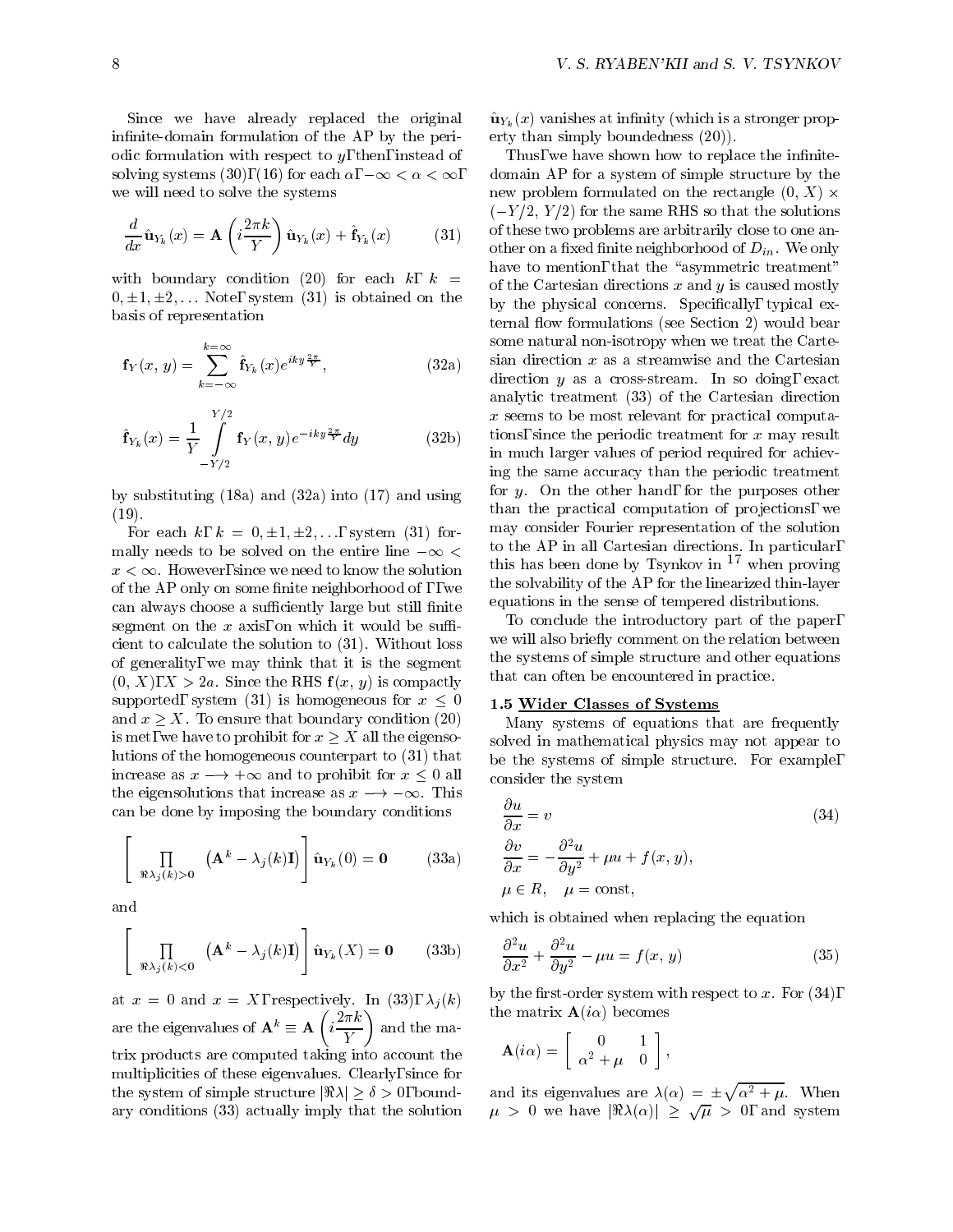(34) is a system of simple structure. However, when  $\mu = 0$  (in this case, equation (35) is the Poisson equation) or when  $\mu < 0$  (equation (35) is the Helmholtz equation), the real part of  $\lambda(\alpha)$  for some  $\alpha$ 's is zero, which means that system  $(34)$  is not a system of simple structure. Accordingly, the Poisson equation on  $R<sup>2</sup>$  not always has a bounded solution. As for the Helmholtz equation, the condition of vanishing of its Helmholtz equation, the condition of vanishing of its<br>solution as  $r \equiv (x^2 + y^2)^{1/2} \longrightarrow \infty$  does not ensure the uniqueness. To select the unique solution, one has to impose a more fine Sommerfeld radiation condition, which, in particular, also implies vanishing of the solution at infinity.

As shown above, if the linear differential operator L from (2b) being represented in the form of  $(12)$  implies the inequality  $(13)$ , i.e., the corresponding system of PDE's meets the Definition 1 of the systems of simple structure, and if the boundary conditions at infinity  $(2c)$  are actually the conditions of a sufficiently fast decay, then the ABC's at the artificial boundary,  $= \partial D_{in}$  can be constructed using the finite-domain  $AP$  on the rectangive  $(0, 2) \wedge (-1/2, 1/2)$ . Indeed, under these conditions the infinite-domain  $AP(4)$  formulated for the RHS  $(7)$  can be replaced by the finite-domain AP using Theorem 2 and boundary conditions (33). If, however, system (2b) represented in the form of (12) is not a system of simple structure, then we can sometimes approximate its solutions by the solutions of a specially chosen system of simple structure. (Note, the representation in the form of (12), if possible at all, may require the solution with respect to  $\partial {\bf u}/\partial x$  after the Fourier transform; in so doing, the entries of  $\mathbf{A}(i\alpha)$  may become rational rather than polynomial functions of  $\alpha$ ).

= =  $\sim$   $\sim$   $\sim$   $\sim$   $\sim$   $\sim$  $\left(\frac{\partial}{\partial y}, \varepsilon\right)$  be a  $n \times n$  matrix, which approaches the zero matrix as  $\varepsilon = \tau +0$ , and let the  $\tau$ roots  $\lambda(\alpha, \varepsilon)$  of the equation

$$
\det \|\mathbf{A}(i\alpha) + \mathbf{B}(i\alpha, \varepsilon) - \lambda(\alpha, \varepsilon)\mathbf{I}\| = 0 \tag{36}
$$

satisfy for each  $\varepsilon$  the inequality

$$
|\Re \lambda(\alpha, \varepsilon)| \ge \delta(\varepsilon) > 0. \tag{37}
$$

Let, in addition, the problem

$$
\Phi(\mathbf{u}, \nabla \mathbf{u}, \dots, \varepsilon) = \mathbf{g}(x, y), \quad (x, y) \in D_{in} \quad (38a) \quad \text{so}
$$

$$
\frac{\partial \mathbf{u}(x, y, \varepsilon)}{\partial x} = \left[ \mathbf{A} \left( \frac{\partial}{\partial y} \right) + \mathbf{B} \left( \frac{\partial}{\partial y}, \varepsilon \right) \right] \mathbf{u}, \quad (38b)
$$
  
(x, y)  $\in \bar{D}_{ex}$ 

be  
\n
$$
\mathbf{u}(x, y, \varepsilon) \longrightarrow \mathbf{0}, \text{ as } r \longrightarrow \infty
$$
\nbe

be uniquely solvable and let its solution  $\mathbf{u}(x, y, \varepsilon)$ approach the solution to the steady-state counterpart of problem (2) as  $\varepsilon \longrightarrow +0$  on any finite subdomain of  $R^2$ . Then, for constructing the ABC's on one obviously can use the AP

$$
\frac{\partial \mathbf{u}(x, y, \varepsilon)}{\partial x} =
$$
\n
$$
\left[\mathbf{A}\left(\frac{\partial}{\partial y}\right) + \mathbf{B}\left(\frac{\partial}{\partial y}, \varepsilon\right)\right] \mathbf{u} + \mathbf{f}(x, y),
$$
\n
$$
(x, y) \in R^2, \quad \text{supp}\mathbf{f}(x, y) \subset D_{in}
$$
\n(39a)

$$
\mathbf{u}(x, y, \varepsilon) \longrightarrow \mathbf{0}, \quad \text{as } r \longrightarrow \infty,
$$
 (39b)

where  $\varepsilon$  is chosen sufficiently small.

For example, if  $\mu = 0$  in system (34), then the correction

$$
\mathbf{B}\left(\frac{\partial}{\partial y},\,\varepsilon\right)=\left[\begin{array}{cc} 0 & 0 \\ \varepsilon & 0 \end{array}\right].
$$

will transform  $(34)$  into a system of simple structure. In the case of the Helmholtz equation ( $\mu < 0$ in (34)) supplemented by the Sommerfeld radiation conditions at infinity, we choose

$$
\mathbf{B}\left(\frac{\partial}{\partial y},\,\varepsilon\right) = \left[\begin{array}{cc} 0 & 0 \\ i\varepsilon & 0 \end{array}\right].
$$

This choice corresponds to the well-known principle of limitary absorption, which allows one to approximate both the Helmholtz equation and the Sommerfeld radiation conditions with the increasing accuracy as  $\varepsilon \longrightarrow +0$ . We should note that another choice of B,

$$
\mathbf{B}\left(\frac{\partial}{\partial y},\,\varepsilon\right)=\left[\begin{array}{cc} 0 & 0 \\ -i\varepsilon & 0 \end{array}\right].
$$

also provides for the system of simple structure (39a). However, in this case we approximate (as  $\varepsilon \longrightarrow +0$  the solution composed of incoming waves rather than the one that meets the radiation conditions.

 $\mathcal{S}$  infinite-domain AP by the periodic problem may still Finally, we mention that for a given system of PDE's it is, generally speaking, not always easy to find a good analogue to the principle of limitary absorption so that the solutions of this system can be approximated by the solutions of a certain system of simple structure. However, the replacement of an be possible, the validity of such a replacement can be veried a posteriori by means of the numerical experiments as done, e.g., in our work  $\overline{\phantom{a}}$ .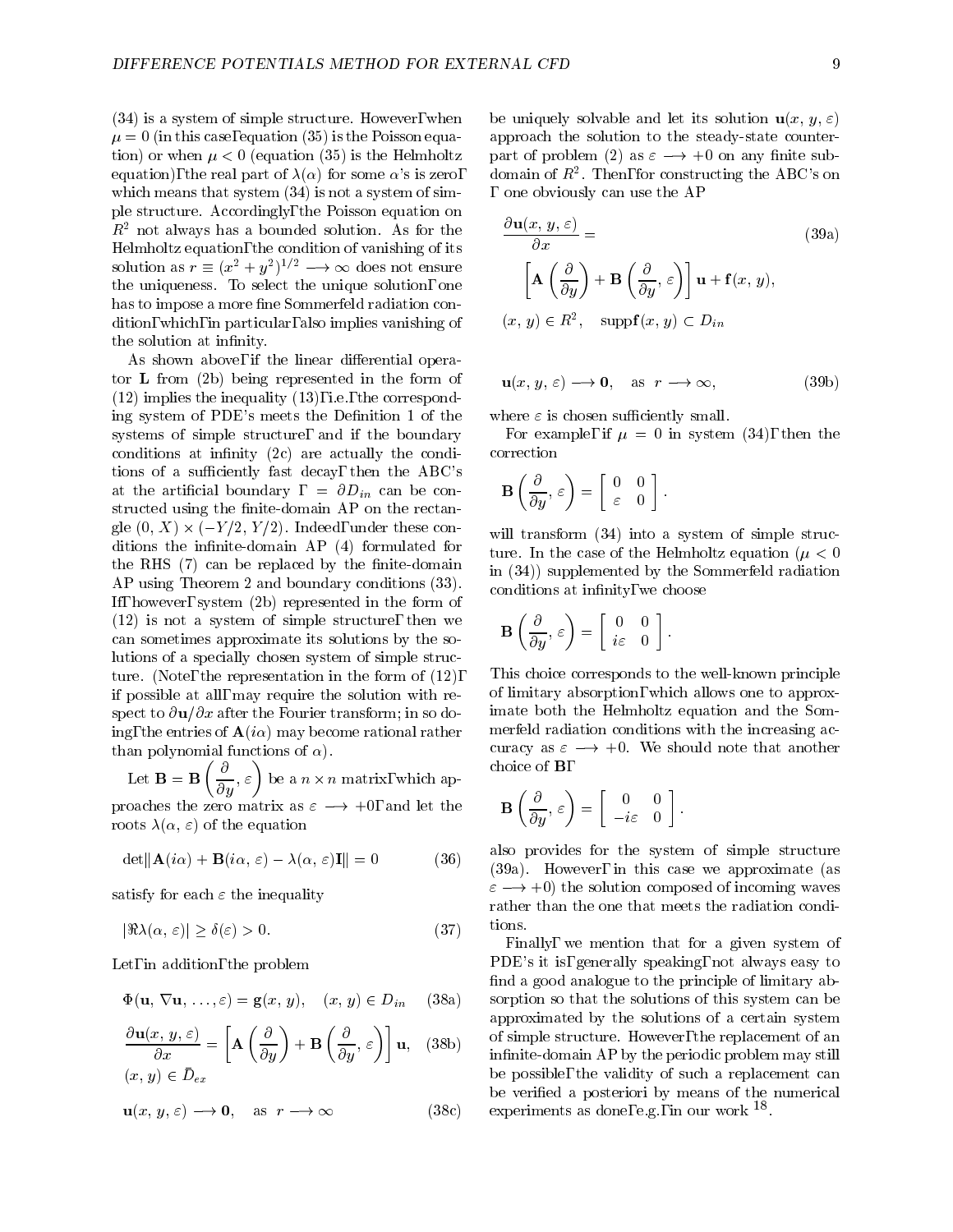#### 2 ABC's for External Viscous Flows

### 2.1 Governing Equations

We consider a flow of compressible viscous fluid over a finite body or configuration of bodies  $(e.g.,$ single-element or multi-element airfoil in two space dimensions). The flow is supposed to be uniform and subsonic at infinity. As mentioned above, we intend to actually calculate the flow only on some finite computational domain  $D_{in}$  (which contains the immersed body(ies)). The infinite exterior  $D_{ex}$  of the domain  $D_{in}$  is truncated, and the equations there along with the boundary conditions at infinity are to be replaced by the ABC's at  $= \partial D_{in}$ .

To construct the ABC's, we linearize the gov erning equations in  $D_{ex}$  against the constant freestream background. Generally, to justify the possibility of linearization we have to make sure that first, the flow perturbations in the far field are small, and second, the differential equations that describe these small perturbations are linear. As concerns the first assumption, it does hold for the external viscous flows, at least when the size of  $D_{in}$  is much larger than the size of the immersed body. The linearity of the governing equations for small perturbations is easy to establish for the subsonic flows, i.e., when the free-stream Mach number  $M_0$  is not too close to one. For the transonic flows, it basically requires a special study (see our work  $19$  and also the recent paper  $^{20}$ ). The situation appears different for three space dimensions, when the far field is essentially linear, and for two space dimensions, when the consideration of a simplied potential model may formally require to introduce some nonlinear corrections in the transonic limit, i.e., as  $M_0 \longrightarrow 1$ . We, however, always consider the full flow system rather than the potential equation, we also never approach the transonic limit too closely. In so doing, we use the far filed linearization for two space dimensions as well. In practice, the validity of the far-field linearization is always veried by an a posteriori numerical check.

Either one of the two following systems of PDE's

$$
\frac{\partial \rho}{\partial x} + \frac{\partial u}{\partial x} + \frac{\partial v}{\partial y} = 0
$$
\n(40) we  
\n
$$
\frac{\partial u}{\partial x} + \frac{\partial p}{\partial x} - \frac{1}{Re} \left[ \frac{4}{3} \frac{\partial^2 u}{\partial x^2} + \frac{1}{3} \frac{\partial^2 v}{\partial x \partial y} + \frac{\partial^2 u}{\partial y^2} \right] = 0
$$
\nis  
\n
$$
\frac{\partial v}{\partial x} + \frac{\partial p}{\partial y} - \frac{1}{Re} \left[ \frac{4}{3} \frac{\partial^2 v}{\partial y^2} + \frac{1}{3} \frac{\partial^2 u}{\partial x \partial y} + \frac{\partial^2 v}{\partial x^2} \right] = 0
$$
\nof  
\n
$$
\frac{\partial p}{\partial x} - \frac{1}{M_0^2} \frac{\partial \rho}{\partial x} - \frac{\gamma}{Re Pr} \left[ \frac{\partial^2 p}{\partial x^2} + \frac{\partial^2 p}{\partial y^2} - \frac{P}{\partial x \partial y} \right]
$$
\n
$$
\frac{1}{\gamma M_0^2} \left( \frac{\partial^2 \rho}{\partial x^2} + \frac{\partial^2 \rho}{\partial y^2} \right) = 0
$$

and

$$
\frac{\partial \rho}{\partial x} + \frac{\partial u}{\partial x} + \frac{\partial v}{\partial y} = 0
$$
\n
$$
\frac{\partial u}{\partial x} + \frac{\partial p}{\partial x} - \frac{1}{Re} \frac{\partial^2 u}{\partial y^2} = 0
$$
\n(41)

$$
\frac{\partial v}{\partial x} + \frac{\partial p}{\partial y} - \frac{1}{Re} \frac{4}{3} \frac{\partial^2 v}{\partial y^2} = 0
$$
  

$$
\frac{\partial p}{\partial x} - \frac{1}{M_0^2} \frac{\partial \rho}{\partial x} - \frac{\gamma}{Re Pr} \left[ \frac{\partial^2 p}{\partial y^2} - \frac{1}{\gamma M_0^2} \frac{\partial^2 \rho}{\partial y^2} \right] = 0
$$

 $\sim$   $\sim$   $\sim$   $\sim$   $\sim$ 

can be used (and has actually been used) for constructing the ABC's in two space dimensions for steady-state flows. Hereafter, we will concentrate mostly on this specific case  $(2D$  steady-state flows); in the end of the paper, we will also present some recent three-dimensional results (see our work  $^{19, 20}$ . , as well as the earlier papers  $21, 22$ ) and comment on the possible approaches to treating the timedependent problems.

System (40) represents the linearized dimensionless full Navier-Stokes equations, and system (41) represents the linearized dimensionless thin-layer equations. In (40) and (41), u, v, p, and  $\rho$  are the perturbations of the Cartesian velocity components, pressure, and density with respect to the corresponding free-stream parameters,  $M_0$  is the free-stream Mach number,  $Re$  is the Reynolds number,  $Pr$  is the Prandtl number, and  $\gamma$  is the ratio of specific heats. In both cases we assume that the direction of flow at infinity coincides with the positive  $x$  direction, and that the gas is perfect. To obtain the dimensionless quantities, we use the following scales:  $u_0$ , for velocity components;  $\rho_0$ , for density;  $\rho_0u_0^-$ , , for pressure;  $\mu_0$ , for viscosity; characteristic size L (typically, airfoil chord), for all distances. Here, the subscript "0" denotes the free-stream parameters.

As mentioned above, to construct the ABC's we need to be able to solve the AP for a nonhomogeneous counterpart to either (40) or (41) driven by a certain compactly supported RHS. In our work <sup>17</sup> we have, in particular, shown that when supplemented by a compactly supported RHS, system (41) is always solvable in the sense of tempered distributions (see, e.g., book <sup>--</sup> by Hormander or <sup>--</sup> by Vladimirov for a detailed description of the concept of distributions and its application to solving the PDE's). We have also shown that if this solution satisfies the boundary condition

$$
(u, v, p, \rho) \longrightarrow (0, 0, 0, 0),
$$
  
as  $r \equiv (x^2 + y^2)^{1/2} \longrightarrow +\infty,$  (42)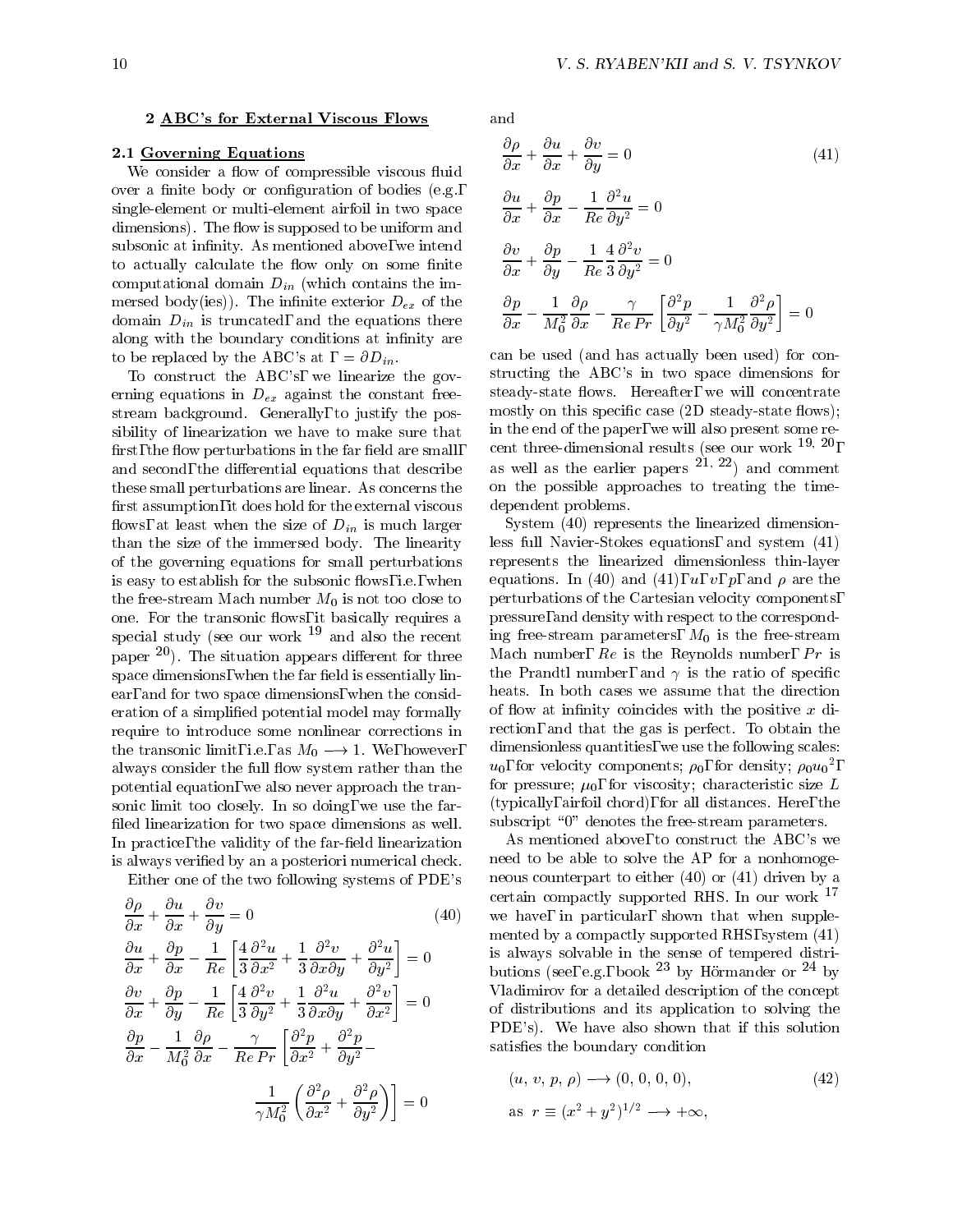then it is unique in the class of distributions vanishing at infinity. Note, the solvability in  $S'$  (space of tempered distributions) does not necessarily mean the fulfillment of  $(42)$ . To make sure condition  $(42)$ does hold, we need to do certain assumptions about the RHS  $f(x, y)$ . From the very beginning, we always think that f is compactly supported and that  $I \in L^2(R^*)$ , which is no loss of generality. If we value additionally assume that  $I \in L^2(R^+)$  (which basically presents no loss of generality as well), then the solution  $\mathbf{u} \equiv (u, v, p, \rho)$  to the infinite-domain AP (of type (4)) can be represented as  $\mathbf{u} = \mathbf{u}^{(1)} + \mathbf{u}^{(2)}$ , where  $\mathbf{u} \in \mathbb{R}$  satisfies (42) and  $\mathbf{u} \in L$  (R ); the lat- the . ter inclusion can be treated as "a generalized decay at infinity". If, however, we require that  $f(x, y)$  be sumelently smooth on  $R^2$  so that its Fourier trans-  $\qquad$  U formation with respect to both  $x$  and  $y$  belongs to  $L^+(R^-)$ , then we can show (see  $^-$  ) that the solution u to the AP for system (41) meets boundary condition (42). Similar results for three space dimensions have been obtained in our work  $20$ . Let . Let us a let us a let us a let us a let us a let us a let us a let us a let us a let us a let us a let us a us also note that the work  $\overline{\ }$  is devoted to studying  $\overline{\ }$  in w a wider class of formulations than only the steadystate flows, specifically, we study there the flows that oscillate in time. The aforementioned solvability results for the steady-state thin-layer equations can be obtained as one consequence of the considerations of T. We will brienly review the general results of T. Solt in the end of this paper.

#### 2.2 Geometric Setup

Let us now introduce the geometric setup typical for external flow problems in two space dimensions; an example is shown in Figure 1. We are interested in calculating the flow around an airfoil, the singleelement configuration presented on the figure does not imply any loss of generality since the treatment of external boundary for the multiple immersed bodies would basically be the same. To calculate the flow, we first generate the grid around the airfoil; for this specific example it will be a C-type curvilinear grid, which actually forms the computational domain  $D_{in}$ . The nonlinear flow equations are discretized and solved on this grid inside  $D_{in}$ . However, analogously to the continuous case (see Section 1) the discrete system inside  $D_{in}$  is subdefinite unless we supplement it by some ABC's. Indeed, the stencil of the finite-difference operator used inside  $D_{in}$  cannot, generally speaking, be applied to those nodes of the C-grid that are located near the external boundary, e.g., it cannot be applied to any node of the outermost coordinate row of this grid, since in so doing the part of the stencil may simply \fall out" of the domain. Therefore, the discrete

, used second-order central-dierence approach, then  $\mathbb{R}^n$  denotes a probability of the number of the number of the number of the number of the number of the number of the number of the number of the number of the num system inside  $D_{in}$  without ABC's would merely have less equations than it has unknowns. Consequently, unlike the continuous case, for which to close the system inside  $D_{in}$  means to set the ABC's exactly at the continuous external boundary, to close the system inside  $D_{in}$  in the discrete framework means to provide for some additional relations between the values of the solution in the nodes located in a certain external part of the grid. For example, if the scheme employed inside  $D_{in}$  is written on the  $3 \times 3$ stencil, which, in particular, corresponds to a widely the ABC's should provide for the missing relations between the values of the solution on the penultimate and outermost coordinate rows of the C-grid. On Figure 1, the penultimate coordinate row is designated , and the outermost row is designated ,  $_1$ .

Henceforth, we will treat the penultimate coordinate row, of the C-grid as a formal continuous articial boundary. This, in particular, means that the outermost curve,  $_1$  belongs already to the area, in which we linearize the governing equations. It also means that if we were looking for the continuous solution on  $D_{in}$ , then we would need to construct the ABC's exactly at the penultimate coordinate line, For the discrete formulation, however, we need to obtain missing relations between the values of the solution on , and  $, 1$  (see above). To do that, we will first formulate the ABC's of type (9) exactly at and then use the generalized potential (6) for complementing the boundary data from , to  $D_{ex}$ , the trace of this complement on  $, 1$  will provide us with the unknown values of the solution at the outermost coordinate line of the C-grid. In so doing, we not only obtain the desirable missing relations that close the discrete system in  $D_{in}$ , but at the same time automatically make sure that these relations are right in the sense that they properly take into account the structure of the solution in the far field; the latter is true because the complement we construct on  $D_{ex}$ is obtained on the basis of (9).

# 2.3 Computation of the Potentials and **Projections**

In fact, we, of course, cannot calculate directly the continuous generalized potentials (6) and boundary pro jections (8); instead, we calculate their discrete counterparts called the difference potentials and the difference boundary projections, respectively. The corresponding numerical procedure is based on application of the DPM  $\rightarrow$   $\degree$ . The issues of consistency and convergence for the difference potentials and their continuous prototypes have been studied by Ryaben'kii in ° and Reznik in <sup>25</sup>.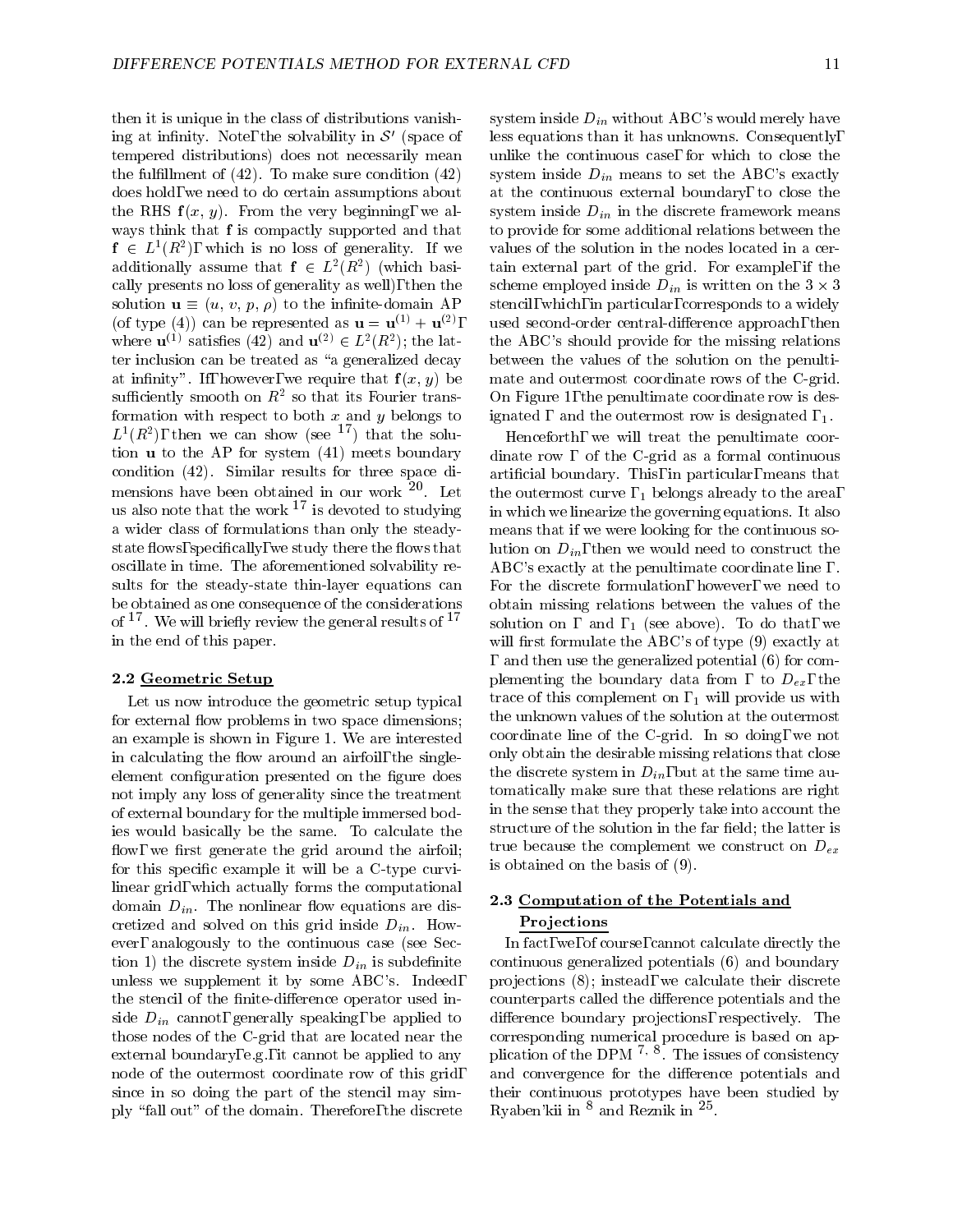

Figure 1. Configuration of domains.

As described in Section 1, the AP for the nonhomogeneous version of either system (40) or (41) is first formulated on the entire plane and then truncated so that one needs to solve it only on the rectangular domain  $D_Y^{\perp} = (0, \Lambda) \times (-Y/Z, Y/Z)$ ; this aux-  $\mathbf{L}_h$ iliary domain should fully contain both, and,  $_1$ , see Figure 1. We will now describe the finite-difference formulation of the AP and the DPM-based algorithm for calculating the difference potentials and pro jections.

Let us introduce in  $D_Y^{\vee}$  two Cartesian grids,  $\mathcal{M}^*$  lat and  $N$  . The grid  $\mathcal{M}^+$  will be used for specifying the obta the KHS for the finite-difference  $AF$ , the grid  $N^+$  is

the one, on which the solution to this AP will be defined. We also introduce the space  $F^0 \ni \mathbf{f}^0 \equiv \mathbf{f}_{\mathcal{M}^0}$ of the RHS's for the AP, the space  $U^0 \ni \mathbf{u}^0 \equiv \mathbf{u}_{\mathcal{N}^0}$ of its solutions, and the finite-difference operator  ${\bf L}_h$  :  $U^-\longmapsto I^-,$  which can be a discretization of the left-hand side of either  $(40)$  or  $(41)$ . Note, in the work  $18, 26, 27$  we have used the operator  $L_h$ obtained by the second-order central-difference approximation of (40), in so doing the grids  $\mathcal{M}^0$  and  $N$  coincide except on the lines  $x = 0$  and  $x = \Lambda$ , where the  $R_{\rm H}$ s grid  $\mathcal{M}^*$  is simply not defined. In a later work <sup>17, 28, 29</sup>, we have used the operator  $L_h$ obtained by the second-order approximation of (41)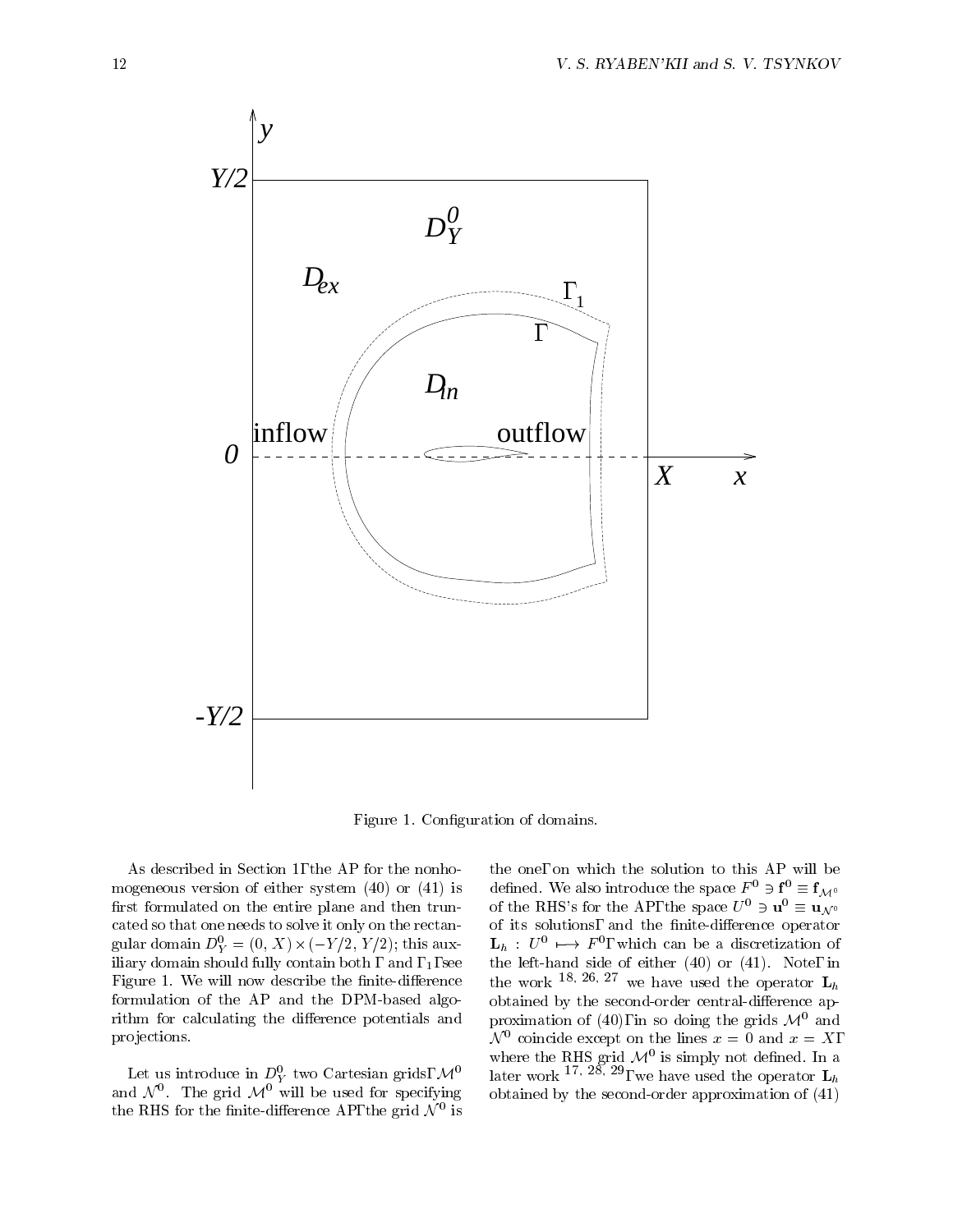with the central differences along  $y$  and the firstorder differences along  $x$ . In so doing, the RHS grid  $\mathcal{M}$  is shifted in the  $x$  direction with respect to  $\mathcal{N}$  by the follo by the half of the grid size, and the finite-difference equations of the AP are written as

$$
\mathbf{L}_h \mathbf{u}^0 \equiv \mathbf{D} \frac{\mathbf{u}_{m+1,j} - \mathbf{u}_{m,j}}{h_x} +
$$
 (43)

$$
\frac{1}{2}\mathbf{F}\left(\frac{\mathbf{u}_{m,j+1}-\mathbf{u}_{m,j-1}}{2h_y}+\frac{\mathbf{u}_{m+1,j+1}-\mathbf{u}_{m+1,j-1}}{2h_y}\right)+\begin{array}{c}\text{which is}\n\text{equations} \\
\text{dual disc} \\
\frac{1}{2}\mathbf{H}\left(\frac{\mathbf{u}_{m,j+1}-2\mathbf{u}_{m,j}+\mathbf{u}_{m,j-1}}{h_y^2}+\right) &\text{the Carte} \\
\frac{\mathbf{u}_{m+1,j+1}-2\mathbf{u}_{m+1,j}+\mathbf{u}_{m+1,j-1}}{h_y^2}\right)=\mathbf{f}_{m+1/2,j},\n\end{array}
$$
\n
$$
m=0,\ldots,M-1,\quad j=0,\ldots,2J,\text{enoted by}
$$
\n
$$
m=\mathbf{f}_{m+1/2,j},\text{where } \mathbf{f}_{m+1/2,j}=\mathbf{f}_{m+1/2,j},\text{ where } \mathbf{f}_{m+1/2,j}=\mathbf{f}_{m+1/2,j},\text{ and the given } \mathbf{f}_{m+1/2,j}=\mathbf{f}_{m+1/2,j},\text{ and the given } \mathbf{f}_{m+1/2,j}=\mathbf{f}_{m+1/2,j},\text{ and the given } \mathbf{f}_{m+1/2,j}=\mathbf{f}_{m+1/2,j},\text{ and the given } \mathbf{f}_{m+1/2,j}=\mathbf{f}_{m+1/2,j},\text{ and the given } \mathbf{f}_{m+1/2,j}=\mathbf{f}_{m+1/2,j},\text{ and the given } \mathbf{f}_{m+1/2,j}=\mathbf{f}_{m+1/2,j},\text{ and the given } \mathbf{f}_{m+1/2,j}=\mathbf{f}_{m+1/2,j},\text{ and the given } \mathbf{f}_{m+1/2,j}=\mathbf{f}_{m+1/2,j},\text{ and the given } \mathbf{f}_{m+1/2,j}=\mathbf{f}_{m+1/2,j},\text{ and the given } \mathbf{f}_{m+1/2,j}=\mathbf{f}_{m+1/2,j},\text{ and the given } \mathbf{f}_{m+1/2,j}=\mathbf{f}_{m+1/2,j},\text{ and the given } \mathbf{f}_{m+1/2,j}=\mathbf{f}_{m+1/2,j},\text{ and the
$$

where  $h_x$  and  $h_y$  are the Cartesian grid sizes; subscript  $m$  corresponds to the Cartesian direction  $x$ , and  $M + 1$  is the total number of nodes of the grid  $\mathcal N$  - in this direction; subscript  $j$  corresponds to the  $\mathcal N$ Cartesian direction  $y$ , and  $2J+2$  is the total number of nodes of the grid  $N^-$  (and  $\mathcal{M}^+$ ) in this direction. The  $\pm \wedge \pm$  matrices  $\bm{D}$ ,  $\bm{\Gamma}$ , and  $\bm{\Pi}$  are given by

$$
\mathbf{D} = \begin{bmatrix} 1 & 0 & 0 & 1 \\ 1 & 0 & 1 & 0 \\ 0 & 1 & 0 & 0 \\ 0 & 0 & 1 & -M_0^{-2} \end{bmatrix}, \qquad (44) \begin{matrix} \text{form} \\ -4s \\ \text{and} \\ \text{in} \\ \text{in} \\ 1 \end{matrix}
$$

$$
\mathbf{F} = \begin{bmatrix} 0 & 1 & 0 & 0 \\ 0 & 0 & 0 & 0 \\ 0 & 0 & 1 & 0 \\ 0 & 0 & 0 & 0 \end{bmatrix}, \qquad \text{case} \\ \mathbf{H} = -\frac{1}{Re} \begin{bmatrix} 0 & 0 & 0 & 0 \\ 1 & 0 & 0 & 0 \\ 0 & 4/3 & 0 & 0 \\ 0 & 0 & \gamma Pr^{-1} & -Pr^{-1}M_0^{-2} \end{bmatrix} \begin{matrix} \text{intr} \\ \text{inter} \\ \text{det} \\ \text{tot} \\ \text{tr} \\ \text{diffe} \\ \text{diffe} \\ \text{diffe} \\ \text{diffe} \\ \end{matrix}
$$

Note, we omit the superscript "0" for the solutions and the RHS's of the AP when referring these functions to specific grid nodes, see  $(43)$ .

Following the considerations of Section 1, we require that any function  $\mathbf{u}^0 \in U^0$  be periodic in the  $y$  direction with the period  $Y$ , i.e.,

$$
\mathbf{u}_{m,0} = \mathbf{u}_{m,2J+1}, \quad m = 0, \dots, M,
$$
  

$$
\mathbf{u}_{m,-1} = \mathbf{u}_{m,2J}, \quad m = 0, \dots, M.
$$
 (45)

As concerns the RHS's  $f^0 \in F^0$ , they may, generally speaking, differ from zero only for those nodes of the grid  $\mathcal{M}^+$  that belong to  $D_{in}$ . Instead of (18)

and (32), we now use the standard discrete Fourier transform (see, e.g.,  $^{17, 18, 26}$  for details), and obtain the following family of systems of ordinary difference equations

$$
\mathbf{A}_{k}\hat{\mathbf{u}}_{m+1,k} + \mathbf{B}_{k}\hat{\mathbf{u}}_{m,k} = \hat{\mathbf{f}}_{m+1/2,k},
$$
\n
$$
m = 0, \dots, M-1, k = -J, \dots, J,
$$
\n(46)

$$
m=0,\ldots,M-1,\;k=-J,\ldots,J,
$$

which represent the finite-difference analogue of equations (31). In system (46), subscript <sup>k</sup> is the dual discrete Fourier variable that corresponds to the Cartesian direction  $y$ ,  $u_{m+1,k}$  and  $u_{m+1/2,k}$  are the discrete Fourier transformations of the solution and the RHS, respectively;  $\mathbf{A}_k$  and  $\mathbf{B}_k$  are the square coefficient matrices, which depend on  $k$  but do not depend on  $m$ . These matrices are obviously determined by the structure of the finite-difference operator  $L_h$ . For system (43),  $A_k$  and  $B_k$  are given by

$$
\mathbf{A}_{k} = \frac{1}{h_{x}} \mathbf{D} + \frac{r_{k}}{2} \mathbf{F} + \frac{t_{k}}{2} \mathbf{H},
$$
\n
$$
\mathbf{B}_{k} = -\frac{1}{h_{x}} \mathbf{D} + \frac{r_{k}}{2} \mathbf{F} + \frac{t_{k}}{2} \mathbf{H},
$$
\n(47)

 $\frac{1}{3}$  introduce additional variables when reducing the  $\frac{1}{3}$  $\vert$  to the first. where the matrices  $D, F,$  and  $H$  are defined in  $\hbox{formula \, (44), } \,\, r_k \,\, = \,\, i \sin \left( k h_y \frac{2 \pi}{Y} \right) / h_y, \,\, \hbox{and} \,\,\, t_k \,\, = \,\,$  $-4\sin^2\left(\frac{1}{2}kh_y\frac{2\pi}{15}\right)/h$  $\frac{1}{2}kh_y\frac{2\pi}{Y}\bigg)/h_y^2.$  Specific expressions for  $\mathbf{A}_k$ and  $\mathbf{B}_k$  that correspond to system (40) can be found in <sup>18</sup> and those that correspond to a more general case of time-periodic nows can be found in Two e, the matrices  $\mathbf{A}_k$  and  $\mathbf{B}_k$  from (47) have order 4, whereas for system (40) these matrices would have order 8 (see  $^{18}$ ), this is caused by the necessity to der of differencing with respect to  $x$  from the second

> eigensolutions of (46) for  $m \rightarrow -\infty$ , as well as for To complete the formulation of the finitedifference AP on the rectangle  $D_Y^*$ , we have to specify the boundary conditions at  $x = 0$  and  $x = X$ , i.e., at  $m = 0$  and  $m = M$ . Analogously to how it is done in Section 1 for the continuous formulation, we first note that system  $(46)$  formally considered on the infinite mesh  $-\infty < m < \infty$  is homogeneous for  $m \leq 0$  and  $m \geq M$ . Then, to meet boundary condition (22), we have to prohibit all the growing condition (42), we have to prohibit all the growing<br>eigensolutions of (46) for  $m \rightarrow -\infty$ , as well as for  $m \rightarrow +\infty$ . This can be done by imposing for each  $k, k = -J, \ldots, J$ , the boundary conditions

$$
\left[\prod_{\substack{\lambda_r(k)|>1}} (\mathbf{Q}_k - \lambda_r(k)\mathbf{I})\right] \hat{\mathbf{u}}_{0,k} = \mathbf{0}, \quad (48a)
$$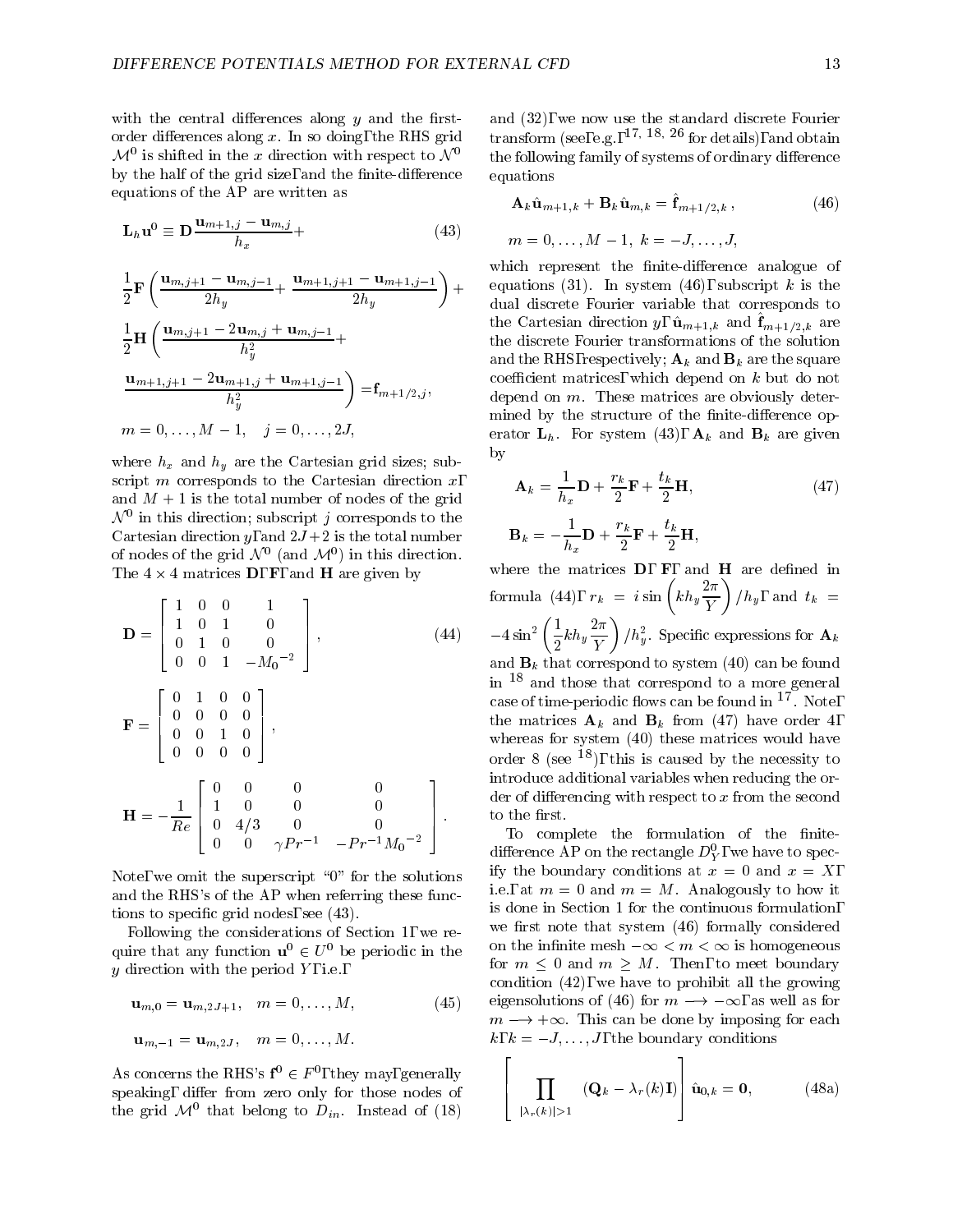$$
\left[\prod_{\substack{|\lambda_r(k)| \leq 1\\ \text{for } k}} (\mathbf{Q}_k - \lambda_r(k)\mathbf{I})\right] \hat{\mathbf{u}}_{M,k} = \mathbf{0}, \quad (48b) \quad \text{and} \quad \text{for } k \to \infty
$$

where  $\mathbf{Q}_k = (\mathbf{A}_k)^{-1} \mathbf{B}_k$ ,  $\lambda_r (k)$  are the eigenvalues of  $\mathbf{Q}_k$ , I is the identity matrix, and the matrix products are calculated in accordance with the multiplicities of eigenvalues. Discrete boundary conditions (48) are analogous to the continuous boundary conditions  $(33)$ . The only difference is that unlike (33a) and (33b), equations (48a) and (48b) are not symmetric. In formula (48b) (downstream boundary condition), we admit the eigenvalues  $|\lambda(k)| = 1$ , which in the continuous case would correspond to  $|\Re(\lambda(\alpha))| = 0$ . The reason for this asymmetry is that none of the systems (40) and (41) is actually a system of simple structure. For  $\alpha = 0$  ( $k = 0$  in the discrete formulation), we have (multiple) eigen value with  $|\Re(\lambda(\alpha))| = 0$  ( $|\lambda(k)| = 1$ ) for both (40) and (41). Unfortunately, neither for the linearized Navier-Stokes nor for the linearized thin-layer equations we are unaware of any good analogues of the principle of limitary absorption (see Section 1) that could have helped us to approximate the solutions of these systems by the solutions of systems of simple structure. We have, therefore, to entirely rely on the numerical experiments as the means to justify the possibility to replace the original AP by the periodic one. The computations that do corroborate the possibility to introduce the periodic formulation are reported in  $\sim$  - Moreover, it is also possible to  $\sim$ make sure that the matrix  $\mathbf{Q}_k$  for  $|\lambda(k)| = 1$   $(k = 0)$ still has a full system of eigenvectors, which means that the corresponding eigensolutions of the homogeneous one-dimensional system are at most oscillatory, but never increasing. Using this fact, one can show (see  $^{18}$ ) that the resulting solution obtained by means of an inverse Fourier transform still vanishes at infinity, even if for a selected finite number of  $\alpha$ 's  $(k)$  we require only the boundedness  $(48b)$  rather than the true decay of the one-dimensional solution in the Fourier space.

Thus, we have finally completed the formulation of the finite-difference AP, and have, therefore, defined its Green (i.e., inverse) operator  $G_h$ ,  $G_h$ :  $F \mapsto$  $U$  . It is easy to see that this AP is uniquely solvable  $\qquad \_$ for any compactly supported RHS and well-posed, the well-posedness can be established on the basis of the considerations of 30 An effective numerical algorithm for solving the AP (more precisely, for solving one-dimensional systems (46) with boundary conditions (48)) is described in our work °F. This the cle algorithm can be referred to as a version of the wellknown successive substitution technique, but with-

out its "inverse" or "resolving stage". The particular efficacy of the approach of  $31$  is based on the fact that boundary conditions (48) are formulated in terms of eigen subspaces of the operator  $\mathbf{Q}_k$ .

Let us now split the nodes of the grid  $\mathcal{M}^-$  into two  $$ groups,  $\mathcal{M}_{in} = \mathcal{M}^0 \bigcap D_{in}$  and  $\mathcal{M}_{ex} = \mathcal{M}^0 \backslash \mathcal{M}_{in}$ . Then, we apply the stencil of the finite-difference operator  $L_h$  to each node of the set  $\mathcal{M}_{in}$  and call the union of all these stencils  $\mathcal{N}_{in}$ . Analogously, we apply the stencil of  $L_h$  to each node of  $\mathcal{M}_{ex}$  and obtain  $\mathcal{N}_{ex}$ . The intersection of the two sets  $\mathcal{N}_{in}$  and  $\mathcal{N}_{ex}$  is called the grid boundary  $\gamma, \, \gamma = \mathcal{N}_{in} \bigcap \mathcal{N}_{ex}$ .  $\mathcal{N}_{ex}$  is called the grid boundary  $\gamma$ ,  $\gamma = \mathcal{N}_{in} \bigcap \mathcal{N}_{ex}$ .<br>The subset  $\gamma \subset \mathcal{N}^0$  is actually a multi-layered fringe composed of those nodes of the grid  $\mathcal{N}$  –that are located in a certain sense near the continuous articial boundary .

For any function  $\mathbf{u}^0 \in U^0$  we introduce its difference clear trace  $\xi_{\gamma}$  on the grid boundary  $\gamma$  as merely a contraction,

$$
\xi_{\gamma} = \mathbf{Tr}_{\gamma} \mathbf{u}^{0} \equiv \mathbf{u}_{\mathcal{N}^{0}} \big|_{\gamma}.
$$
 (49)

Since  $\gamma$  is a multi-layered set of nodes,  $\xi_{\gamma}$  of (49) in a certain sense models  $\xi_{\Gamma}$  of (5). Let us now introduce the space of difference clear traces that would contain all grid vector-functions of dimension 4 de fined on  $\gamma$ . For each element  $\xi_{\gamma}$  of this space, we can construct the generalized difference potential

$$
\mathbf{P}_{ex}\xi_{\gamma} = \left(\mathbf{G}_{h}\left(\left(\mathbf{L}_{h}\mathbf{w}^{0}\right)\big|_{\mathcal{M}_{in}}\right)\right)\big|_{\mathcal{N}_{ex}},\tag{50}
$$

where  $w \in U$  is chosen so that it has the trace  $\zeta_{\gamma}$ ,  $\mathbf{I} \mathbf{r}_{\gamma} \mathbf{w}^{\top} = \zeta_{\gamma}$ , and is arbitrary in the rest. For example, one always may choose  $\mathbf{w}^{\perp} =$  $\int \xi_{\gamma}$ , on  $\gamma$  $\mathbf{0}$ , on  $\mathcal{N}^0\setminus\gamma$  is the real form the RHS for the  $\mathbf{0}$ difference  $AP$ , i.e., the function that the discrete Green operator  $G_h$  operates on in equation (50), it is defined as

$$
\left(\mathbf{L}_{h}\mathbf{w}^{0}\right)\big|_{\mathcal{M}_{in}} = \begin{cases} \mathbf{L}_{h}\mathbf{w}^{0}, & \text{on } \mathcal{M}_{in}, \\ \mathbf{0}, & \text{on } \mathcal{M}_{ex}. \end{cases}
$$
 (51)

difference AP. Clearly, to calculate the difference potential  ${\bf P}_{ex}\xi_{\gamma}$  $(50)$ , which is analogous to the continuous generalized potential (6), we need to actually solve the

Finally, we define the operator  $\mathbf{P}_{\gamma}$ ,

$$
\mathbf{P}_{\gamma} \xi_{\gamma} = \mathbf{Tr}_{\gamma} \mathbf{P}_{ex} \xi_{\gamma},\tag{52}
$$

as the composition of potential (50) and trace (49). This operator obviously maps the space of difference clear traces  $\xi_{\gamma}$  onto itself. As in the continuous case (compare (52) with (8)),  $\mathbf{P}_{\gamma}$  appears to be a projection,  $\mathbf{F}_{\gamma}^{\perp} = \mathbf{F}_{\gamma}$ , it is called the difference boundary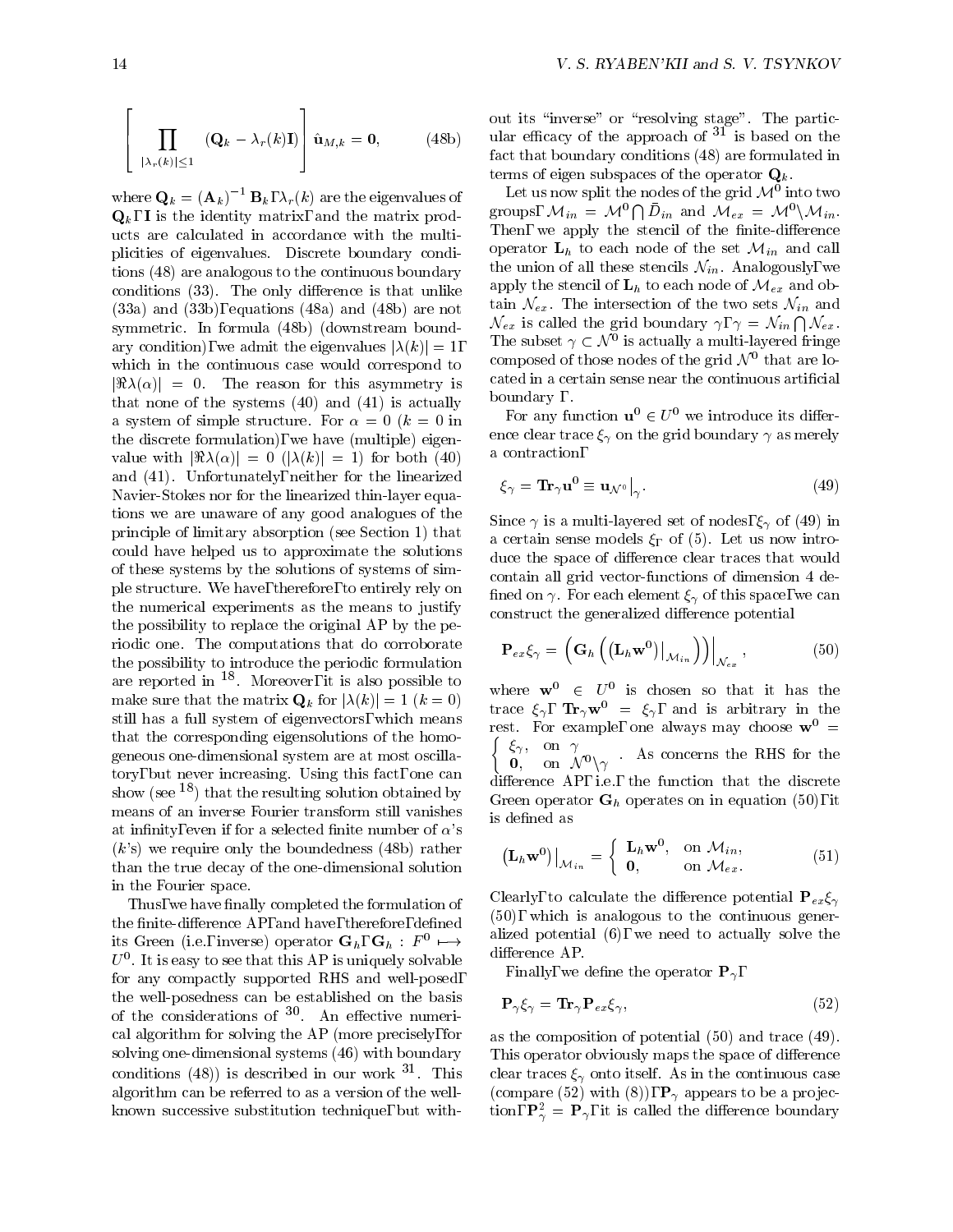projection. It is possible to show  $\cdot$   $\cdot$   $\cdot$  that those and analo only those  $\xi_{\gamma}$  that satisfy the BEP

$$
\mathbf{P}_{\gamma}\xi_{\gamma} = \xi_{\gamma},\tag{53}
$$

i.e., belong to the image of the boundary projection  $\mathbf{P}_{\gamma}, \xi_{\gamma} \in \text{Im} \mathbf{P}_{\gamma}$ , can be complemented on  $\mathcal{N}_{ex}$ so that the complement  $\mathbf{u}_{\mathcal{N}_{ex}}$  satisfies the homogeneous equation  $\mathbf{L}_{h} \mathbf{u}_{\mathcal{N}_{ex}} = \mathbf{0}_{\mathcal{M}_{ex}}$  and boundary conditions  $(45)$ ,  $(48)$  of the difference AP. In other words, BEP (53) provides for an exhaustive classification of those and only those  $\xi_{\gamma}$ 's that can be represented as a trace of some solution  $\mathbf{u}_{\mathcal{N}_{ex}}$  of the equation  $\mathbf{L}_h \mathbf{u}_{\mathcal{N}_{ex}} = \mathbf{0}_{\mathcal{M}_{ex}}$  supplemented by boundary conditions (45), (48). Provided that the BEP (53) is satisfied, the aforementioned complement  $\mathbf{u}_{\mathcal{N}_{ex}}$  can be obtained in the form of the generalized potential  $(50)$ ,  $\mathbf{u}_{\mathcal{N}_{ex}} = \mathbf{P}_{ex} \xi_{\gamma}$ . Difference boundary projection  $(52)$  and difference BEP  $(53)$  are analogous to the continuous boundary projection (8) and continuous BEP (9), respectively.

Recall, we have formulated the periodic AP so that its solution approaches the solution of the infinite-domain  $AP$  on any finite neighborhood of, as the period <sup>Y</sup> increases. This gives us grounds (see Section 1) for setting the continuous ABC's in the form of BEP  $(9)$ , in which the Calderon projection  ${\bf P}_{\Gamma}$  is calculated using the new finite-domain rather than the original infinite-domain AP. Here, we, in turn, approximate the solution of the continuous periodic AP by the solution of the finite-difference periodic AP, which presents the next key step of the entire procedure (we mean the next one after introducing the periodic formulation). This two-step scheme leads us to a somewhat non-standard concept of convergence for the solutions of the difference AP. Namely, we will consider convergence of the difference solution to the solution of the infinitedomain continuous AP on some finite fixed domain (e.g., on any rectangle  $|x - a| < a$ ,  $|y| < a$ , where  $a \leq X/2, a < Y/2$  as  $(h_x, h_y, Y) \longrightarrow (0, 0, +\infty).$ We have already discussed the reasons and consequences of considering the convergence on a fixed finite subdomain only. We should also emphasize that the convergence is considered not only as the grid size vanishes but also as the period  $Y$  synchronously grows. Note, to achieve some initially prescribed accuracy, one should increase the period and decrease the grid size consistently. Some estimates connecting the grid size, the period, and the desired accuracy can be found in Fr.

Following the considerations of Section 1, one can conclude that the convergence of the foregoing type is sufficient for the purpose of constructing the ABC's. We will, therefore, use the difference analogues  $(50)$ ,  $(52)$ , and  $(53)$  to the continues potentials  $(6)$ , projections  $(8)$ , and BEP's  $(9)$ , respectively, to set the ABC's in the discrete framework. Later on, we will comment on how to choose the specific values of the grid size and the period; in practice, this choice is always done on the basis of the numerical experience.

# 2.4 An Application of the Difference Potentials and BEP's for Setting the ABC's

Let us denote by  $\nu$  the set of those nodes of the C-grid that actually determine the penultimate coordinate line, (see Figure 1); analogously, nodes  $\nu_1$ will correspond to  $, 1$ . Additionally, we introduce on, the set of collocation points  $\omega$ , which is also called the collocation grid. This collocation grid will be used for specifying the unknowns; typically, it is coarser than the grid  $\nu$ . The size of the collocation grid  $\omega$  is not arbitrary, it is connected to the size of the Cartesian grid  $N$  , some relevant estimates can be found in <sup>8</sup> . For the practical purposes, we often take the total number  $|\omega|$  of nodes of the collocation grid  $\omega$  proportional to the square root of the total number  $|\gamma|$  of nodes that constitute the grid boundary  $\gamma$ . We should also note that the collocation grid is usually not uniform; as a rule, it is more concentrated towards the wake region.

We will approximate the space of clear traces  $\xi_{\Gamma}$  (see Section 1) by the finite-dimensional space  $\xi_{\omega}$ . Specifically,  $\xi_{\omega}$  are the eight-component vectorfunctions defined at the nodes  $\omega$ , the components of  $\xi_{\omega}$  contain the trace of the solution **u** and the trace of its normal derivative  $\frac{\partial u}{\partial \zeta}$ ,  $\xi_{\omega} = \left( \mathbf{u}, \frac{\partial u}{\partial \zeta} \right)$ .  $\left(\mathbf{u}, \frac{\partial \mathbf{u}}{\partial \zeta}\right)$  We  $\parallel$  . We  $\omega$  . The set of  $\omega$ assume that there is an operation  $\mathbf{R}_{\Gamma_{\omega}}$  of interpolation along, so that as the collocation grid  $\omega$  is refined the continuous function  $\mathbf{R}_{\Gamma_{\omega}}\xi_{\omega}$  approaches the corresponding  $\xi_{\Gamma}$  in the sense of a sufficiently strong norm.

We also introduce the operation of continuation of the boundary data from the continuous artificial boundary, to the grid boundary  $\gamma$ . Assuming that the size of the Cartesian grid <sup>N</sup> <sup>0</sup> is reasonably small, one can say that all the nodes  $\gamma$  are located in some small neighborhood of . Therefore, considering  $\xi_{\Gamma}$  as the given data, we can drop normal from each node  $\gamma$  to , and then use the first two terms of the Taylor expansion to calculate  $\xi_{\gamma}$ . We will designate this operation of continuation by  $\pi_{\gamma\Gamma}$ ,  $\pi_{\gamma} F \xi_{\Gamma} = \xi_{\gamma}$ . Combining  $\pi_{\gamma} F$  with the previously introduced interpolation  $\mathbf{R}_{\Gamma_{\omega}}$ , we obtain the operation of continuation of the discrete data  $\xi_{\omega}$  from , to  $\gamma$ ,  $\pi_{\gamma\omega}\xi_{\omega} \equiv \pi_{\gamma\Gamma}\mathbf{R}_{\Gamma\omega}\xi_{\omega} = \xi_{\gamma}.$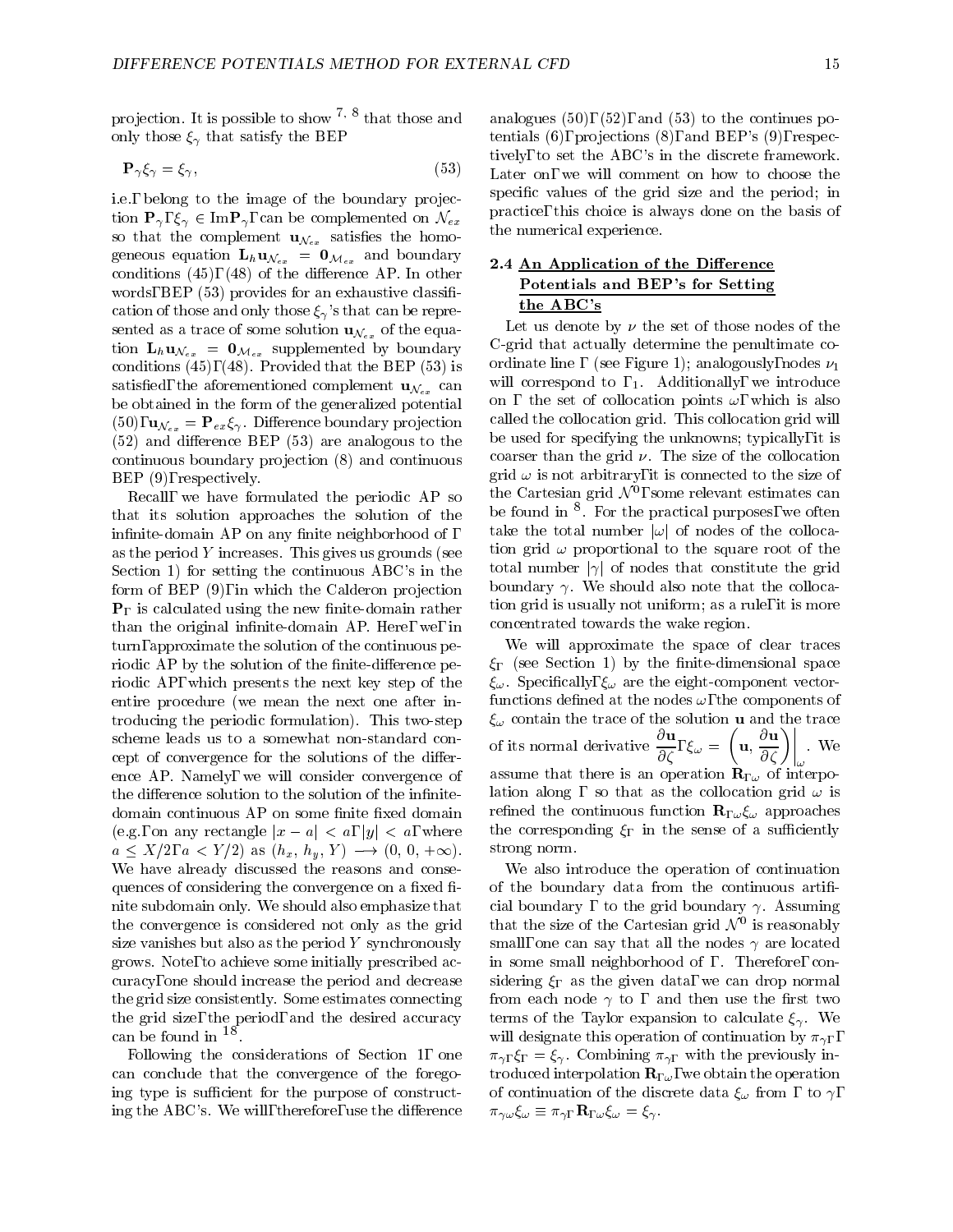Finally, recall that the actual data on the curve is calculated numerically at the nodes  $\nu$ . Therefore, we will further need the operation  $\mathbf{R}_{\omega\nu}$  of onedimensional interpolation along, that for a specified <sup>=</sup>  $\left(\mathbf{u}, \frac{\partial \mathbf{u}}{\partial \zeta}\right)\Big|_{\nu}$  would give  $\xi_{\omega}, \xi_{\omega} = \mathbf{R}_{\omega \nu} \xi_{\nu}$ . Since we the  $\alpha$  is an order  $\gamma$  and  $\gamma$  are vector-functions of the same distributions of the same dimension, the interpolation  $\mathbf{R}_{\omega\nu}$  is implemented componentwise.

The finite-difference boundary projection  $P_{\gamma}$  of (52) and BEP (53) can be used for setting the ABC's differently. We will begin with the brief description of the algorithm of  $\overline{\ }$ , which chronologically This has come first.

Substituting the expression  $\xi_{\gamma} = \pi_{\gamma\omega}\xi_{\omega}$  into the BEP (53), we obtain the following equation

$$
\left(\mathbf{I}_{\gamma} - \mathbf{P}_{\gamma}\right) \pi_{\gamma \omega} \xi_{\omega} = \mathbf{0}_{\omega} \tag{54}
$$

with respect to  $\xi_{\omega}$ . Equation (54) can be treated as a certain implicit relation between the solution u and its normal derivative  $\frac{d\mathbf{x}}{d\mathbf{x}}$  at the nodes  $\omega$ . For the dif-<br>different ference boundary projection  $P_{\gamma}$  obtained on the basis of the central-difference approximation of system (40), we actually solve equation (54) with respect to the normal derivatives  $\frac{1}{n+1}$  (see <sup>10</sup>)  $\sim$   $\sim$   $\sim$  $\int_{\omega}$  (see <sup>18</sup>) and therefore  $\frac{w}{\text{any}}$ express the normal derivatives explicitly in terms of  $\mathbf{u}_{\omega}$ . The method we employ for solving equation (54) is based on the application of a certain variational approach, see  $^{18}$  for more details. Note that in the literature, the operators that express boundary values of normal derivatives of the solution to a PDE or system of PDE's in terms of boundary values of the solution itself are called the Poincaré-Steklov operators  $32$  or Dirichlet-to-Neumann maps  $3, 4$ .

Having obtained the discrete Dirichletto-Neumann map  $\mathbf{S}_{\omega}$  by solving (54), we are then able to calculate  $\xi_{\gamma}$  for any  $\mathbf{u}_{\nu}$  provided from inside the computational domain  $D_{in}$ :

$$
\xi_{\gamma} = \pi_{\gamma\omega} \left( \mathbf{R}_{\omega\nu} \mathbf{u}_{\nu}, \, \mathbf{S}_{\omega} \mathbf{R}_{\omega\nu} \mathbf{u}_{\nu} \right). \tag{55}
$$

Finally, we use the function  $\xi_{\gamma}$  of (55) as the density of the generalized difference potential (50) and interpolate this potential from the grid  $\mathcal{N}_{ex}$  to the nodes  $\nu_1 \subset \mathcal{H}$  using some local formulas of sumciently high order <sup>--</sup>. In so doing, we obtain the thor desirable ABC's in the form

$$
\mathbf{u}_{\nu_1} = \mathbf{R}_{\nu_1 \mathcal{N}_{ex}} \mathbf{P}_{ex} \pi_{\gamma \omega} \left( \mathbf{R}_{\omega \nu} \mathbf{u}_{\nu}, \ \mathbf{S}_{\omega} \mathbf{R}_{\omega \nu} \mathbf{u}_{\nu} \right) \equiv \quad (56) \quad \prod_{\mu} \mathbf{u}_{\nu}, \tag{56}
$$

where  $\mathbf{R}_{\nu_1\mathcal{N}_{ex}}$  is the aforementioned interpolation from  $\mathcal{N}_{ex}$  to  $\nu_1$ . Boundary conditions (56) obviously

close the discrete system solved inside  $D_{in}$  because they provide for the missing relations between the values of the solution at the penultimate and outermost coordinate rows of the C-grid. Moreover, we are guaranteed that this closure is right from the standpoint of the far-field asymptotic behavior of the solution since the operator  $T$  of (56) is constructed using the resolved form  $S_{\omega}$  of the boundary projection and the potential (50). We should also note that since all the operators involved in (56) are linear we can actually calculate the matrix of the operator  $T$  in some appropriately chosen basis. This makes the practical implementation of boundary conditions (56) particularly easy even in spite of their nonlocal nature because this implementation is, in fact, reduced to a matrix-vector multiplication. Note, the simplicity of practical implementation of the DPM-based ABC's is not affected by the shape of articial boundary ; the matrix form (56) of the ABC's always remains the same although for the different shapes of, and,  $_1$  the matrices **T** are also different. Moreover, as could be seen from our previous considerations these different matrices  $T$  are themselves calculated by means of one and the same (i.e., geometrically universal) numerical algorithm, which simply uses the shape of the artificial boundary (more precisely, the actual locations of nodes  $\nu$ and  $\nu_1$ ) as the input data. This algorithm requires one solution of the difference  $AP$  per basis vector, as well as some special numerical procedure that includes matrix inversion and multiplication for obtaining  $S_{\omega}$ . Note, the basis, in which we actually calculate the matrices of all operators, is actually chosen in the space of  $\xi_{\omega}$ 's, and the interpolation  $\mathbf{R}_{\omega\nu}$  is applied afterwards. It is also important to emphasize that the RHS's for the difference AP are always concentrated near, (see  $(51)$ ), and the solution of the AP also needs to be known only near , and  $1.1$ . Therefore, the solution of the difference AP (direct and inverse Fourier transforms and the solution of systems (46), (48) for all  $k$ ) requires only  $\mathcal{O}(M \cdot J)$  floating-point operations; a detailed justification of this estimate is contained in  $^{18}$ , see also  $^{31}$ .

Further delineation of the foregoing numerical algorithm for calculating the matrix  $T$  from (56) can be found in our work . I he results of implementation of boundary conditions (56) for  $\mathbf{56}$  for  $\mathbf{56}$  for  $\mathbf{56}$  for  $\mathbf{56}$ tions are reported in 26; 27, some of these results are reproduced and discussed in Section 3 of this paper.

Another approach to setting the DPM-based ABC's is based on the direct implementation of boundary products, the probability products of the control of the control of the control of the control of the c been proposed in <sup>--, --</sup>, see also <sup>-</sup> The main purpose of introducing the new approach was to reduce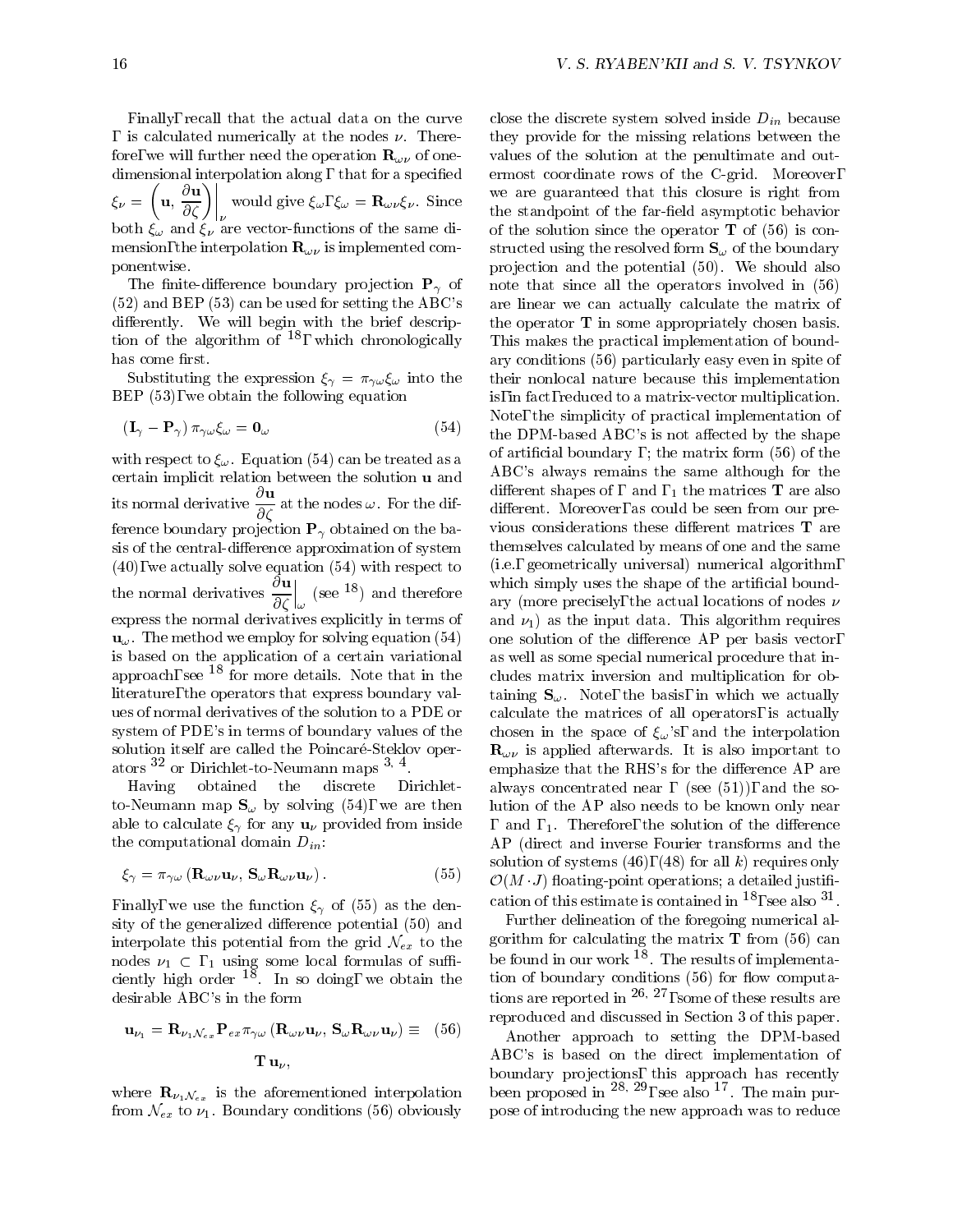the computational cost of the ABC's. In the new methodology, the difference boundary projection  $P_{\gamma}$ of (52) is constructed on the basis of the thin-layer system (41) using the operator  $L_h$  defined in (43); the operation  $\pi_{\gamma\omega}$  that we use for the continuation of boundary data from , to  $\gamma$  is the same as described above (it is based on the Taylor expansion). However, unlike the previous case 18; 26; 27, in which the boundary conditions are driven only by  $\mathbf{u}_{\nu}$  (see (56)), we now consider both  $\mathbf{u}_{\nu}$  and  $\frac{\partial \mathbf{u}}{\partial \zeta}\Big|_{\nu}$  as the in  $\begin{vmatrix} a & b \\ c & d \end{vmatrix}$  as the in-<br>provi put data for the ABC's. Assuming that these data are provided from inside the computational domain  $D_{in}$ , we then obtain the density of the generalized difference potential by first continuing the boundary data from, to  $\gamma$  and then applying the difference projection  $P_{\gamma}$ ,

$$
\xi_{\gamma} = \mathbf{P}_{\gamma} \pi_{\gamma \omega} \mathbf{R}_{\omega \nu} \left( \mathbf{u}, \frac{\partial \mathbf{u}}{\partial \zeta} \right) \Big|_{\nu} . \tag{57}
$$

In other words, we project the arbitrary boundary data provided from inside  $D_{in}$  onto the "right manifold" in the sense that  $\xi_{\gamma}$  of (57) already belongs to the image of the boundary projection  $\mathbf{P}_{\gamma}, \xi_{\gamma} \in$  $\text{Im} \mathbf{P}_{\gamma}$ , and can therefore be represented as a trace of some  $\mathbf{u}_{\mathcal{N}_{ex}}$  that solves the equation  $\mathbf{L}_{h}\mathbf{u}_{\mathcal{N}_{ex}} = \mathbf{0}_{\mathcal{M}_{ex}}$ and satisfies boundary conditions  $(45)$ ,  $(48)$ .

To actually find the aforementioned complement  $\mathbf{u}_{\mathcal{N}_{ex}}$  of  $\xi_{\gamma}$  on  $\mathcal{N}_{ex}$ , we need to compute the difference potential  ${\bf P}_{ex}\xi_{\gamma}$  (see (50)) for the density  $\xi_{\gamma}$  of (57) (which requires the solution of the difference  $AP$ ). Then, interpolating this potential from  $\mathcal{N}_{ex}$  to  $\nu_1 \subset$ , 1, we obtain  $\mathbf{u}_{\nu_1}$ . Combining the foregoing steps, we can write the desirable ABC's in the form

$$
\mathbf{u}_{\nu_1} = \mathbf{R}_{\nu_1 \mathcal{N}_{ex}} \mathbf{P}_{ex} \mathbf{P}_{\gamma} \pi_{\gamma \omega} \mathbf{R}_{\omega \nu} \left( \mathbf{u}, \frac{\partial \mathbf{u}}{\partial \zeta} \right) \bigg|_{\nu} . \tag{58}
$$

Let us now consider an arbitrary function  $\xi_{\gamma}$ . By definition (see formula  $(50)$ ), the generalized potential  $P_{ex}\xi_{\gamma}$  with the density  $\xi_{\gamma}$  satisfies on  $\mathcal{N}_{ex}$  the equation  $\mathbf{L}_h \mathbf{P}_{ex} \xi_\gamma = \mathbf{0}_{\mathcal{M}_{ex}}$  and boundary conditions of the AP  $(45)$ ,  $(48)$ . In turn, one can easily show (see  $\gamma$ ) that any function  $\mathbf{u}_{\mathcal{N}_{ex}}$  that solves the equation  $\mathbf{L}_h \mathbf{u}_{\mathcal{N}_{ex}} = \mathbf{0}_{\mathcal{M}_{ex}}$  with boundary conditions (45), (48) can be represented as  $\mathbf{u}_{\mathcal{N}_{ex}} = \mathbf{P}_{ex} \eta_{\gamma}$ , where  $\eta_{\gamma} = \mathbf{Tr}_{\gamma} \mathbf{u}_{\mathcal{N}_{ex}}$ . In our case  $\eta_{\gamma} = \mathbf{Tr}_{\gamma} \mathbf{P}_{ex} \xi_{\gamma} = \mathbf{P}_{\gamma} \xi_{\gamma}$ and therefore  $P_{ex}\xi_{\gamma} = \mathbf{u}_{\mathcal{N}_{ex}} = P_{ex}\eta_{\gamma} = P_{ex}\mathbf{P}_{\gamma}\xi_{\gamma}$ . In other words, for any  $\xi_{\gamma}$  the following relation

$$
\mathbf{P}_{ex}\xi_{\gamma}=\mathbf{P}_{ex}\mathbf{P}_{\gamma}\xi_{\gamma}
$$

is true. Consequently, instead of (58) we can write the ABC's as follows

$$
\mathbf{u}_{\nu_1} = \mathbf{R}_{\nu_1 \mathcal{N}_{ex}} \mathbf{P}_{ex} \pi_{\gamma \omega} \mathbf{R}_{\omega \nu} \left( \mathbf{u}, \frac{\partial \mathbf{u}}{\partial \zeta} \right) \Big|_{\nu} \equiv (59)
$$

$$
\mathbf{T} \left( \mathbf{u}, \frac{\partial \mathbf{u}}{\partial \zeta} \right) \Big|_{\nu}
$$

(the matrices  $\bf{T}$  in equations (56) and (59) are obviously different). Clearly, boundary conditions (59) provide for the missing relations between the values of the solution on the penultimate and outermost coordinate rows of the C-grid and therefore close the finite-difference system that we solve inside  $D_{in}$ . Moreover, this closure is consistent with the desirable far-field behavior of the solution because of the projection  $\mathbf{P}_{\gamma}$  incorporated in (58).

Comparing boundary conditions (56) and (59) we see that they are essentially different. Direct usage of the boundary projection  $P_{\gamma}$  in (58), (59) allows us to completely avoid the entire resolving stage of the algorithm that is inherent for the approach of the first type summarized in formula  $(56)$ . Recall, the resolving stage in (56) is associated with the computation of  $S_{\omega}$  (resolved form of the boundary projection) on the basis of equation (54). Elimination of this stage implies an essential simplication of the algorithm, as well as noticeable economy of computer resources, i.e., the reduction of the computational cost of boundary conditions (59) in comparison with boundary conditions (56).

 $\sim$   $\sim$  ary conditions (59) were obtained on the basis of Of course, another part of this cost reduction, which is even more essential, is accounted for by the reduction of order  $n$  of one-dimensional finitedifference system  $(46)$  from the eighth to the fourth. Indeed, we recall that boundary conditions (56) were obtained on the basis of the second-order centraldifference discretization of system (40) and boundthe discretization (43) of system (41). In so doing, the matrices  $\mathbf{A}_k$  and  $\mathbf{B}_k$  in system (46) have order  $n = 8$  for boundary conditions (56) (see <sup>18</sup>) and order  $n = 4$  for boundary conditions (59) (see  $(44)$ ,  $(47)$ . According to  $27$ , the solution of onedimensional problem  $(46)$ ,  $(48)$  for each k costs  $\mathcal{O}(M - n^{-})$  hoating-point operations. Therefore, the solution of the entire  $AP$  costs  $O(M + J + n<sup>2</sup>)$  operations. For both boundary conditions (56) and (59) we have to solve the AP repeatedly, one time per basis vector. Consequently, one can expect that for the same geometry of the discrete sets  $\nu$ ,  $\nu_1$ , and  $\omega$ , for the same basis in the space of  $\xi_{\omega}$ 's, and for the same grid  $N$  , the computational cost of the matrix  $T$  from (59) will be at least four times less that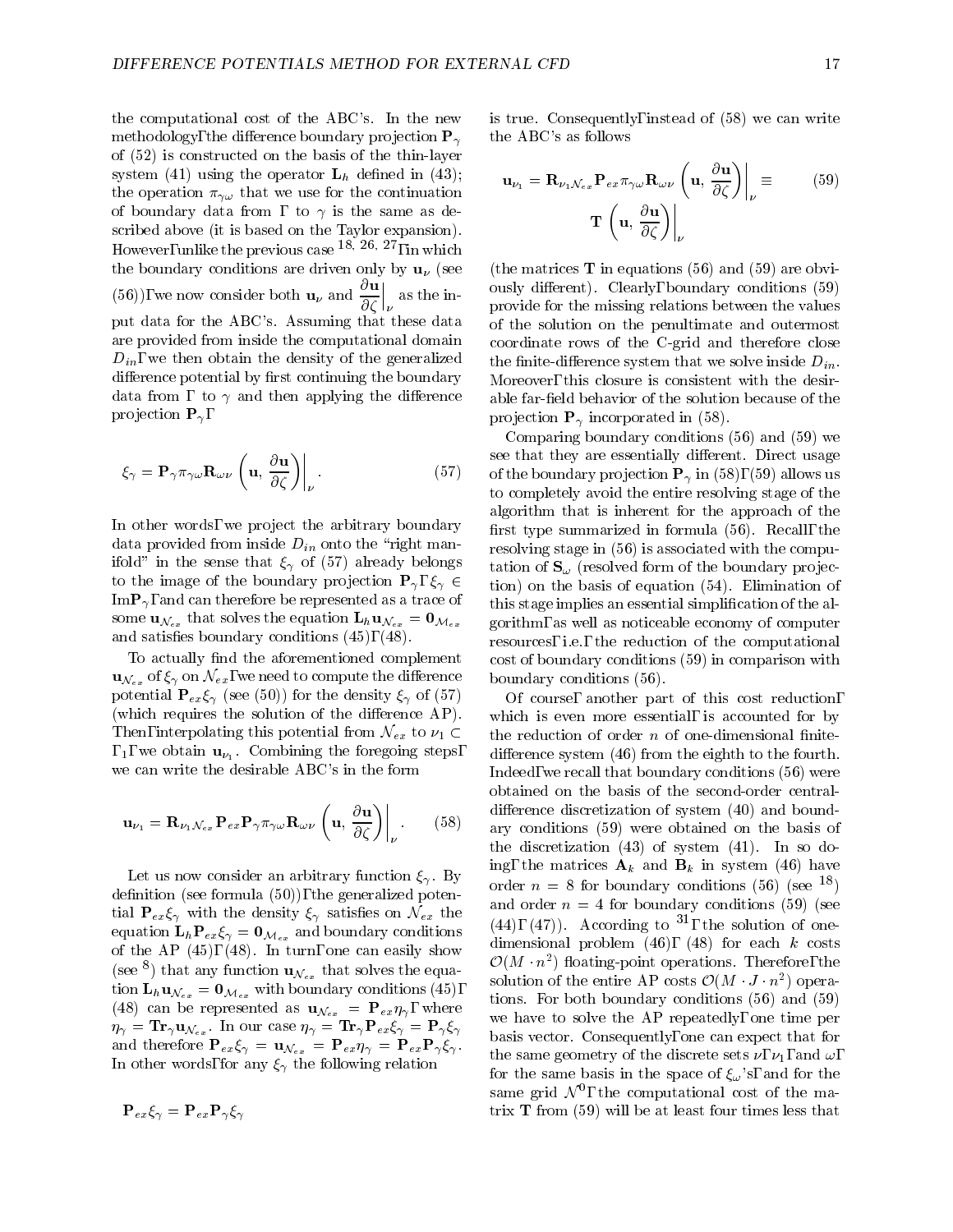the cost of matrix  $T$  from (56). Taking into account the foregoing elimination of  $S_{\omega}$  from the structure of ABC's, we conclude that the overall improvement of the computational efficacy when going from  $(56)$  to (59) will be even more drastic. Our computational experiments do corroborate this theoretical expectations. In fact, we could gain up to a factor of five in the reduction of cost of the ABC's  $(56)$  in comparison with ABC's (59). Moreover, our preliminary estimates show that in the case of three space dimensions this gain may increase.

As mentioned above, along with being computationally cheaper than the original technique (56) the new methodology (59) also appears much simpler from the algorithmic standpoint. At the same time, boundary conditions (59) do posses all the aforementioned favorable properties that are relevant to boundary conditions (56). Namely, they are geometrically universal, easy to implement in practice, and of course, they perform as good as (or even better than) (56) from the standpoints of accuracy, overall efficacy, and robustness (see Section 3).

# 2.5 Implementation of DPM-based ABC's

The ABC's of both types (56) and (59) are designed to close the finite-difference system solved inside  $D_{in}$ , i.e., to make sure that the number of equations solved inside  $D_{in}$  is equal to the number of unknowns. Both relations (56) and (59) are spatially nonlocal, which in practical terms means that the matrices T are dense. Although these matrices are, in fact, structural, we have not used this property for practical computations yet. (Qualitative structure of the matrices T can be understood from physical considerations. If the vectors  $\mathbf{u}_{\nu}$  and  $\mathbf{u}_{\nu_1}$  are arranged properly, then we can consider **T** as being composed of several blocks. Each block of **T** would correspond to one physical variable  $(u, v,$  $p$ , or  $\rho$ ) row-wise, i.e., for all nodes  $\nu$ , and one physical variable column-wise, i.e., for all nodes  $\nu_1$ , and would have a kind of "diagonal dominance" in the sense that the entries located near the main diagonal will be greater that those located far away from this diagonal. In physical terms, it merely means that each specific node influences its close neighbors stronger than it influences the nodes located on the other side of the computational domain.)

So far, we have been discussing the ABC's only from the viewpoint of closing the system solved inside  $D_{in}$  so that the closure is consistent with the desirable far-field behavior of the solution. In practice, however, the construction of a formal closure of the finite-difference system solved inside  $D_{in}$  is not sufficient, we also have to combine this closing procedure with the specific solver. The majority of solvers currently used in CFD for calculating the steadystate viscous flows on the basis of finite-difference discretizations employ various types of pseudo-time iterations. In most cases, the iterations are explicit in time and may be enhanced by different techniques for the purpose of accelerating the convergence, e.g., by multigrid.

We have to emphasize that both boundary conditions  $(56)$  and  $(59)$  are particularly well fitted for the combined usage with explicit iterative solvers. Indeed, let us assume that on some time level (which, in particular, may be zero) the solution is already known on the entire C-grid. Then, advancing one time step by means of some explicit technique we obviously cannot obtain the next-level solution also on the entire C-grid. The reason for that is exactly the same as why the original steady-state finitedifference system inside  $D_{in}$  would be subdefinite without the  $ABC's$  — the stencil applied to some external nodes of the C-grid may partially "fall out" of the domain. In other words, when using solely the procedure employed inside  $D_{in}$ , we can obtain the solution on the upper time level only at the \internal" nodes of the C-grid. For the case of the  $\mathbf{S}$  all  $\mathbf{S}$   $\mathbf{S}$ ,  $\mathbf{S}$  and  $\mathbf{S}$  includes all nodes of the C-grid except for the outermost coordinate row  $\nu_1 \subset$ , 1. The values of the solution on this outermost coordinate row should therefore be provided by the ABC's so that the solution on the upper time level becomes available everywhere, which makes the next iteration feasible. Looking at boundary conditions (56) and (59) one can see that the desirable complement of the solution on the upper time level can easily be obtained by means of either one of these techniques. When using boundary conditions (56), we simply take  $\mathbf{u}_{\nu}$  that is already computed on the upper time level and, applying the operator **T** (matrix-vector multiplication), obtain  $\mathbf{u}_{\nu_1}$ . This operation is repeated on every iteration; if the relaxation procedure requires evaluation of the residuals more than once per iteration (e.g., multi-stage Runge-Kutta), then boundary conditions (56) are used as many times per iteration as the residuals need to be evaluated.

The implementation of boundary conditions (59) is analogous. After making one iteration of the Navier-Stokes solver inside  $D_{in}$  we know the solution on the upper time level everywhere in the interior of the curve , . Therefore, we can take  $\mathbf{u}_{\nu}$  on the upper time level as done above and also can easily calculate  $\frac{\partial^2}{\partial \zeta}\Big|_{\nu}$  using the using the available data. Then, applying the matrix **T** from (59), we obtain  $\mathbf{u}_{\nu_1}$  on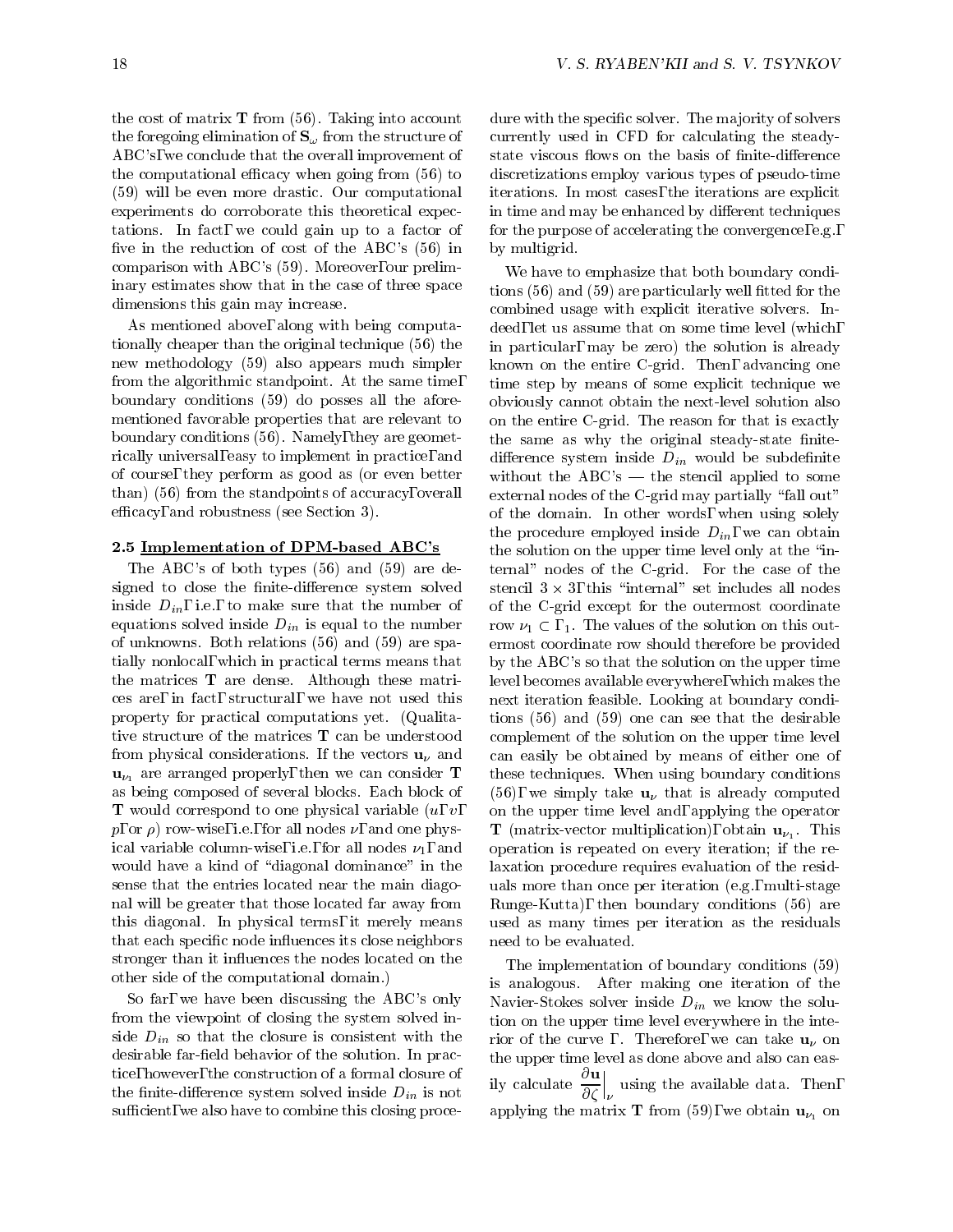the upper time level and therefore make it possible to advance another time step. One can see that in both cases (56) and (59) practical implementation of the DPM-based ABC's is very easy since it is reduced to a matrix-vector multiplication on each iteration. Moreover, the implementation is in no way affected by the shape of articial boundary, although the operators T themselves would, of course, depend on the geometry.

The implementation of the DPM-based boundary conditions would obviously require some changes if the solver employed inside  $D_{in}$  uses multigrid for the acceleration of convergence. Namely, for the multigrid iterative solver the values of the solution on the outermost coordinate row of the grid should be provided every time the residuals need to be evaluated on every level of multigrid. Since the operators T do depend on the geometry, we may formally need to calculate a separate operator for each subsequent grid. It, however, turns out that at least for some multigrid strategies the numerical process appears to be sensitive only to the ABC's specied at the finest level of multigrid, whereas the sensitivity of the numerical process to the boundary conditions on all the coarser levels is negligible.

In all the computations reported in Section 3, we have used the algorithm  $33, 34, 35$  by Swanson and  $\epsilon$  boint. Turkel for obtaining the steady-state solutions of the Navier-Stokes equations inside  $D_{in}$ . This algorithm is based on the second-order central-difference approximation in space and Runge-Kutta relaxation in time. In practice, we have always used five-stage algorithm of  $33$ ;  $34$ ,  $35$  is implemented, allows one to 2.6 M use different multigrid strategies for the acceleration of convergence. Depending on the specific computational variant, we used from three to five levels of multigrid with W-cycles, when one iteration is done on the finest level and two iterations are done on each of the coarser levels of multigrid. As the additional means of convergence acceleration, the algorithm of 33, 34, 35 includes local time stepping and residual smoothing.

in the code  $33$ ;  $34$ ;  $35$  is based on the locally-one-<br>As dimensional analysis of characteristics for the inflow part of the boundary and the boundary conditions of extrapolation for the outflow part of the boundary. This approach is actually one of the most wellknown and widely used in CFD, its different versions have many times been described in the literature, see, e.g., the reviews 1; 2; 3; <sup>4</sup> . The purely local characteristics/extrapolation treatment may or may not be enhanced in the code  $33$ ,  $34$ ,  $35$  by the point-

vortex correction. This lift-based correction <sup>36</sup> usually improves the results provided by the original local ABC's.

We have experimentally made certain that for the different flow regimes (see Section 3, as well as  $26, 27$  computed on the basis of the foregoing multigrid strategy, neither the convergence history nor the calculated solution depend on whether we specify the standard local ABC's (see above) on all levels of multigrid or we specify these boundary conditions on the finest level only and for all the coarser levels simply retain the boundary values provided from the finest level. This gave us reasons to expect that the nonlocal DPM-based ABC's (56) or  $(59)$  can also be set on the finest level of multigrid only, whereas the boundary values for all the coarser levels will be provided from the finest one. In all the computations reported below, we used exactly this scheme of implementation of the nonlocal DPMbased ABC's. Numerical results (see Section 3) corroborate the possibility of doing so, at least for those multigrid strategies that we used for our computations.

Finally, we should note that the implementation of the DPM-based ABC's with implicit iterative solvers also seems feasible, at least from the formal standpoint. Although we have never tried to run any numerical experiments, theoretically this implementation would simply mean that the nonlocal relations of type (56) or (59) are incorporated in the system that is solved on the upper time level on each step of the implicit iteration process.

## 2.6 Miscellaneous Issues Important for Calculation of DPM-based ABC's

First, we comment here on the choice of the discretization parameters for the difference AP. The unknowns for this problem are specied on the Cartesian grid N 0 The cell size of this grid should be chosen so that the distance between the curves and  $, 1$  (see Figure 1) is resolved. In practical computations we usually take the cell size of the grid  $\mathcal{N}^0$ to be 3-5 times smaller than the minimal distance between, and,  $_1$ .

As concerns another important parameter of the difference AP, the period  $Y$  (see Figure 1), it should be chosen so that to ensure the sufficient accuracy of computations. This choice, of course, cannot be done without taking into account the previous computational experience. However, we first have to choose the unit for measuring  $Y$ . It is reasonable to expect that the average diameter of the computational domain  $D_{in}$  would make a better unit for measuring the period  $Y$  than the characteristic size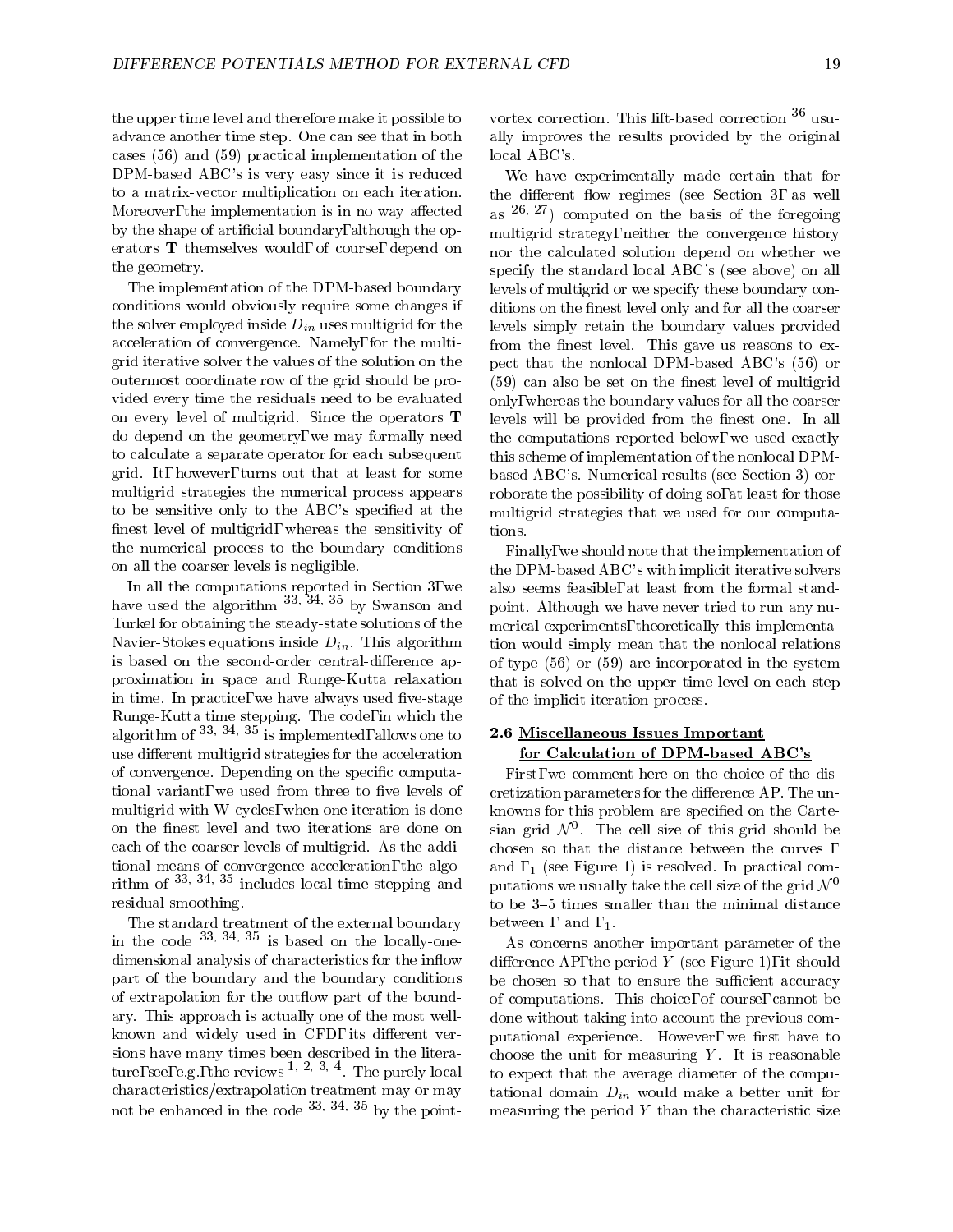of the immersed body(ies) (e.g., airfoil chord, see Figure 1). Indeed, the final accuracy will depend on the "extent of convergence", i.e., on how close the solution of the periodic AP has approached the solution of the original nonperiodic AP. Since the size of the computational domain  $D_{in}$  actually determines the size of that subdomain in  $D_Y^c$ , on which we con-som sider the convergence (e.g., the rectangle  $|y| < a$ ,  $|x - a| < a$ , then exactly the size of  $D_{in}$  becomes a natural unit for measuring the period <sup>Y</sup> as the variable that controls the convergence.

As mentioned above, the value of the period <sup>Y</sup> is one of the factors that determine the accuracy of computations. The accuracy, of course, also depends on the actual size of  $D_{in}$ . Generally, the DPMbased ABC's allow one to use much smaller computational domains than other available methods do. The specific numerical results will be reported in Section 3; here, we provide only for a qualitative picture. In  $26, 27$ , we have conducted a series of computations for the relatively small values of the period Y, about 2-4 diameters of  $D_{in}$ . It turns out that for a small computational domain  $(2-3 \text{ chords of the})$ airfoil for transonic flow regions), the solution obtained on the basis of the DPM-based ABC's differs within  $2-4\%$  from the asymptotic solution obtained in a very large computational domain (about  $30-50$ chords depending on the specic variant). (Note, when comparing the two solutions, we actually compare the corresponding force coefficients: lift, drag, skin friction). These results (see  $^{26, 27}$ ) can be satisfactory for some cases; however, when the accuracy needs to be improved one has to choose larger periods  $Y$ . For example, to keep the force coefficients within  $0.01\%$ –0.1% of the corresponding asymptotic values, one may need to choose the period <sup>Y</sup> of about 50 diameters of the computational domain or more.

That big periods  $Y$ , along with the small cell size of the grid  $\mathcal{N}^0$  prescribed by the distance between, and  $, 1$  may, generally speaking, result in an expensive numerical procedure for computation of the operators T. To reduce this cost, we introduce nonuniform grids with respect to  $y$ . For example, the cell size of such a grid may remain constant (the same as it would be for the uniform grid) in the neighborhood of  $D_{in}$  and then enlarge as |y| increases. Clearly, the discrete Fourier transform in the <sup>y</sup> direction that we have formerly used for the separation of variables does not apply to the stretched grids. Consequently, we will need some other procedure to separate the variables and to therefore reduce the difference  $AP$  to a family of one-dimensional systems (46) with boundary conditions (48). The separation of variables for a finite-difference counterpart of system (41) means that the discrete transform should simultaneously diagonalize the difference approximations to both the first and the second derivatives with respect to  $y$ . We have not studied thoroughly the question of whether or not one can find a special distribution of nodes in the <sup>y</sup> direction and some consistent with this distribution discretization so that the diagonalizing transform appears orthogonal. In practice, it turns out that usage of the skew bases solves the problem of simultaneous diagonalization of the first and the second derivatives and at the same time allows one to still maintain high accuracy of the final results.

Following this idea we first introduce some second order discretization of the first derivative with respect to  $y$  on the stretched grid, we also take into account the periodicity conditions (45). In the matrix form, this operation can be represented as a cer- $\tan$  (2)  $\pm$  1)  $\wedge$  (2)  $\pm$  1) matrix  $\nu$ , which has three non-zero diagonals,  $j - 1 \leq i \leq j + 1$ , and also nonzero off-diagonal corner entries. Then, the matrix  $\nu$  represents the second difference derivative with respect to  $y$ . Both these matrices can obviously be diagonalized by the same transform, which is computed in practice with the help of the standard library eigenvalues/eigenvectors subroutines (IMSL). The rest of the algorithm remains the same as described above. The only difference is that instead of  $r_k$  and  $t_k$  in (47) one should plug in the eigenvalues of  $\nu$  and their squares, respectively. Our experiments show that usage of the stretched grids can drastically reduce the computer effort required for calculating the nonlocal DPM-based ABC's. An essential part of the results reported in Section 3 is obtained on the basis of the stretched-grid algorithm.

Another means for reducing the computational cost of the DPM-based ABC's is implementation of the algorithm on parallel platforms. There are, generally speaking, a few ways to parallelize the computation of operators T. Since we anyway calculate the matrix of the linear operator in a certain basis, it is possible to calculate independently and, therefore, simultaneously, the columns of this matrix, where each column corresponds to its own basis vector. We, however, have chosen another way of parallelization, which, in our opinion, requires minimal modications of the already developed sequential code. Namely, one-dimensional systems (46) with boundary conditions (48) are obviously independent because they are obtained by the separation of variables  $(k$  is a parameter). Therefore, these systems can be solved in parallel on the different processors of a multi-processor computer. This approach has been implemented on an eight-processor CRAY Y-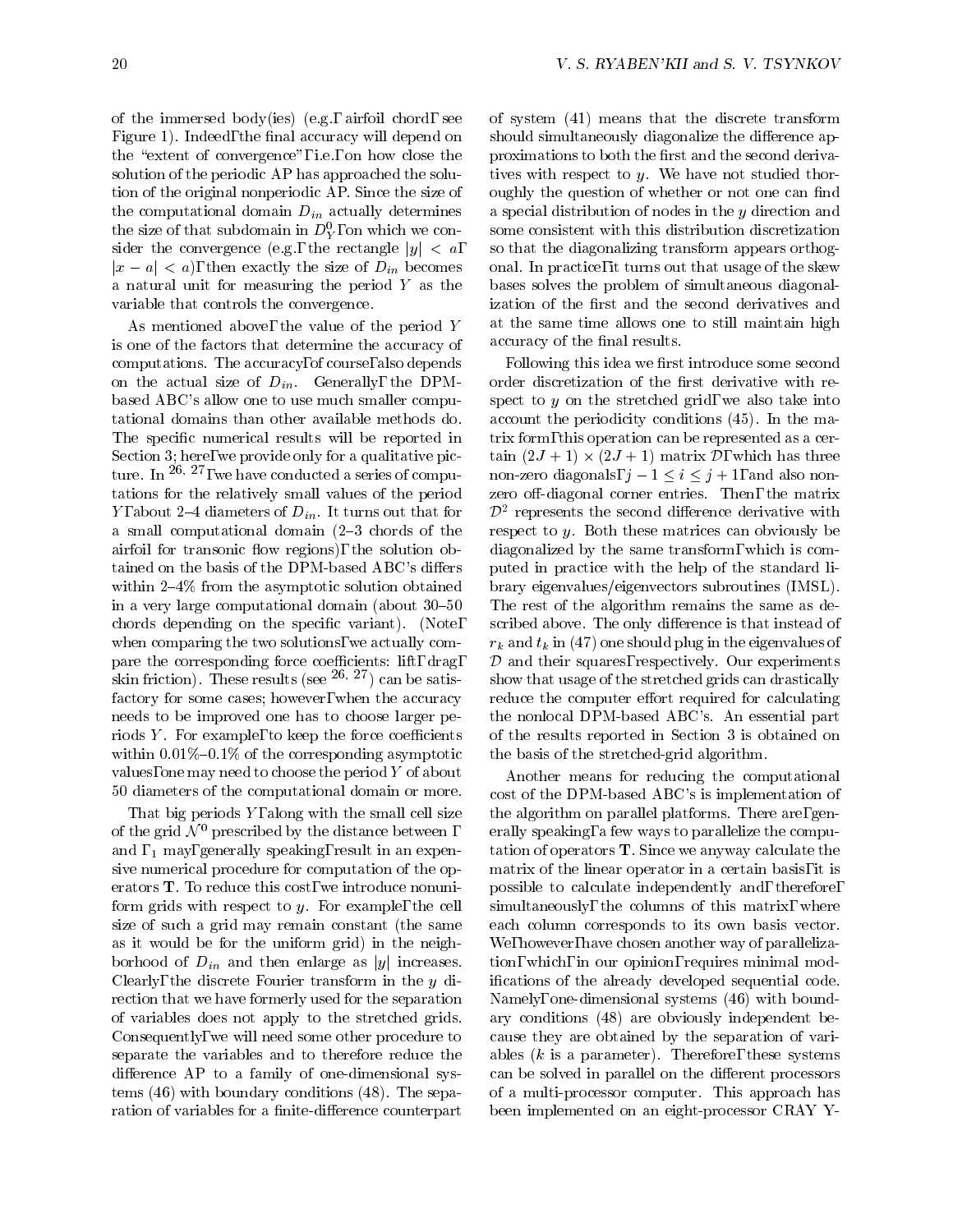MP. Numerical experiments show the reduction of the "wallclock" time required for calculating the operator  $T$  of (59) by up to a factor of five in comparison with the standard single-processor implementation.

Finally, we should note that the treatment of turbulence in the far field requires special attention. Indeed, the parameter  $Re$  in systems (40) and (41) represents the true molecular Reynolds number, therefore these forms of the governing equations apply directly only to the laminar flows. The approximate treatment of turbulence in the far field for the purpose of constructing the ABC's was proposed in the work  $\overline{\phantom{a}}$ . Below, we reproduce some results of this  $\overline{\phantom{a}}_{\phantom{a} \text{th}}$ . work.

To numerically simulate turbulent flows, we use an algebraic turbulence model (Baldwin-Lomax) incorporated in the code <sup>33</sup>; <sup>34</sup>; 1 his model is relevant to describing the flow in the vicinity of the immersed body(ies). In the far field, we use simpler approach based on the concept of effective turbulent viscosity <sup>37</sup> . The idea is to qualitatively describe turbulent flow (i.e., the process of turbulent mixing) as a laminar flow of model fluid having some new "turbulent" viscosity.

To obtain the relation between the molecular and effective turbulent viscosity, we use the following considerations. First, we refer to the incompressible case and consider laminar flow. Here, we have the following distribution of  $u$ -velocity (perturbation with respect to the far-field value  $u_0$ )  $37$ .

$$
u = \frac{W}{2\sqrt{\pi \rho^2 \nu u_0 x}} \exp\left(-\frac{u_0 y^2}{4\nu x}\right). \tag{60}
$$

We recall  $37, 38$  that formula (60) is obtained under the natural assumption that the far-field solution actually depends neither on the shape of the immersed body nor on the type of flow in its close vicinity but only on one constant  $W$ , which is the total drag. (Note that the dimension of  $W$  in (60) is that of force per unit length.)

For the turbulent case we assume 37; <sup>38</sup> that the mixing length  $l$  for the wake flow is proportional to the local width b of the wake,  $l/b = const.$  Then, approximately replacing the value of the derivative in the expression for turbulent viscosity,  $\nu_t = \iota^- | \frac{\cdot}{\cdot} |$ ,  $\left|\frac{du}{du}\right|,$  $\sim$   $\sim$  111 d y by the ratio  $u_{max}/b$ , where  $u_{max}$  is the maximal deviation of the actual velocity from  $u_0$  (which corresponds to the middle of the wake), we easily obtain  $\nu_t = const \cdot b \cdot u_{max}$ , which, in particular, implies that  $\nu_t$  does not depend on y. We may also assume 37 that analogously to the laminar case the wake-type

solution for the turbulent flow is self-similar. Then, we have  $u = u_{max} \phi(y/b)$ , which immediately yields,

$$
W = \rho u_0 \int\limits_{-b}^{b} u \, dy = \rho u_0 b u_{max} \int\limits_{-1}^{1} \phi\left(\frac{y}{b}\right) d\left(\frac{y}{b}\right),
$$

and consequently,

$$
\nu_t = \frac{kW}{\rho u_0},\tag{61}
$$

where  $k = const.$  Once can easily see from (61) that  $\nu_t = const$  throughout the whole wake region and therefore, the structure of turbulent wake behind the body (i.e., the profile of mean velocity) appears to be the same as the structure of laminar wake  $37,38$ since we actually have the same solution as (60),

$$
u = \frac{W}{2\sqrt{\pi \rho^2 \nu_t u_0 x}} \exp\left(-\frac{u_0 y^2}{4\nu_t x}\right) =
$$
\n
$$
\frac{1}{2\sqrt{\pi}} \sqrt{\frac{W}{k \rho x}} \exp\left(-\frac{\rho u_0^2 y^2}{4kW x}\right),
$$
\n(62)

only for some other constant  $\nu_t$  instead of the true molecular viscosity  $\nu$ .

 $\frac{1}{\sqrt{6}}$  far field it preserves the same value as it has in the Recall, our purpose is to find such  $\nu_t$  that, being substituted into (60), will provide the same wake solution as we would have for the turbulent case. Clearly,  $\nu_t$  from (61) satisfies this requirement (see  $(62)$ , so, let us now determine the specific value of  $k$ . Since the effective viscosity is constant throughout the whole wake region, we assume that in the outer part of the boundary layer near the trailing edge of the immersed airfoil. Using the Clauser conjecture  $37$  to calculate the latter quantity, and restricting ourselves (for qualitative consideration) by the case of not high longitudinal pressure gradients, we can obtain,

$$
\nu_t = \frac{k_C W}{\rho u_0},
$$

 $\sim$  class constant,  $\sim$  0.0168. which means that the value of the unknown constant  $k$  in (61) may be chosen the same as the value of the

To independently determine  $W$ , we recall that in the case of turbulent flow past a flat plate the drag is given by  $37$ 

$$
W = 0.0307 Re^{-1/7} \rho u_0^2 L,\t\t(63)
$$

where Re is the actual Reynolds number based on the molecular viscosity and  $L$  is the characteristic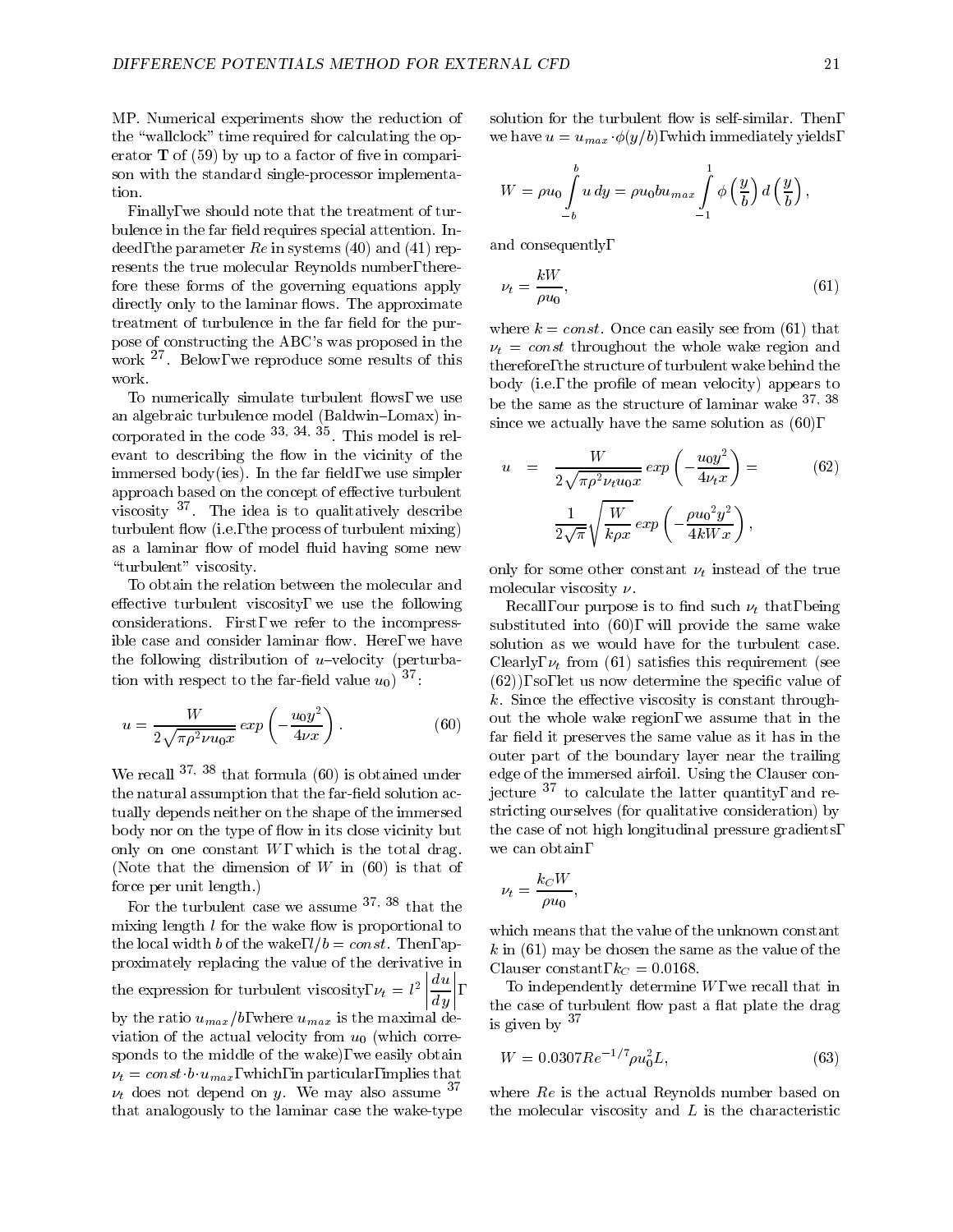length. To take into account the compressibility, we multiply equation (63) by  $\left(\frac{2}{2(1-x)^2}\right)^{1/2}$  $\frac{2}{2+0.5(\gamma-1)\,M_0^2}\bigg)^{\frac{2}{\gamma+1}}$  as in accordance with the Tucker conjecture <sup>37</sup> . Then,  $\sim$  - the state and empirically constant - , which is the state  $\sim$ ratio of the pressure and viscous contributions to the total drag (obviously,  $\mathbf{r}$  for the the the theoretical drag (obviously,  $\mathbf{r}$  for the the the theoretical drag (observed) is the the theoretical drag (or the the theoretical drag (or the the theoretical drag ( for the transome nows computed below,  $\sigma \approx 972$ . Finally, we obtain the following relation,

$$
Re_t = \frac{u_0 L}{\nu_t} =
$$
  

$$
\frac{Re_0^{1/7}}{0.0307 k_C (\Theta + 1)} \left(\frac{2}{2 + 0.5(\gamma - 1) M_0^2}\right)^{-5/7},
$$

which is used for determining the effective turbulent Reynolds number in all the turbulent computations presented in the next section. We emphasize that the proposed treatment of turbulence in the far field is only qualitative. However, this approach seems to be be justied by the numerical experiments.

### 3 Numerical Results

### 3.1 Acceleration of Convergence

One of the most important aspects of implementation of any ABC's is the in
uence that the boundary conditions exert on the convergence to steady state. Our numerical experiments for both two <sup>-----</sup> and the to three  $19, 20$  space dimensions show that the nonlocal DPM-based ABC's can essentially speed up the con vergence of the multigrid iterations compared to the standard characteristics-based boundary conditions.

This positive influence on the convergence rate is, however, not a general situation. It appears that the acceleration of convergence typically occurs only when the interior iterative solver involves multigrid. Otherwise, the nonlocal highly accurate ABC's either do not influence the convergence at all or may even slow it down. For example, the observation of the latter kind was done by Ferm in <sup>39</sup> for the nonlocal ABC's  $39, 40$  (by Gustafsson and Ferm) that are constructed for the Euler flows in ducts using Fourier transform in the cross-stream direction. The same phenomenon also occurs for the external inviscid flows as shown by Ferm in the work  $^{41}$ , in which he studies the convergence of pseudo-time iterations for the Euler equations supplemented by the nonlocal ABC's  $^{42}$  (boundary conditions  $^{42}$  are constructed analogously to  $39, 40$  for elliptic artificial boundaries). To accelerate the convergence of pseudo-time iterations with nonlocal boundary conditions, Ferm in  $39, 41$  employs the technique of  $43$ by Engquist and Halpern (or its modication), which allows him to make the convergence at least as fast as it is for the simplest locally-one-dimensional nonreflecting boundary conditions that are based on the analysis of characteristics. On the other hand, when boundary conditions  $42$  are implemented along with some multigrid Euler solver inside the computational domain they no longer slow down the convergence and, therefore, no longer require special acceleration procedures (like the one from  $43$ ). This has been demonstrated by Ferm in the work  $^{44}$ , in which he shows that in order to reduce the initial error by a prescribed factor one needs roughly the same number of multigrid cycles for both nonlocal ABC's <sup>42</sup> and the characteristic non-reflecting boundary conditions.

As mentioned above, when implemented along with the multigrid algorithm  $33, 34, 35$  (see Section 2), the DPM-based ABC's are capable of even speeding up the convergence to steady state compared to the standard boundary conditions. Let us reproduce here several graphs from <sup>26</sup> that represent the convergence history for different subsonic and transonic laminar flows around the airfoil NACA0012. In the captions to the figures below,  $\alpha$ denotes the angle of attack.

From Figures 2, 3, 4, and 5, one can easily see that usage of the DPM-based ABC's can increase the convergence rate of the multigrid iterations by up to a factor of three depending on the specific variant of computations. Note, the subcritical (i.e., fully subsonic) laminar cases that correspond to Figures 2, 3, 4, and 5 have been computed on the grids with small stretching ratios because near the airfoil surface those grids could be chosen relatively coarse. As a result, we have used global rather than local Courant step for iterations in time. In this respect, one can say that Figures 2, 3, 4, and 5 demonstrate the in
uence exerted by the DPMbased ABC's on a "pure" multigrid (augmented only by residual smoothing).

,  $\sim$  tor the foregoing laminar cases. The mstory of con-For the case of two-dimensional turbulent flows that are computed on the grids with much higher stretching ratio and with the local (i.e., chosen cell by cell) Courant step in time, we have not been able to obtain as drastic convergence speedup as vergence for two different two-dimensional transonic turbulent cases is presented in Figures 6 and 7. We however, mention, that for many three-dimensional transonic turbulent cases, the DPM-based ABC's have been able to produce the increase of the con vergence rate about as big as shown above for the results are reported in our work  $19$ ,  $20$  and will also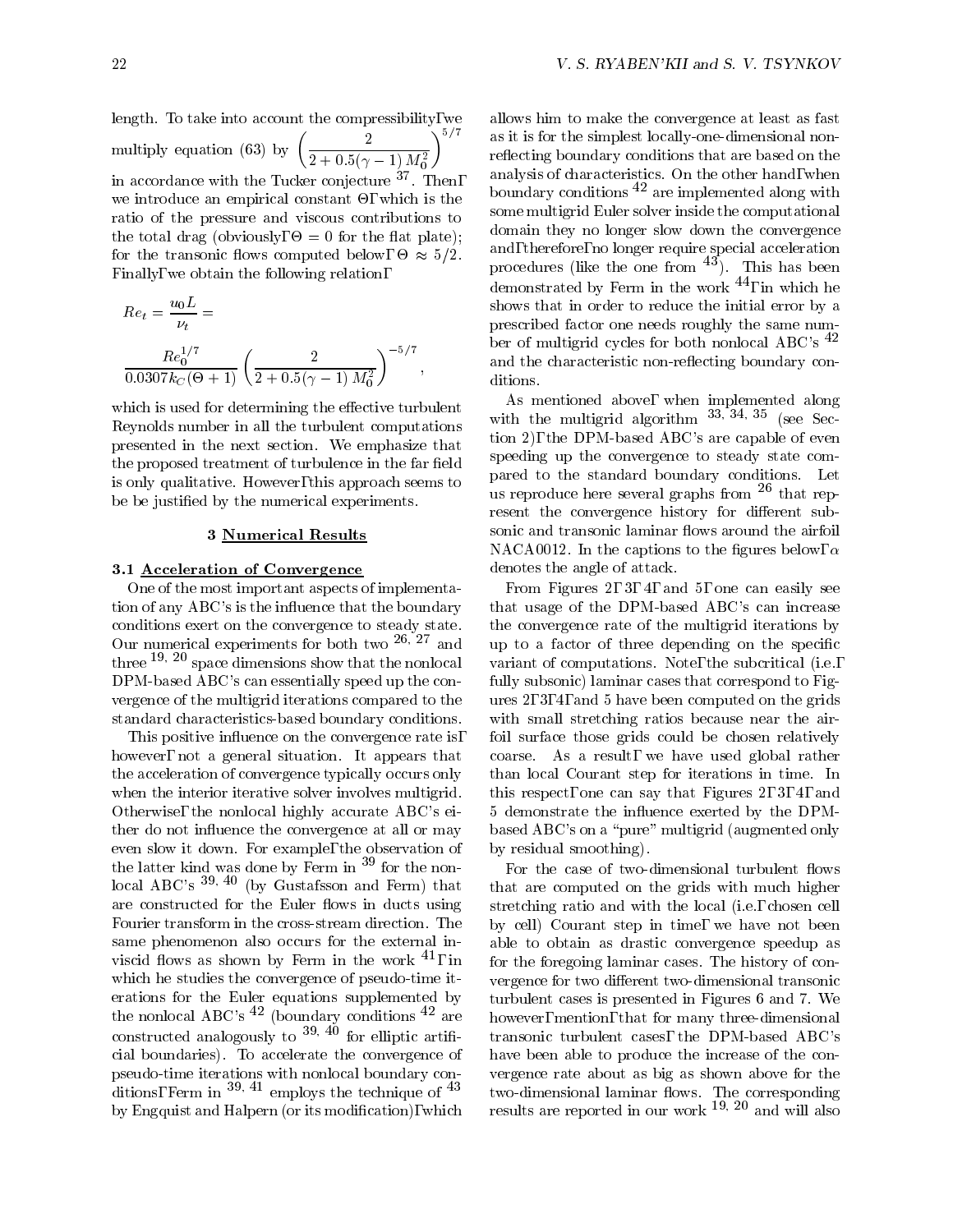

Figure 2. Convergence mistory:  $log||p_{residual}||_{\infty}$  versus number of cycles; NACA0012,  $M_0 = 0.03$ ,  $\alpha = 2$  ,  $\mu e = 400$ . Grid 250  $\times$  04, average radius of  $D_{in}$  about 15 chords.



Figure 3. Convergence mistory:  $\log \rho_{residual|_{\infty}}$  versus number of cycles; NACA0012,  $M_0 = 0.63$ ,  $\alpha = 2$ ,  $\mu$ c = 400. Grid 250  $\lambda$  04, average radius of  $D_{in}$  about 5.5 chords.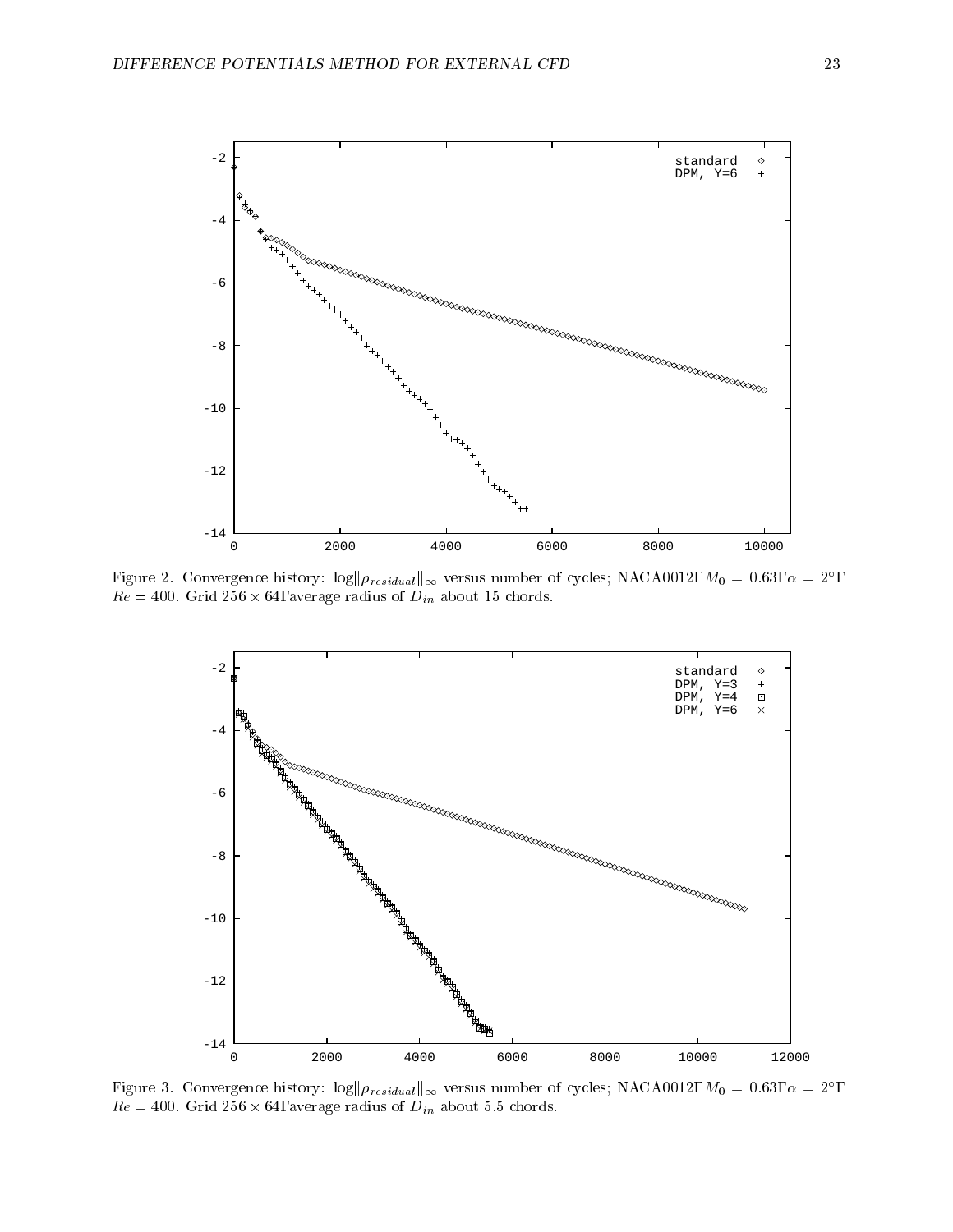

Figure 4. Convergence mistory:  $\log \|\rho_{residual}\|_{\infty}$  versus number of cycles; NACA0012,  $M_0 = 0.63$ ,  $\alpha = 2$ ,  $\mu e = 4000$ . Grid 250  $\times$  04, average radius or  $D_{in}$  about 5.5 chords.



Figure 5. Convergence mistory:  $\log \frac{\rho_{residual}}{\rho_{residual}}$  versus number of cycles; NACA0012,  $M_0 = 0.05, \alpha = 2$  ,  $\mu$ c = 5000. Grid 250  $\land$  04, average radius of  $D_{in}$  about 10 chords.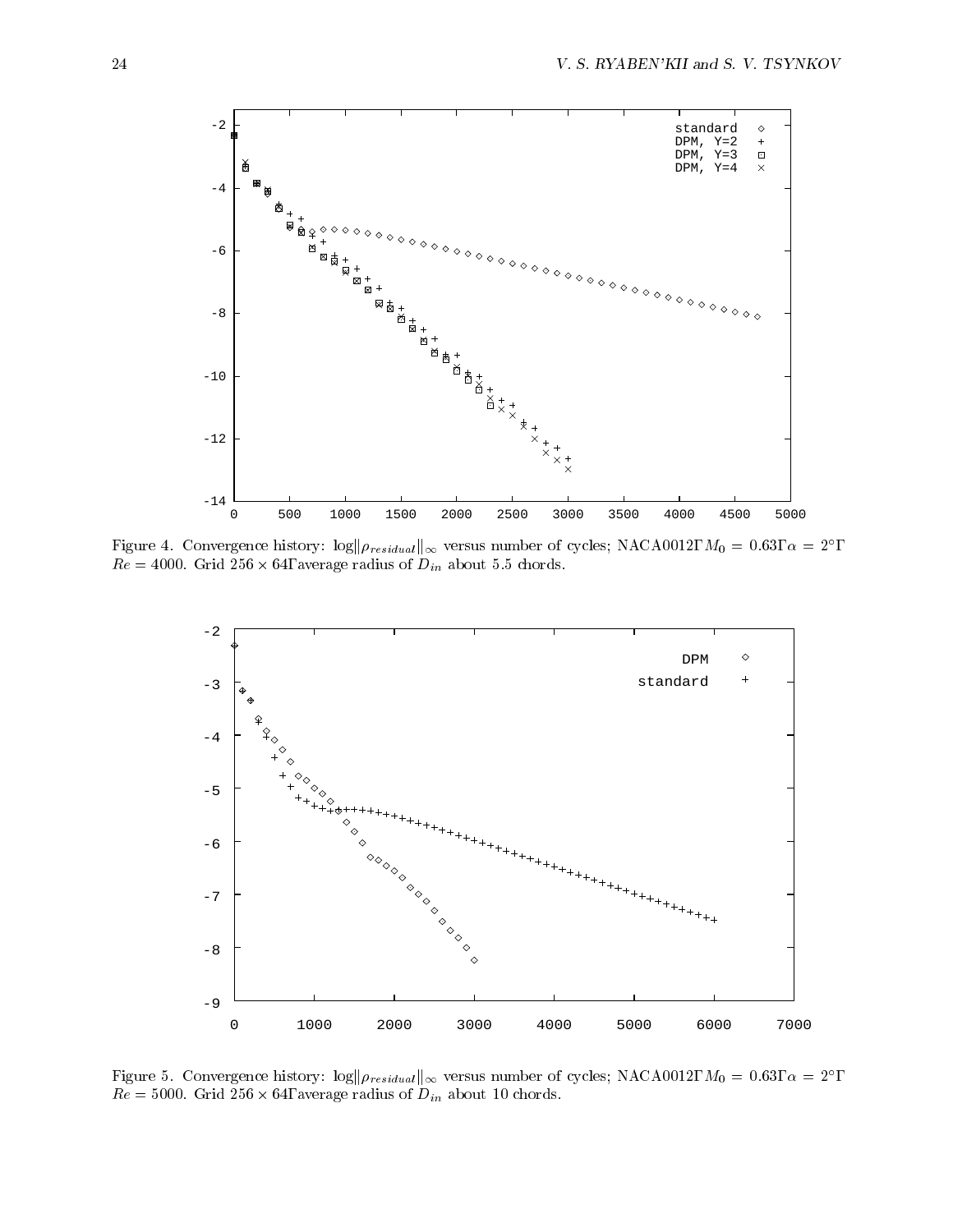

Figure 6. Convergence mistory:  $\log ||\rho_{residual}||_{\infty}$  versus number of cycles; RAE2822,  $M_0 = 0.73$ ,  $\alpha = 2.79$ ,  $Re = 0.5$  TO average radius of  $D_{in}$  about 11 chords, normal spacing near the airfoil 10  $\pm$ 



Figure 7. Convergence mstory:  $\log ||p_{residual}||_{\infty}$  versus number of cycles; RAE2822,  $M_0 = 0.73$ ,  $\alpha = 2.79$  ,  $Re \equiv 0.5\,$  TO . Average radius of  $D_{in}$  about 11 chords, normal spacing near the airfoil 10  $-$  .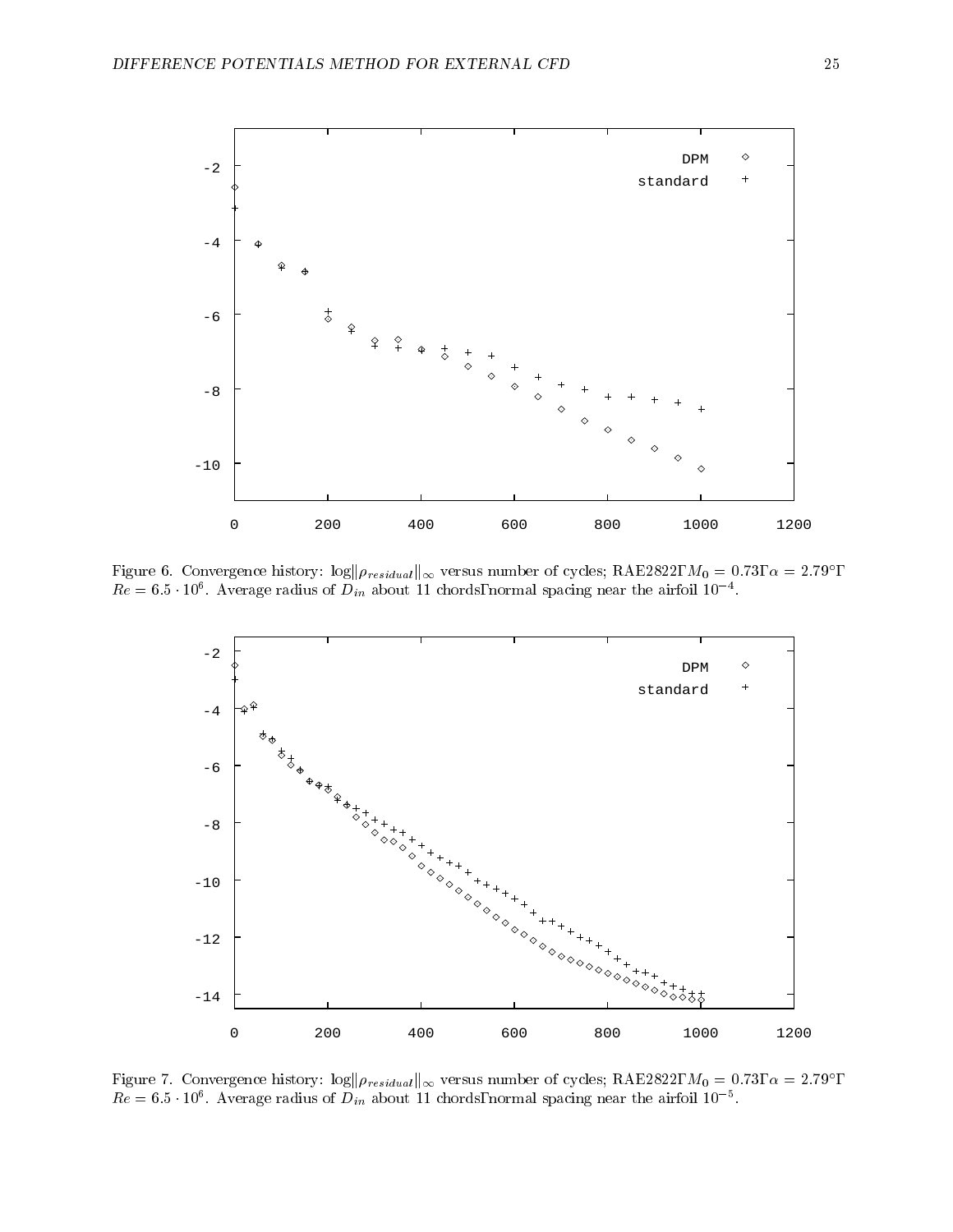

Figure 8. Convergence mistory:  $\log \rho_{residual}$  versus number of cycles; NACA0012,  $M_0 = 0.85, \alpha = 1$ ,  $\mu$ c = 4000. Grid 250  $\lambda$  04, average radius or  $D_{in}$  about 5.5 chords.



Figure 9. Convergence mstory:  $\log ||\rho_{residual}||_{\infty}$  versus number of cycles; RAE2822,  $M_0 = 0.73$ ,  $\alpha = 2.79$ ,  $Re = 6.5$  TeV average radius of  $D_{in}$  about 6 chords, normal spacing near the airfoil 33 TeV and the average radius of  $D_{in}$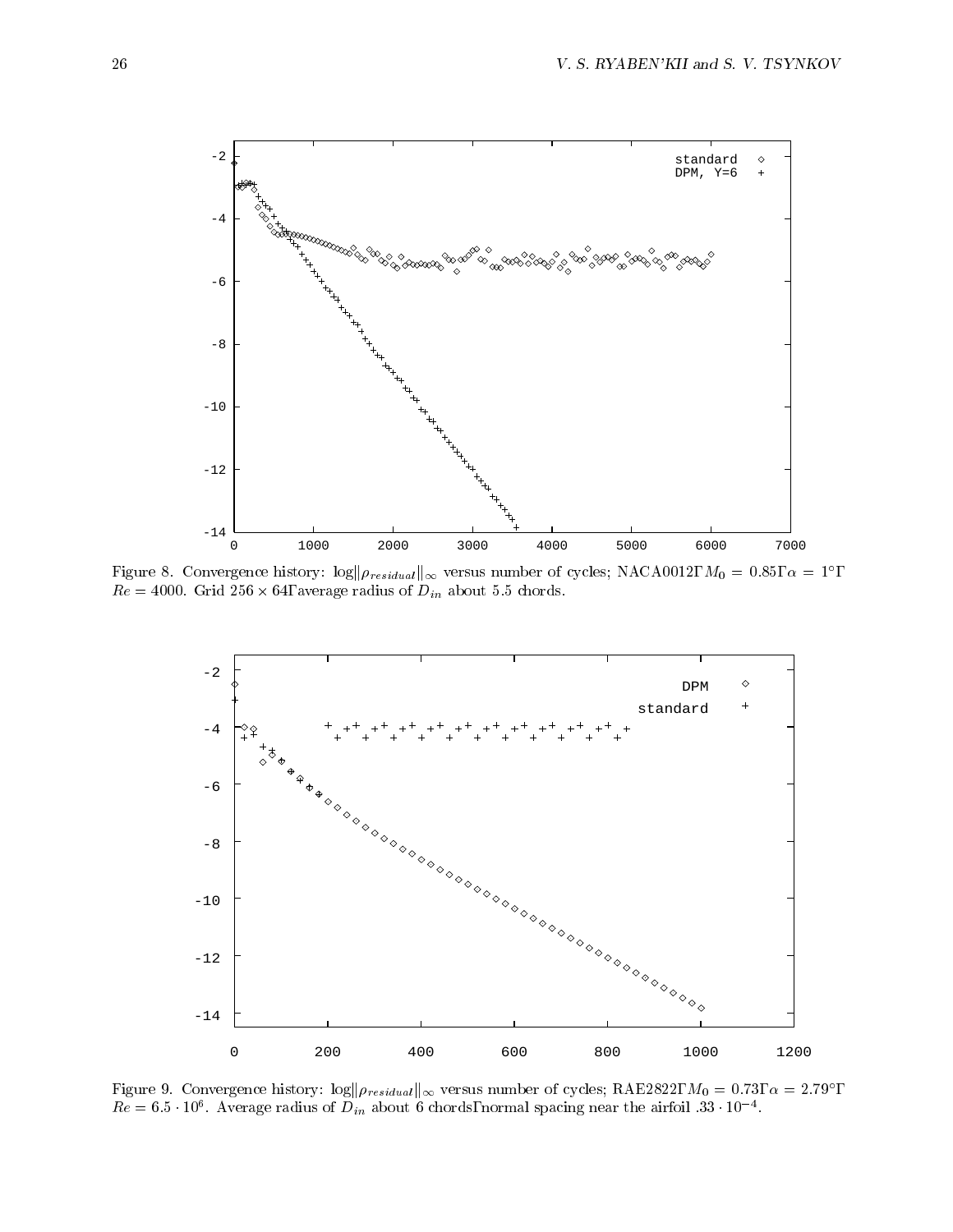be briefly discussed later in this paper.

Returning to Figures 2, 3, 4, and 5, we see that the convergence rates for two different types of ABC's are the same on the initial stage of the iteration process; then, for the DPM-based ABC's the convergence rate remains the same all the time and for the standard boundary conditions it drastically decreases. Therefore, it would be reasonable to assume that the ABC's start to actually in
uence the convergence only after the numerical perturbations caused by the immersed body reach the external boundary. In other words, the DPM-based ABC's become most effective from the standpoint of convergence acceleration on the so-called asymptotic stage of the multigrid. The similar type of behavior can be observed for the three-dimensional computations as well (see below).

We, however, have to say that although the acceleration of multigrid convergence provided by the DPM-based ABC's is extremely important for applications, the mechanism of interaction of the nonlocal DPM-based ABC's with multigrid may require an additional study. In fact, neither rigorous mathematical explanation of the convergence speedup nor a definite experimental conclusion of why and when it happens is available as of yet. For our two- and three-dimensional computations, we have used different multigrid strategies (W and V cycles, respectively), also all the three-dimensional cases have been computed with the local time step, and the results are also different. Whereas for the twodimensional transonic turbulent flows we did not see much of an increase in the convergence rate, in three dimensions the strongest speedup occurs right for the transonic turbulent cases (see the work  $19, 20$ and also below). At the same time, the convergence rates for the subsonic turbulent flows in three space dimensions are the same for the ABC's of different types  $\overline{\phantom{a}}$  . As for the laminar nows, the experiments have been conducted in two space dimensions only.

Analyzing the influence that nonlocal boundary conditions may exert on the convergence of multigrid iterations, we should also note that many modern multigrid solvers are not optimal themselves. A massive effort is currently underway towards constructing the new finite-difference schemes, for which the convergence characteristics of multigrid methods would essentially improve. For example, the work in this direction has been done by Ta'asan <sup>45</sup> and Sidilkover <sup>40</sup>. In <sup>45</sup>, Ta'asan devised an essen- tic tially optimal multigrid solver for the Euler equations in subsonic regime. Due to the separate treatment of the elliptic and advection parts of the sys-

tem, this approach allows one to achieve in subsonic regime the convergence rates similar to those that can be obtained when solving the full potential equation. Sidilkover in <sup>46</sup> proposed the so-called genuinely multidimensional high-resolution scheme. This scheme has stability properties much superior to those that are relevant to the standard methods and, therefore, facilitates the construction of a very simple and efficient multigrid algorithm (using Gauss-Seidel relaxation as a smoother) that would apply to the entire range of Mach number. Particular efficacy demonstrated by the DPM-based ABC's when implemented in combination with multigrid gives us reasons to hope that these boundary conditions may essentially contribute in developing the new generation of effective multigrid-based algorithms.

Finally, we should mention that the DPM-based ABC's generally improve the robustness of the entire numerical procedure. In conducting our computational experiments 26; 27, we have noticed that sometimes the multigrid iterations  $\frac{33}{33}$ ;  $\frac{34}{35}$  supplemented by the standard characteristic/extrapolation boundary conditions simply fail to converge, which never happens if these standard ABC's are replaced by the nonlocal DPM-based boundary conditions. In Figures 8 and 9, we show the history of con vergence for the corresponding computations. The similar phenomenon has been observed in three dimensions as well. Namely, for a transonic turbulent flow with separation (see  $^{20}$ ), the multigrid iteration procedure with standard boundary conditions failed to converge, whereas the DPM-based ABC's have still been able to ensure a fast convergence to steady state.

#### 3.2 Accuracy

Another most important outcome of usage of the DPM-based ABC's is the essential increase of accuracy that these boundary conditions provide for in computing the external viscous flows. Below, we compare some numerical results obtained on the basis of boundary conditions (59) for a certain transonic turbulent flow around the airfoil RAE2822 with the results obtained for the same flow regime on the basis of the standard local ABC's (characteristics/extrapolation) enhanced by the point-vortex correction <sup>36</sup> . In Table 1, we present the results for three different grids,  $040 \times 120$ ,  $000 \times 112$ , and  $_{\rm 000}$   $\lambda$  104 nodes, that correspond to the computational domains of the average radii of 50, 8, and 2.5 chords of the airfoil, respectively. It is important that each subsequent (smaller) grid is obtained here by cutting off several external coordinate lines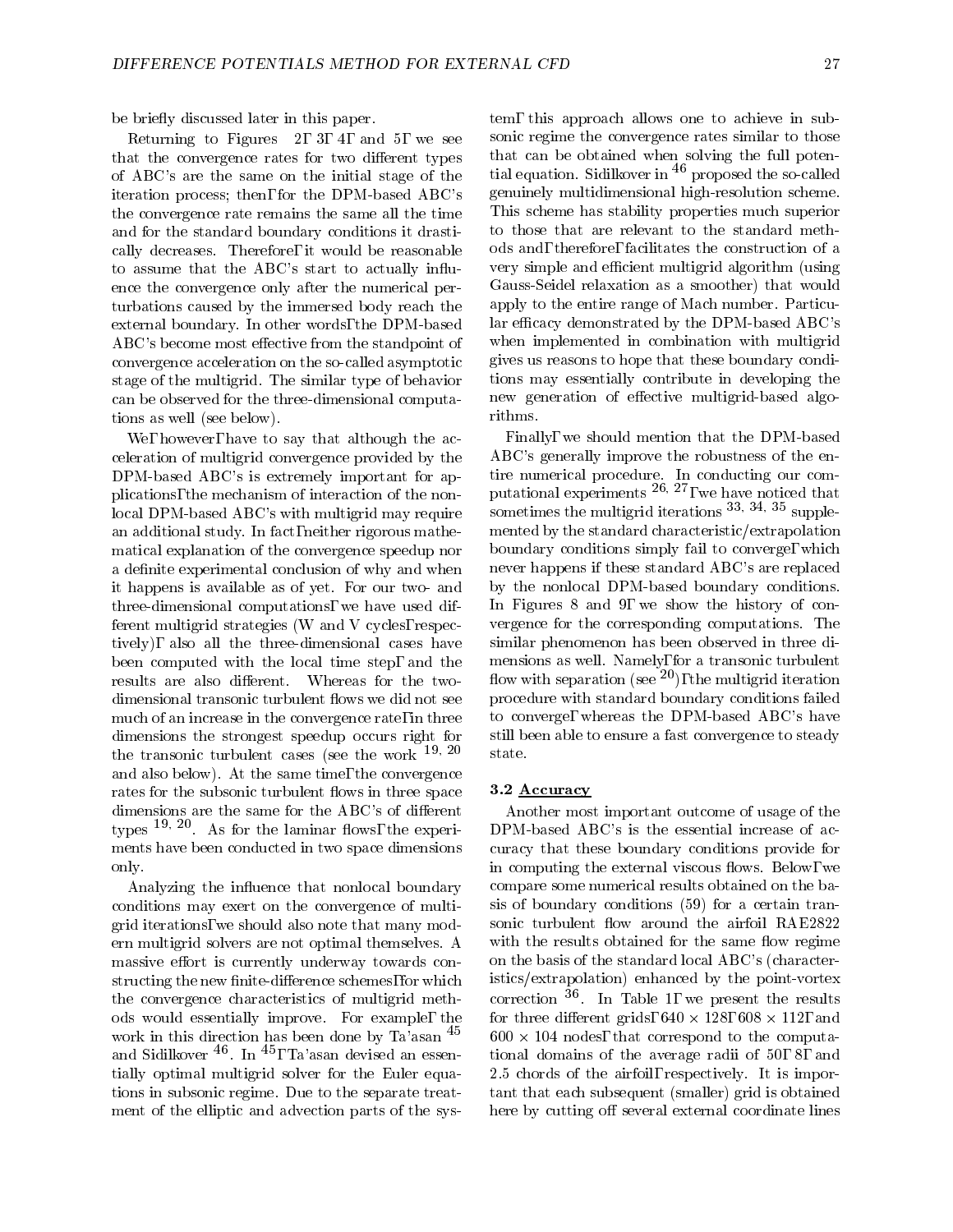| Domain "radius" |                  | 3 chords |                  | 8 chords |                  | 50 chords |
|-----------------|------------------|----------|------------------|----------|------------------|-----------|
| Grid            | $600 \times 104$ |          | $608 \times 112$ |          | $640 \times 128$ |           |
| Type of ABC's   | $p - v$ .        | (59)     | $p - v$ .        | (59)     | p. v.            | $^{(59)}$ |
|                 | 0.8653           | 0.8591   | 0.8624           | 0.8589   | 0.8603           | 0.8593    |
| relative error  | $0.58\%$         | 0.02%    | 0.24%            | 0.04%    | 0%               | $0\%$     |
| $C_d \times 10$ | 0.1203           | 0.1263   | 0.1209           | 0.1261   | 0.1255           | 0.1260    |
| relative error  | 4.14%            | 0.24%    | 3.67%            | 0.08%    | $0\%$            | $0\%$     |
| $C_D \times 10$ | 0.1755           | 0.1816   | 0.1762           | 0.1815   | 0.1810           | 0.1815    |
| relative error  | 3.04%            | 0.05%    | $2.65\%$         | $0\%$    | $0\%$            | $0\%$     |

Table 1. Comparison with the point-vortex (p.-v.) model for RAE2822 airfoil;  $M_0 = 0.73$ ;  $R\ell_0 = 0.5 \cdot 10^{\circ}$ ;  $\alpha =$  2.79 ; normal grid spacing near the airfoil 0.5 TO  $^{-1}$ 

Table 2. Comparison with the point-vortex (p.-v.) model for RAE2822 airfoil;  $M_0 = 0.73$ ;  $Re_0 = 6.5 \cdot 10^6$ ; **The contract of the contract of the contract of the contract of the contract of the contract of the contract of the contract of the contract of the contract of the contract of the contract of the contract of the contract**  $\alpha =$  2.79 ; normal grid spacing near the airfoil 0.5 TO  $^{-1}$ 

| Domain "radius"  | 2.5 chords |                 | 50 chords       |          |                  |        |  |
|------------------|------------|-----------------|-----------------|----------|------------------|--------|--|
| Grid             |            | $320 \times 64$ | $320 \times 64$ |          | $640 \times 128$ |        |  |
| Type of ABC's    | p. V.      | $^{(59)}$       | $p - v$ .       | (59)     | $p - v$ .        | (59)   |  |
| $C_l$            | 0.8688     | 0.8560          | 0.8504          | 0.8492   | 0.8603           | 0.8593 |  |
| relative error   | $2.15\%$   | 0.38%           | $1.15\%$        | 1.17%    | 0%               | $0\%$  |  |
| $C_d \times 10$  | 0.1123     | 0.1259          | 0.1260          | 0.1265   | 0.1255           | 0.1260 |  |
| relative error   | $10.5\%$   | $0.07\%$        | $0.40\%$        | $0.39\%$ | $0\%$            | $0\%$  |  |
| $C_f \times 100$ | 0.5469     | 0.5492          | 0.5478          | 0.5480   | 0.5543           | 0.5544 |  |
| relative error   | $1.34\%$   | $0.94\%$        | 1.17%           | $1.15\%$ | $0\%$            | $0\%$  |  |
| $C_D \times 10$  | 0.1670     | 0.1808          | 0.1808          | 0.1814   | 0.1810           | 0.1815 |  |
| relative error   | 7.73%      | $0.39\%$        | $0.11\%$        | $0.05\%$ | 0%               | $0\%$  |  |

of the preceding (bigger) grid. This is done in order to completely avoid any possible influence that the change of the grid near the airfoil surface may exert on the solution.

From Table 1 one can see that the corresponding asymptotic values of the force coefficients (lift)  $C_l$ , wave drag  $C_d$ , total drag  $C_D$ ), i.e., the values obtained for the large (50 chords) computational domain, are very close to one another for the different types of ABC's. However, as the artificial boundary approaches the airfoil the discrepancy between the corresponding values increases, and the force coefficients obtained on the basis of boundary conditions (59) deviate from their asymptotic values much less than the coefficients obtained using local ABC's. In other words, the nonlocal DPM-based ABC's allow one to use much smaller computational domains than the standard boundary conditions do and to still maintain high accuracy of computations. Moreover, from Table 1 one can see that unlike the  $ABC's$  (59), which perform well for all coefficients,

the point-vortex boundary conditions perform much better for the lift coefficient  $C_l$  than they do for the drag coefficients  $C_d$  and  $C_D$ . This behavior seems reasonable since the point-vortex model is a purely lift-based treatment and does not take into account drag at all.

In Table 2 we also compare the results obtained using the two aforementioned types of ABC's; how ever, the computations presented in this table were conducted on the different grids. One can see that boundary conditions (59) outperform the point vortex ABC's in these cases as well  $(C_f$  in Table 2 is the skin friction).

We should also emphasize that the benefit of using smaller computational domains and, as a consequence, smaller grids, i.e., the grids with lesser number of nodes, is not only the direct reduction of the computational work because of the grid shrinkage but also the improvement of convergence because the grids may be chosen less stretched.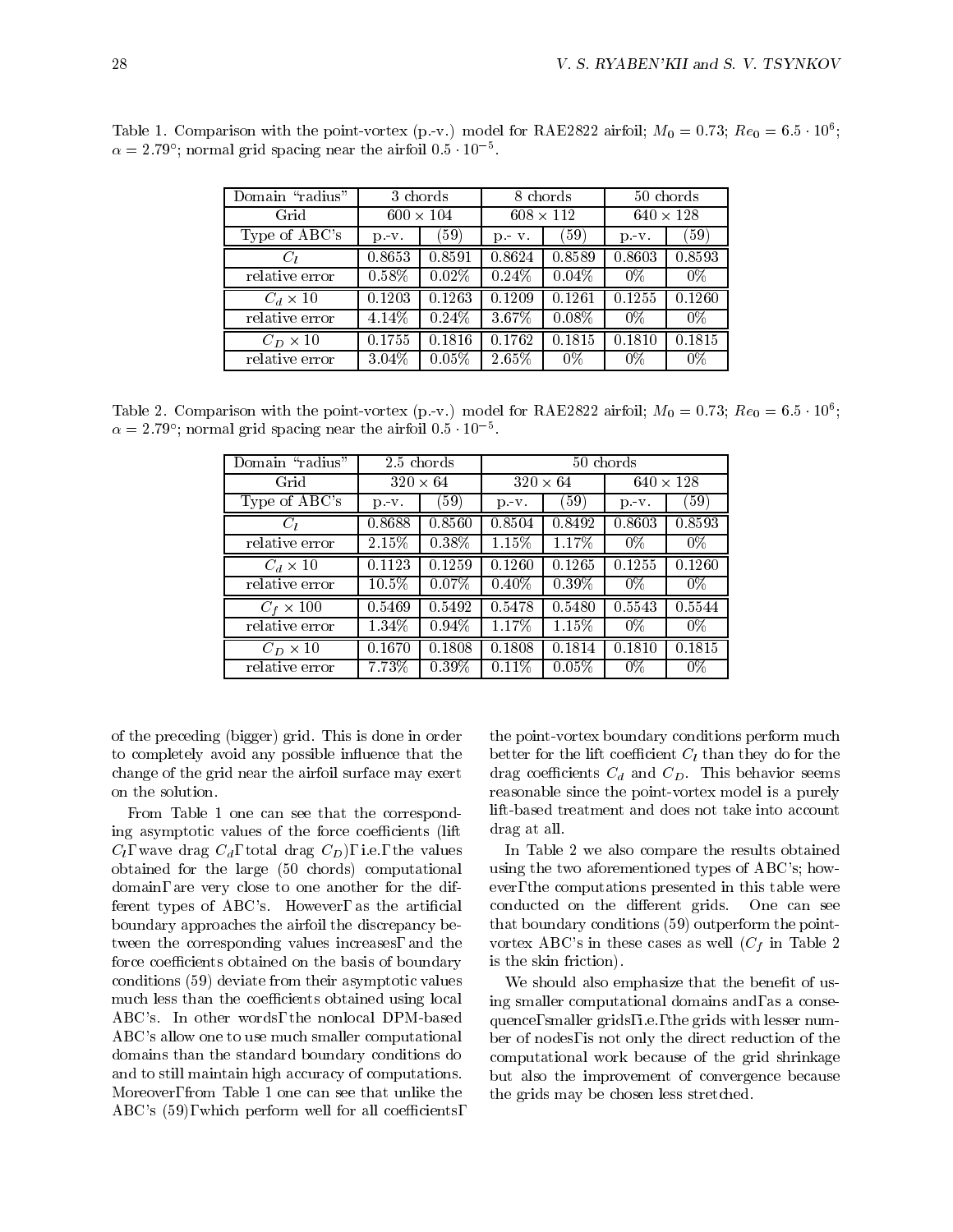### 3.3 Entry-Wise Interpolation

The computational overhead associated with the usage of nonlocal ABC's (56) or (59) consists of two parts. The first part is accounted for by the matrixvector multiplications that we do every time we need to evaluate the residuals (see Section 2). These operations add about  $1-2\%$  to the total cost of computations (more precisely, to the cost of the same number of multigrid cycles but without the nonlocal ABC's). Generally, we estimate this additional expense as low (taking into account the benefits provided by the DPM-based ABC's), and we do not think that any special effort towards reducing this cost is currently required. Nonetheless, we note that there may still be some room for reducing this cost by using the multiresolution-based techniques (see our work  $19, 22$ . Moreover, we should mention that the operation of matrix-vector multiplication is, as a rule, fully vectorizeable, which provides for an additional advantage of using the DPM-based ABC's on the CRAY machines. Furthermore, we expect that the new discretizations that are currently under de velopment (see  $45, 46$ ) will allow one to use relaxation procedures other than the methods of Runge-Kutta type that are most widely used now. As a consequence, the overhead associated with the matrix vector multiplications (56) or (59) may be reduced since, for example, the methods of Gauss-Seidel type would require only one such operation per iteration, whereas the multi-stage Runge-Kutta methods require as many multiplications (56) or (59) as the number of stages is. Finally, we mention that the DPM-based ABC's can be implemented directly, i.e., the operation T can be computed explicitly (without first calculating the matrix in a basis) every time under the control of the control of the control of the control of the control of the control of the control of  $\big|_{\nu_1}$  needs to be updated. This strategy has, in fact,  $\big|_{\nu_1}$ been chosen for all our three-dimensional computations 19; 20; 21; 22; the corresponding results will be briefly commented on later in this paper.

If the matrix-based strategy is used, then the second part of the total overhead due to the ABC's is accounted for by the computational cost of the operators **T** themselves (see  $(56)$  and  $(59)$ ). In the case of two space dimensions, we could always keep the corresponding cost at a level of about 10% of the total work required to calculate the steady-state solution using the algorithm  $33$ ,  $34$ ,  $35$  with the specific multigrid strategy discussed in Section 2. Basically, this additional expense can be regarded low as well.

As mentioned above, in three space dimensions we have so far been using another strategy that did not require the calculation of matrices T at all. How ever, in the future we may need it, especially in the view of possible multiple runs. Our preliminary estimates show that in the case of three space dimensions the cost of the operator T may appear higher (in relative terms) than it is for two space dimensions. Therefore, we propose a special approach to decreasing the computational cost of the nonlocal DPM-based ABC's in the framework of massive computations.

Very often in CFD, one needs to calculate different flows around the same configuration of bodies; in so doing, the same grid is likely to be used. In particular, this may be the case in three space dimensions, especially as the grid generation for this case typically requires a much more substantial effort than for two space dimensions. As can be seen from our previous considerations, the operators T depend on the geometry, which does not change as long as the grid remains the same. These operators also depend on the coefficients of system  $(40)$  or  $(41)$ , for example, on the Mach number  $M_0$ , as well as on the angle of attack  $\alpha$ . Note, the angle of attack  $\alpha$ formally appears neither in (40) nor in (41) since we always assume that the free-stream velocity is aligned with the positive  $x$  direction. We, however, take into account the angle of attack  $\alpha$  by rotating the entire computational domain, see Figure 1.

Suppose now that all the computational experiments that we are going to carry out for some chosen geometry belong to a certain range of the parameters involved, say  $\alpha_{min} \leq \alpha \leq \alpha_{max}$ ,  $M_{0_{min}} \leq$  $M_0 \leq M_{0_{max}}$ . Then, we can pick up several points  $\alpha^{(p)}$  within the initially prescribed range for the angle of attack and several points  $M_0^{\gamma\gamma}$  within the initially prescribed range for the Mach number and calculate the operator T for each resulting pair  $(\alpha^{(p)}, M_0^{(q)})$ . Note, the same is possible for the triplets  $(\alpha, M_0, Re)$ ; however, the far-field effective Reynolds number has been noticed to influence the results at a much less extent than the other two parameters. Finally, to obtain the matrix  $T$  for any specific pair of values  $(\alpha, M_0)$  (within the corresponding range), we simply interpolate each entry of T independently with respect to the angle of attack and the MacDonald the known values for the known values for the known values  $\sim$  $\left(\alpha^{(p)},\,M_0^{(q)}\right)$ .

We have implemented this approach numerically for the same transonic turbulent flow around RAE2822 as studied above. To simplify our task on the preliminary stage, we used one-dimensional interpolation separately for  $\alpha$  and  $M_0$  instead of using the two-dimensional interpolation on the mesh  $(\alpha^{(p)}, M_0^{(q)})$ . The results shown in Table 3 corroborate usefulness of the approach based on the interpolation of coefficients of the operators  $T$ . From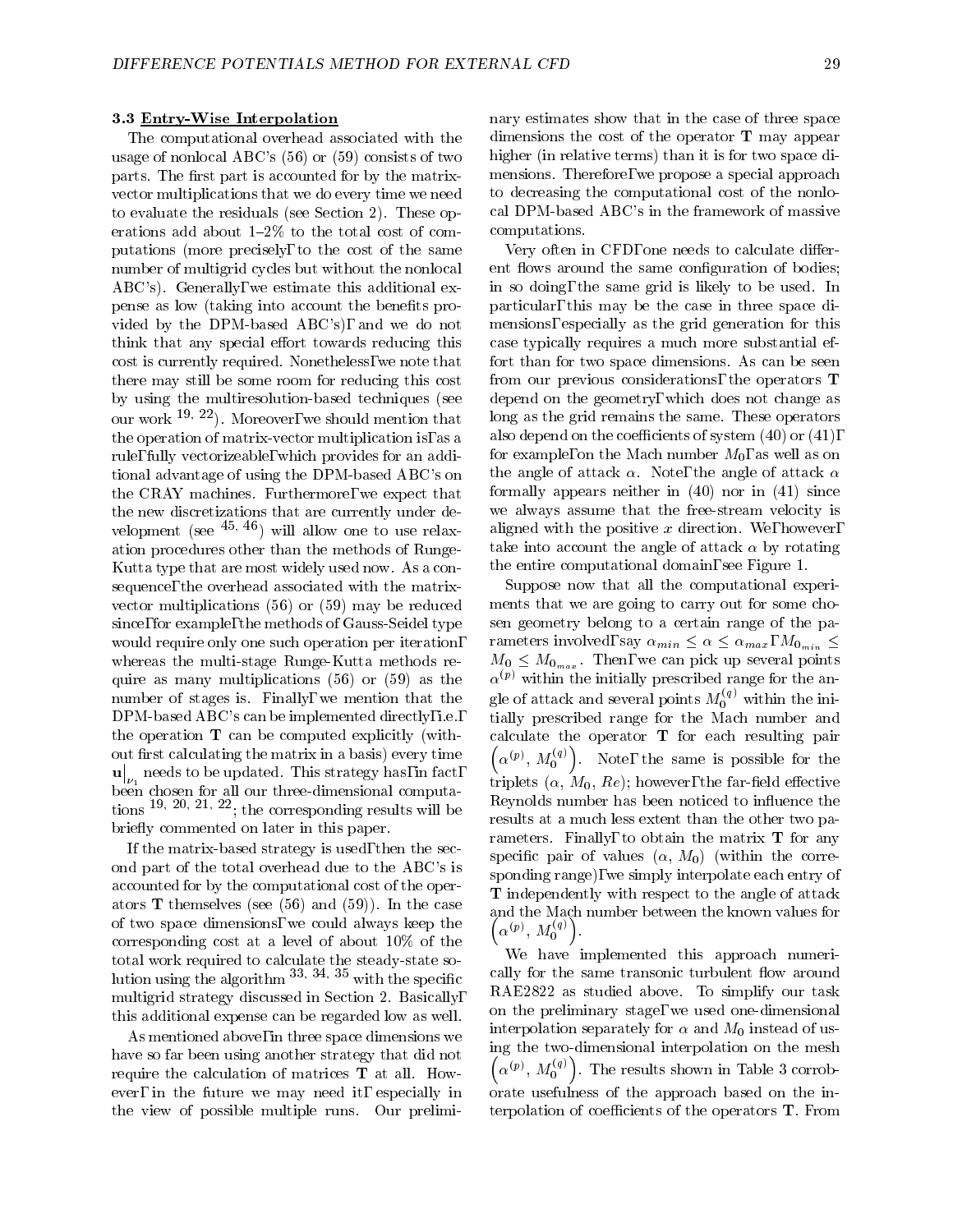| 30<br>۱ |  |
|---------|--|
|         |  |

| Domain "radius" | 3 chords         |          |            | 50 chords        |           |        |
|-----------------|------------------|----------|------------|------------------|-----------|--------|
| Grid            | $600 \times 104$ |          |            | $640 \times 128$ |           |        |
| Type of ABC's   | $p - v$ .        | (59)     | Int. $M_0$ | Int. $\alpha$    | $p - v$ . | (59)   |
| $C_l$           | 0.8653           | 0.8591   | 0.8593     | 0.8587           | 0.8603    | 0.8593 |
| relative error  | 0.58%            | $0.02\%$ | $0.0\%$    | $0.07\%$         | $0\%$     | $0\%$  |
| $C_d \times 10$ | 0.1203           | 0.1263   | 0.1257     | 0.1252           | 0.1255    | 0.1260 |
| relative error  | 4.14%            | 0.24%    | 0.24%      | $0.6\%$          | $0\%$     | 0%     |
| $C_D \times 10$ | 0.1755           | 0.1816   | 0.1811     | 0.1805           | 0.1810    | 0.1815 |
| relative error  | $3.04\%$         | $0.05\%$ | 0.22%      | $0.55\%$         | 0%        | 0%     |

Table 5. Interpolation of coefficients of the operator 1 for RAE2822 airfoil;  $M_0 = 0.73$ ;  $R_0 = 0.5 \cdot 10^{\circ}$ ;  $\alpha =$  2:79 ; normal grid spacing near the airfoil 0.5  $^\circ$  10  $^\circ$  .

this table, we see that the accuracy of the solutions obtained on the basis of the interpolated matrices is almost not worse than the accuracy that we get using the genuine operator T.

Of course, the results of Table 3 are only preliminary, and the issue of the entry-wise interpolation of the matrices **T** with respect to  $\alpha$  and  $M_0$  requires a thorough further study. In particular, the approach based on interpolation may have certain limitations on the size of the computational domain, as well as on the actual admissible ranges of the parameters involved. However, the initial results are encouraging. For the repeated computations, this approach can drastically decrease the overall cost of the DPMbased ABC's since it requires one substantial initial effort for calculating the matrices  $T$  on the mesh  $(\alpha^{(p)}, M_0^{(q)})$ , and then the boundary conditions for high each subsequent variant of computations (within the prescribed range) will come for almost no extra computational cost because the cost of interpolation itself is virtually negligible.

### 3.4 Low Mach Number Flows

We finally address another interesting aspect of implementation of the DPM-based ABC's. It is wellknown that many standard explicit solvers for compressible flows encounter difficulties when directly applied to calculating the flows with low Mach numbers. The difficulties are caused by the "different" scales" of eigenvalues u and  $u \pm c$  (u is the flow velocity and c is the speed of sound,  $|u| \ll c$ , and result in the severe Courant-type limitations on the time step. One possible cure for this problem is based on the so-called local preconditioning techniques. The idea of these techniques is to change the time-evolving system (multiplying it by some nonsingular matrix-preconditioner) so that the gap between the eigenvalues is narrowed but at the same time the steady state remains unchanged. An approach of this type has been recently proposed by Turkel, Fiterman, van Leer, and Vatsa, see  $47, 48, 49$ , and has already been implemented in practice on the basis of the code  $33, 34, 35$ 

It, however, turns out that the standard ABC's incorporated in the code 33; 34; <sup>35</sup> (characteristics/extrapolation) perform poorly for the case of low Mach number flows. On the other hand, boundary conditions (59) in this case demonstrate the same good performance as they show in the case of transonic flows. In Table 4, we compare numerical results obtained using two different types of ABC's for a low Mach number turbulent flow around the airfoil RAE2822. One can see that as in the previous cases, the DPM-based ABC's allow us to maintain high accuracy of computations for small computational domains.

According to the authors of  $47; 47; 48;$  their preconditioning technique actually performs better if the governing equations are written with respect to some other equivalent set of unknowns rather than  $(u, v, p, \rho)$ . As concerns the DPM-based ABC's, we do not rewrite equations (40) or (41). For those cases presented in Table 4, we have been able to obtain accurate results without any changes (except in the input data) in the boundary conditions algorithm. We, however, note that in so doing the system matrices (44) become strongly non-symmetric. The accuracy of the results from Table 4 in this case is probably due to the fact that we solve the difference AP by a direct method. However, for the small free-stream Mach numbers the use of the symmetrizers for the system matrices (for example, those presented in work  $50$ ) may still be recommended. Moreover, in our work  $20$  we have constructed the threedimensional DPM-based ABC's for the true incompressible case and then implemented these boundary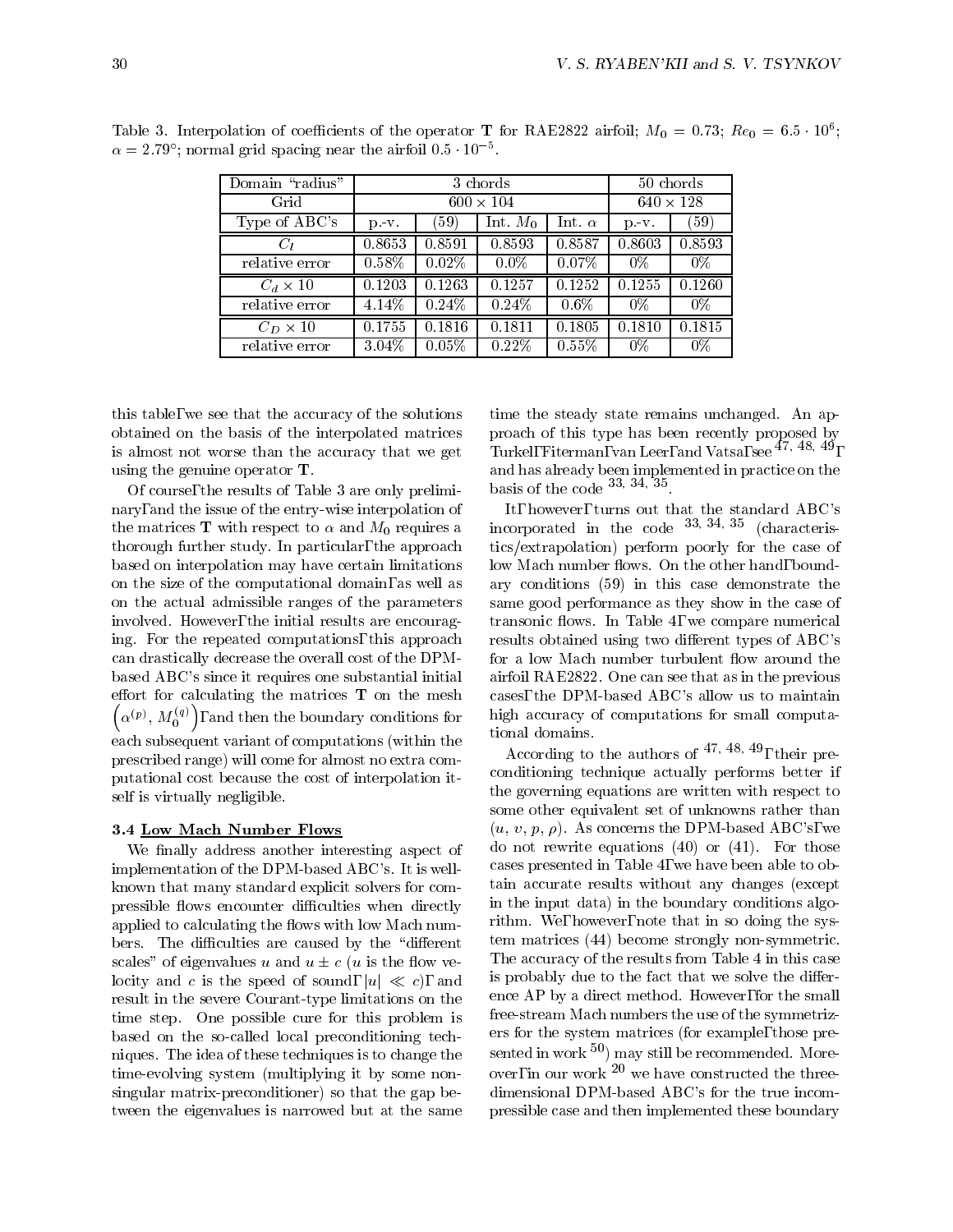| Domain "radius"  | 2.5 chords      |                     | 20 chords       |        |  |
|------------------|-----------------|---------------------|-----------------|--------|--|
| Grid             | $320 \times 64$ |                     | $320 \times 64$ |        |  |
| Type of ABC's    | $p - v$ .       | (59)                | $p - v$ .       | (59)   |  |
| $C_l$            | 0.5708          | 0.5387              | 0.5419          | 0.5390 |  |
| relative error   | $5.3\%$         | $0.05\%$            | $0\%$           | $0\%$  |  |
| $C_d$            | $-0.0005$       | $\overline{0.0016}$ | 0.0014          | 0.0016 |  |
| relative error   | ???             | $0\%$               | $0\%$           | $0\%$  |  |
| $C_D \times 100$ | 0.5676          | 0.7761              | 0.7551          | 0.7764 |  |
| relative error   | 24.8%           | $0.03\%$            | 0%              | 0%     |  |

Table 4. Low Mach number turbulent how around  $RAE2822$  airfoil;  $M_0 = 0.01$ ;  $R_0 = 0.5 \cdot 10^{\circ}$ ;  $\alpha = 2.79$ ; normal grid spacing near the airfoil  $0.6 \cdot 10^{-5}$ .

conditions along with the compressible solver for a very low Mach number  $(M_0 = 0.01)$ . In this case, the DPM-based boundary conditions performed as well as they do for the higher subsonic and transonic Mach numbers (see  $^{20}$ ).

#### 3.5 Three-Dimensional Flows

So far, we have been mostly describing the twodimensional algorithms and the two-dimensional results. In our work  $19, 20$  (see also  $21, 22$ ), we have constructed and implemented the nonlocal DPMbased ABC's for three-dimensional steady-state viscous flows (perhaps, the most important case from the standpoint of current computational practice).

As can be seen from Section 2, the ABC's algorithm basically consists of two parts. The first part may be called geometrical, it comprises the construction of the grid sets  $\mathcal{M}_{in}$ ,  $\mathcal{M}_{ex}$ ,  $\mathcal{N}_{in}$ ,  $\mathcal{N}_{ex}$ ,  $\gamma$ , collocation grid  $\omega$ , all the necessary interpolation operations  $(\mathbf{R}_{\Gamma_{\omega}}, \mathbf{R}_{\omega \nu}, \mathbf{R}_{\nu_1 \mathcal{N}_{ex}})$ , and continuation  $\pi_{\gamma \omega}$ . The second part is computational, it consists of the cross-stream transforms (e.g., discrete Fourier) and the solution of systems (46), (48).

The principle differences between the twodimensional case and the three-dimensional case are mostly concentrated in the first (geometrical) part, whereas the second (numerical) part changes only quantitatively. The computational geometry is obviously more cumbersome for the case of three space dimensions than it is for the case of two space dimensions. Moreover, there is a qualitative difference between interpolation along the one-dimensional curve, which constitutes the artificial boundary in two dimensions and which does not differ from the straight line when it comes to the issue of internal geometry, and interpolation along the two-dimensional curvilinear surface, which constitutes the articial boundary in three dimensions and which has a nontrivial internal geometry. In practice, our computations  $19, 20$  show that although the geometrical part of the algorithm for three space dimensions is more complicated, it is still universal in the sense that the same procedure serves a variety of artificial boundaries with different shapes; moreover, this geometrical part also turns out numerically cheap.

The major difference between the two- and threedimensional cases for the computational part of the algorithm is that we basically add another crossstream direction (in the case of a three-dimensional wing, for example, it may be a span-wise direction). Then, we separate the variables in the AP by transforming in both cross-stream and span-wise directions and obtain a family of one-dimensional systems of type (46) with boundary conditions (48) that formally looks exactly the same although the matrices are of order five and depend on a pair of parameters (wavenumbers) rather than on only one parameter k. The numerical part of the ABC's algorithm in three space dimensions also appears universal in the sense that it does not depend on the shape of the specific computational domain. The details of the three-dimensional DPM-based algorithm, as well as various computational results, can be found in our recent paper <sup>-</sup> . Here, we reproduce only one numerical example.

We consider a steady-state flow of viscous compressible gas around the ONERA M6 wing. We use the NASA-developed code by Vatsa, et al.  $51$  to integrate the thin-layer equations on a one-block curvilinear C-O type grid generated around the wing (the geometric setup for three space dimension is delineated in our work  $^{19, 20}$ ). The code  $^{51}$  is similar to the one  $33, 34, 35$  that we used for two-dimensional computations, it is based on the central-difference finite-volume discretization in space with the firstand third-order artificial dissipation. Pseudo-time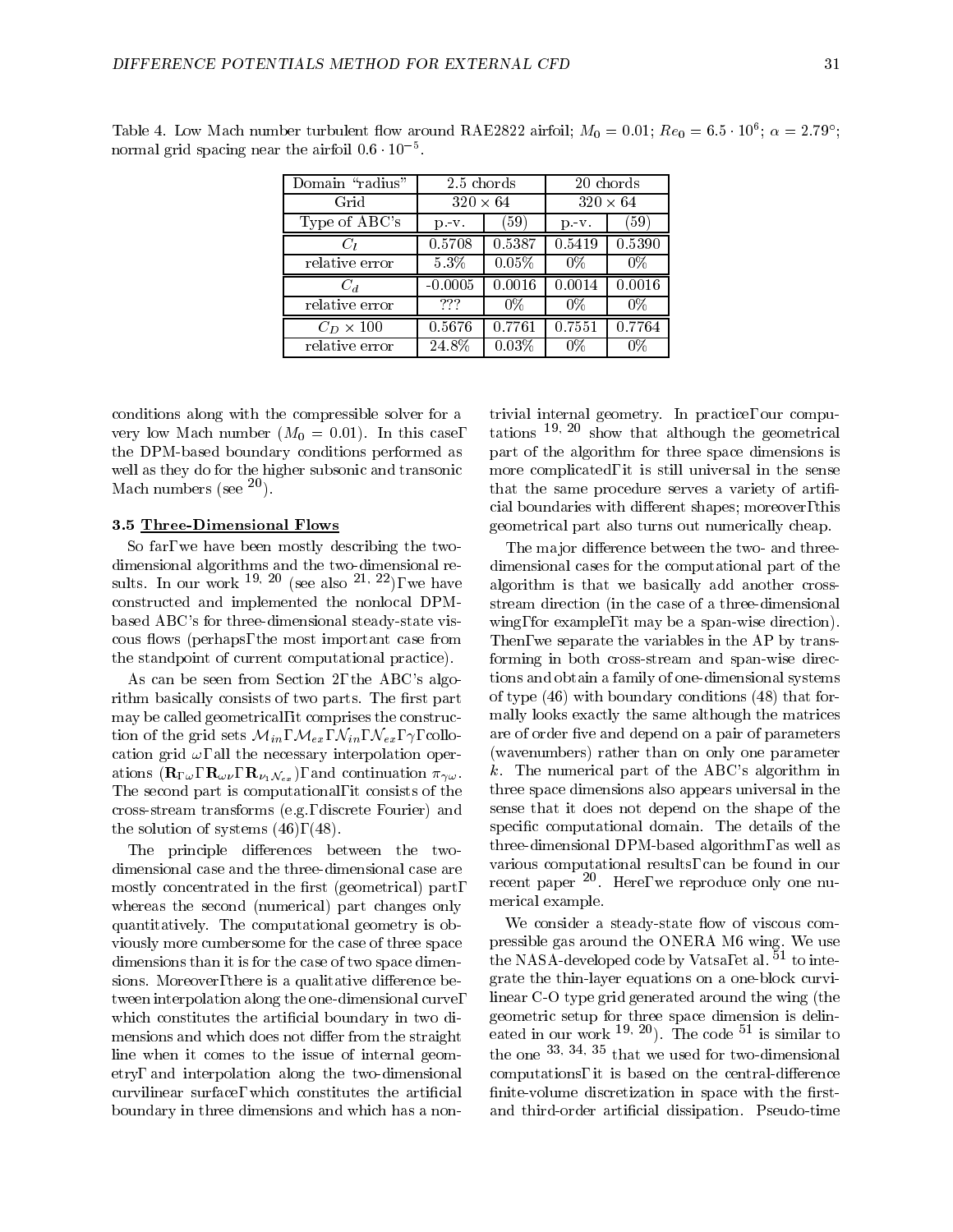| Domain "radius"            | 3 root chords             |          | 10 root chords            |        |  |
|----------------------------|---------------------------|----------|---------------------------|--------|--|
| Grid                       | $197 \times 49 \times 33$ |          | $209 \times 57 \times 33$ |        |  |
| Type of ABC's              | standard                  | DPM      | $\mathrm{standard}$       | DPM    |  |
| Full lift, $C_L$           | $0.298 \pm 0.004$         | 0.2798   | 0.2805                    | 0.2786 |  |
| Relative error             | $6.24\% \pm 1.43\%$       | $0.43\%$ | 0%                        | $0\%$  |  |
| Full drag, $C_D \times 10$ | $0.168 \pm 0.008$         | 0.1537   | 0.1542                    | 0.1531 |  |
| Relative error             | $8.95\% \pm 5.19\%$       | $0.39\%$ | $0\%$                     | $0\%$  |  |

Table 5. Comparison with the standard characteristics-base boundary conditions for a turbulent flow around the ONERA M6 wing:  $M_0 = 0.84$ ;  $Re_0 = 11.7$  T0°;  $\alpha = 3.06$ 

iterations are used for obtaining the steady-state solution; the integration in time is done by the five-stage Runge-Kutta algorithm (with the Courant number calculated locally) supplemented by the residual smoothing. For the purpose of accelerating the convergence, the multigrid methodology is implemented; in our computations we used three subsequent grid levels with V cycles; the full multigrid methodology (FMG) could be employed as well. In addition, we use the preconditioning technique  $52$  to improve the convergence to steady state. We implement the DPM-based ABC's on the finest level of multigrid on the final FMG stage; the boundary data for coarser levels are provided by the coarsening procedure. As mentioned above, the implementation of the ABC's was direct, i.e., it did not require the calculation of the matrices T. Moreover, even on the finest level we implement the DPM-based ABC's only on the first and the last Runge-Kutta stages, which seems to make very little difference compared to the implementation on all five stages; the boundary data for the three intermediate stages are provided from the DPM-based ABC's on the first stage. Unlike the two-dimensional case, the standard treatment of the external boundary in three dimensions is based on merely the locally one-dimensional characteristics analysis and extrapolation (the point-vortex model is not applicable).

We have conducted the computations for a standard three-dimensional transonic test case for the ONERA M6 wing:  $M_0 = 0.84$ ;  $Re_0 = 11.7$  $10^{-1}$ ;  $\alpha = 3.06$  . The solution was calculated for qu two different computational domains of the average radii of approximately 10 and 3 root chords of the wing, respectively. The results summarized in Table 5 clearly demonstrate that for the small computational domains the DPM-based ABC's generate much more accurate solutions that the standard (characteristics-based) boundary conditions

do. Note, the grids for the different domains have different dimensions, and the smaller  $137 \times 43 \times 33$ grid (3 root chords) is now an exact subset of the  $\frac{1}{200}$   $\sim$   $\frac{1}{200}$   $\sim$   $\frac{1}{20}$   $\frac{1}{200}$   $\frac{1}{200}$   $\frac{1}{200}$   $\frac{1}{200}$   $\sim$   $\frac{1}{200}$   $\sim$   $\frac{1}{200}$   $\sim$   $\frac{1}{200}$   $\sim$   $\frac{1}{200}$   $\sim$   $\frac{1}{200}$   $\sim$   $\frac{1}{200}$   $\sim$   $\frac{1}{200}$   $\sim$   $\frac{$ is done in order to eliminate any influence that the change of the grid in the near field could possibly exert on the solution.

Besides the improvement of accuracy, the application of the DPM-based ABC's to transonic flow computations on the small (3 root chords) computational domain yielded much higher convergence rate of the residual (continuity equation), as well as much faster convergence of other quantities, including those deemed as sensitive, e.g., the number of supersonic points in the domain. In Figures 10a and 10b, we show the convergence history for this supercritical flow variant. One can see that the convergence for the standard boundary conditions is poor; therefore the corresponding force coefficients in Table 5 are given with the error bands indicated.

For the 10 root chords domain, the DPM-based ABC's also provide for some convergence speedup, although the difference between the two  $ABC$ 's techniques is less dramatic here. This is reasonable because one could generally expect that the bigger the computational domain, the smaller is the influence that the external boundary conditions exert on the numerical procedure. The convergence history for the 10 root chords computations is shown in Figures 11a and 11b.

Note, from Figure 10b one can conclude that on the small domain the two algorithms converge to quite different solutions, whereas Figure 11b allows one to assume that on the big domain the final solutions are close to one another. The data from Table 5 corroborate these conclusions. This behavior again fits into the aforementioned concept that the impact of the ABC's decreases as the domain size increases.

As concerns the computational cost of the threedimensional DPM-based ABC's, we note that by ap-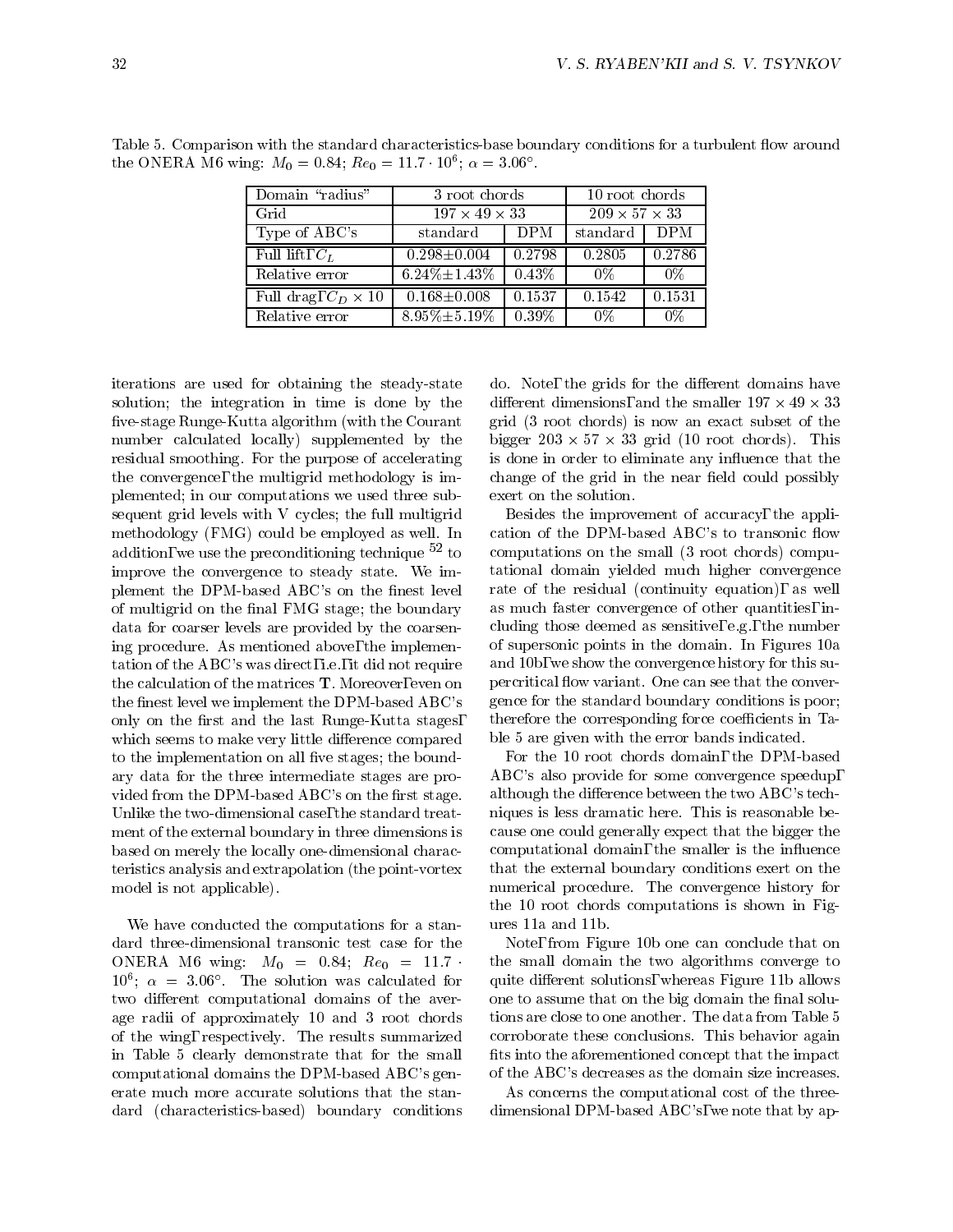

Figure 10a. ONERA M6:  $M_0 = 0.84$ ,  $Re_0 = 11.7$ .  $10^{\circ}$ ,  $\alpha = 3.06$  . Convergence mstory for the residual  $\beta$ of the continuity equation. Average domain "radius"  $\frac{15}{3}$  of root chords of the wing; grid 197  $\land$  49  $\land$  99.





Figure 11a. ONERA M6:  $M_0 = 0.84$ ,  $Re_0 = 11.7$  $10^{\circ}$ ,  $\alpha = 3.06$  . Convergence mstory for the residual of the continuity equation. Average domain "radius" is 10 root chords of the wing, grid 209  $\land$  91  $\land$  99.



Figure 10b. ONERA M6:  $M_0 = 0.84$ ,  $Re_0 = 11.7$ .  $10, \alpha = 3.06$ . Convergence mstory for the number  $10$ of supersonic nodes in the domain. Average domain  $\lceil \frac{1}{2} \rceil$  and  $\lceil \frac{1}{2} \rceil$  of chords of the wing; grid 197- $\lceil \frac{1}{2} \rceil$ 33.

plying this procedure only on the first and the last Runge-Kutta stages and only on the finest multigrid level, the total number of the required calculations of generalized potential has been brought to a minimum. In so doing, the average cost of application of the DPM-based ABC's adds about  $20{\text -}25\%$  of the CPU time to the cost of the same procedure with the standard (characteristics-based) boundary conditions. This extra expense is not high (taking into account the improvement of accuracy); moreover, it can often be compensated for and even noticeably prevailed over by the convergence acceleration and the reduction of the domain size. Besides, to ex-

 $\lceil \text{radius} \rceil$  is 10 root chords of the wing; grid 209  $\times$ Figure 11b. ONERA M6:  $M_0 = 0.84$ ,  $Re_0 = 11.7$ .  $10$ ,  $\alpha = 3.06$ . Convergence mstory for the number of supersonic nodes in the domain. Average domain  $31 \times 33$ .

plicitly decrease the computational cost associated with the DPM-based ABC's the entry-wise interpolation of boundary operators (see above) and/or the multiresolution-based methodologies (see  $19, 22$ ) can be used. We expect that the latter can also be employed when implementing the DPM-based ABC's for multi-block grids.

### 4 Concluding Remarks

The DPM-based approach provides for a geometrically universal and robust means to set the ABC's for steady-state external flow computations. These ABC's enable one to essentially decrease the size of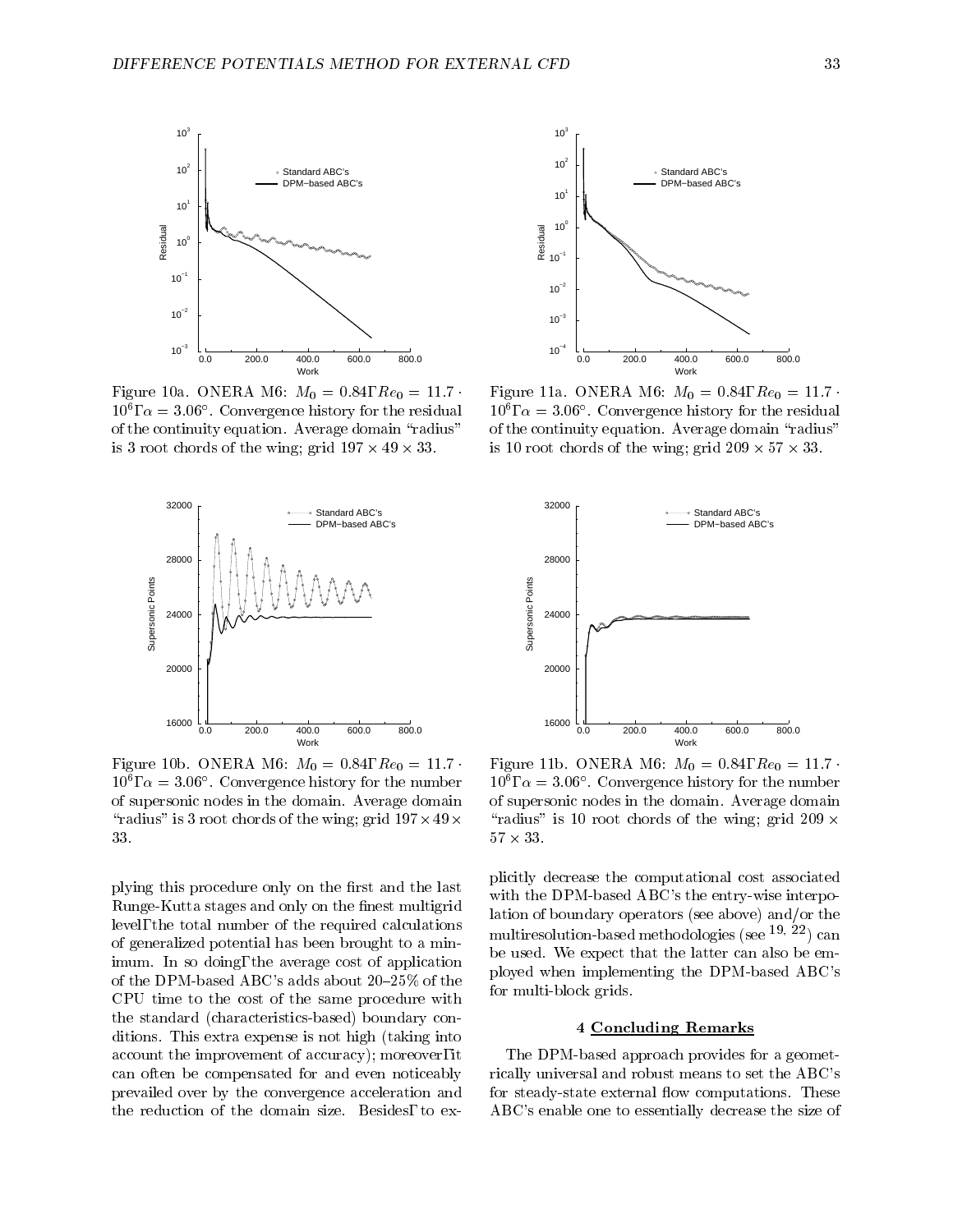the computational domain (for the case of steadystate viscous flows) in comparison with the domains that can be used with standard boundary conditions. This implies the possibility to improve the accuracy of computations without increasing their cost or to reduce the total cost of computations without decreasing the accuracy. Moreover, the total computational cost may also be essentially reduced because of the convergence speedup that is accounted for by usage of the DPM-based ABC's. We also emphasize that the DPM-based ABC's apply to the computational domains of irregular shape with equal ease and that the practical implementation of these boundary conditions is easy from the algorithmic standpoint. In particular, it takes a relatively little effort to supplement some already existing code by the new DPM-based ABC's. Altogether, these properties make the DPM-based ABC's a very attractive tool for external flow computations.

The next big challenge would, of course, be extending the DPM-based approach to the case of time-dependent problems. As mentioned above, a nonlocality of the boundary conditions in time. (In particular class of such problems, namely, the fluid flows oscillating in time, has been studied in  $17$ . In practice, this formulation originates, e.g., from the well-known problem of pitching airfoil. Analogously to the steady-state case, the ABC's of <sup>17</sup> also connect the values of the solution at the penultimate and outermost rows of the grid (e.g., C-grid); how ever, it is done for the entire time interval  $T$  equal to one period. To obtain the ABC's in  $^{17}$ , we first approximate the data on - [t0; t0 <sup>+</sup> <sup>T</sup> ] (t0 is arbitrary) by some periodic in time vector-function in the sense of least squares. The approximant obviously appears to be the Fourier series of the actual  $\alpha$  at  $\alpha$  on  $\alpha$ ,  $\alpha$  of  $\alpha$  is the parameter of  $\alpha$  is the property of  $\alpha$ riod <sup>T</sup> is known in advance, and that there are no other essential time-dependent effects in the model, we implement the Fourier transform in time and end up with the family of "steady-state" systems. Each member of this family has, generally speaking, complex coefficients but can nevertheless be treated analogously to how it is done above, so that the resulting boundary conditions in the frequency domain are obtained in the form (59). Then, implementing the inverse Fourier transform we obtain the ABC's in time domain. When the problem is discretized in time, both direct and inverse transforms are discrete as well, and the aforementioned family of "steadystate" systems is finite, which gives us a way to practically calculate the ABC's. Clearly, the DPM-based ABC's of  $^{17}$  appear to be nonlocal in both space and time. However, the nonlocality in time is limited by the interval  $T$  equal to one period.

As concerns the case of general time-dependent flows, for which we do not do any initial assumptions (like periodicity) about the behavior of the solution, it is, of course, more complicated and more difficult to handle. The main obstacle here is the nonlocality of the ABC's in time. Unlike the periodic case, the exact ABC's for the general time-dependent problem would formally require storing all the preceding information on the artificial boundary from  $t=0$  to  $t = t_{final}$ . As the solution develops in time, such boundary conditions would become more and more expensive from the standpoints of both memory and computer time, which is required for processing the constantly growing amount of boundary data. The estimated high computational cost severely limits the possibilities of developing the exact ABC's for time-dependent problems and makes most of the available constructions of such boundary conditions practically infeasible for any long-term runs.

. In incorporated in the formulation of the problem from Clearly, the crucial issue for any time-dependent ABC's algorithm is how to effectively restrict the nonlocality of the boundary conditions in time  $\sim$ time-periodic formulation of 17, this restriction was the very beginning.) A promising approach based on implementation of the Laplace transform in time and then on usage of special recursion relations for calculating the convolutions with the kernels of nonlocal operators has recently been proposed by Sofronov in <sup>53</sup> . The limitation of this technique is the requirement that the boundary should be of some regular, e.g., linear, shape. There are several other approaches to this problem, none of which has been studied thoroughly yet, although each one may in principle appear useful. One approach is based on the idea of an articial periodic formulation in time. It is analogous to what we do for the cross-stream space coordinates in the steady-state problem. Basically, we introduce some error, which is controlled by the value of the period, and in so doing obtain finite formulation of the problem which is available for the numerical treatment (see Section 2). Note, the idea of an articial periodic formulation in time was earlier proposed by Lax in T. Other possible approaches could be based on some properties of solutions relevant to particular classes of equations (systems). For example, one can make use of lacunas that exist in the solutions of hyperbolic equations, or exploit the exponential decay of coefficients of the Green operator as the time interval increases, which is relevant to parabolic equations. More details on these and analogous approaches can be found in the work 11, in which they have been rst proposed, as well as in the reviews  $\lnot$   $\lnot$  .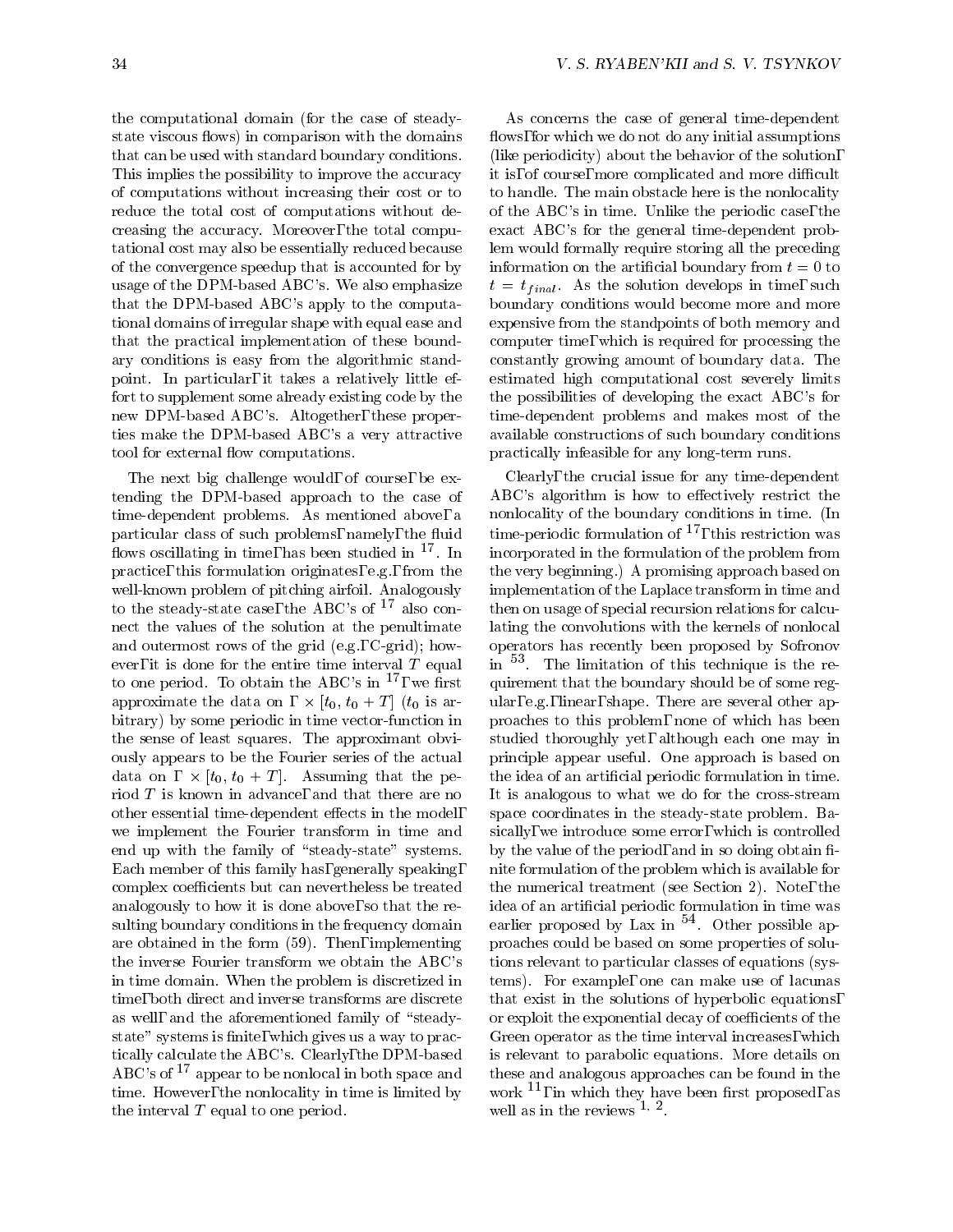We emphasize that the issue of ABC's for timedependent problems is important not only in CFD, but in many other areas of scientic computing. For example, the problems of computational acoustics and aeroacoustics (Helmholtz, wave, or linearized Euler equations), as well as the problems of electromagnetic waves propagation (Maxwell equations), present signicant mathematical interest and also attract more and more attention of the practitioners. Effective algorithms for handling unbounded domains are required for such problems in both single-mode (Helmholtz-type) and wide-band (as a rule, time domain) formulations. For the time domain algorithms, the restriction of nonlocality of the ABC's in time obviously acquires particular importance and presents a major challenge for the future research. Among many interesting links that connect this problem to other areas of computational mathematics we would like to point out one. Namely, one of the principle elements of the construction of highly accurate and numerically efficient DPM-based ABC's for time-dependent problems would be to calculate the Calderon projections for the schemes that are able of clear capturing the lacunas relevant to the solutions of hyperbolic equations (systems). In turn, the ideas for constructing such schemes seem to be closely related to another group of ideas and techniques associated with the genuinely multidimensional methods. The latter are intensively studied now, especially in CFD, where these methods present a major hope for the drastic increase of efficiency of the multigrid solvers (see  $^{46}$ ).

#### Acknowledgments

The authors are very thankful to Saul Abarbanel of Tel-Aviv University, Alvin Bayliss of North western University, David Gottlieb of Brown Uni versity, Bertil Gustafsson of Uppsala University, Dmitrii Kamenetskii of Keldysh Institute for Applied Mathematics, Russian Academy of Sciences, David Sidilkover of ICASE, NASA Langley Research Center, Ivan Sofronov of Keldysh Institute for Applied Mathematics, Russian Academy of Sciences, R. Charles Swanson of NASA Langley Research Center, James L. Thomas of NASA Langley Research Center, Eli Turkel of Tel-Aviv University, and Veer Vatsa of NASA Langley Research Center for the numerous fruitful discussions on the subject of this paper and for their most helpful suggestions and comments. Our special thanks to Eli Turkel, R. Charles Swanson, and Veer Vatsa for giving us an opportunity to use their multigrid Navier-Stokes codes and to Edward Parlette of Vigyan, Inc. for his most valuable help in generating the threedimensional grids.

We are most grateful to the Editor of the volume Mohamed Hafez of UC Davis for inviting and encouraging us to write this review.

### References

- 1. Tsynkov, S. V., "Artificial Boundary Conditions Based on the Difference Potentials Method," NASA Technical Memorandum No. 110265, Langley Research Center, July 1996.
- 2. Tsynkov, S. V., "Numerical Solution of Problems on Unbounded Domains and Application of the Difference Potentials Method," submitted to Applied Numerical Mathematics.
- 3. Givoli, D., "Non-reflecting Boundary Conditions," Journal of Computational Physics, 94  $(1991)$  pp. 1-29.
- 4. Givoli, D., Numerical Methods for Problems in Infinite Domains, Elsevier, Amsterdam, 1992.
- 5. Calderon, A. P., "Boundary-Value Problems for Elliptic Equations," in Proceedings of the Soviet-American Conference on Partial Differential Equations at Novosibirsk, Fizmatgiz, Moscow, 1963, pp. 303-304.
- 6. Seeley, R. T., "Singular Integrals and Boundary Value Problems," American Journal of Mathematics, 88 (1966) pp.  $781{-}809$ .
- 7. Ryaben'kii, V. S., "Boundary Equations with Projections," Russian Mathematical Surveys, 40 (1985) pp.  $147-183$ .
- 8. Ryaben'kii, V. S., Difference Potentials Method for Some Problems of Continuous Media Mechanics, Nauka, Moscow, 1987 (in Russian).
- 9. Ryaben'kii, V. S., "Difference Potentials Method and its Applications," Math. Nachr., 177 (1996) pp. 251-264.
- 10. Mikhlin, S. G., Morozov, N. F., and Paukshto, M. V., "The Integral Equations of the Theory of Elasticity," B. G. Teubner Verlagsgesellschaft, Stuttgart, 1995.
- 11. Ryaben'kii, V. S., "Exact Transfer of Boundary Conditions," Computational Mechanics of Solids, Issue 1 (1990) pp. 129–145 (in Russian).
- 12. Tsynkov, S. V., "Boundary Conditions at the External Boundary of the Computational Domain for Subsonic Problems in Computational main for Subsonic Problems in Computational Problems in Computational Problems in Computational Problems in Co Fluid Dynamics," Keldysh Institute of Applied Mathematics, U.S.S.R. Academy of Sciences, Preprint 108, Moscow, 1990 (in Russian).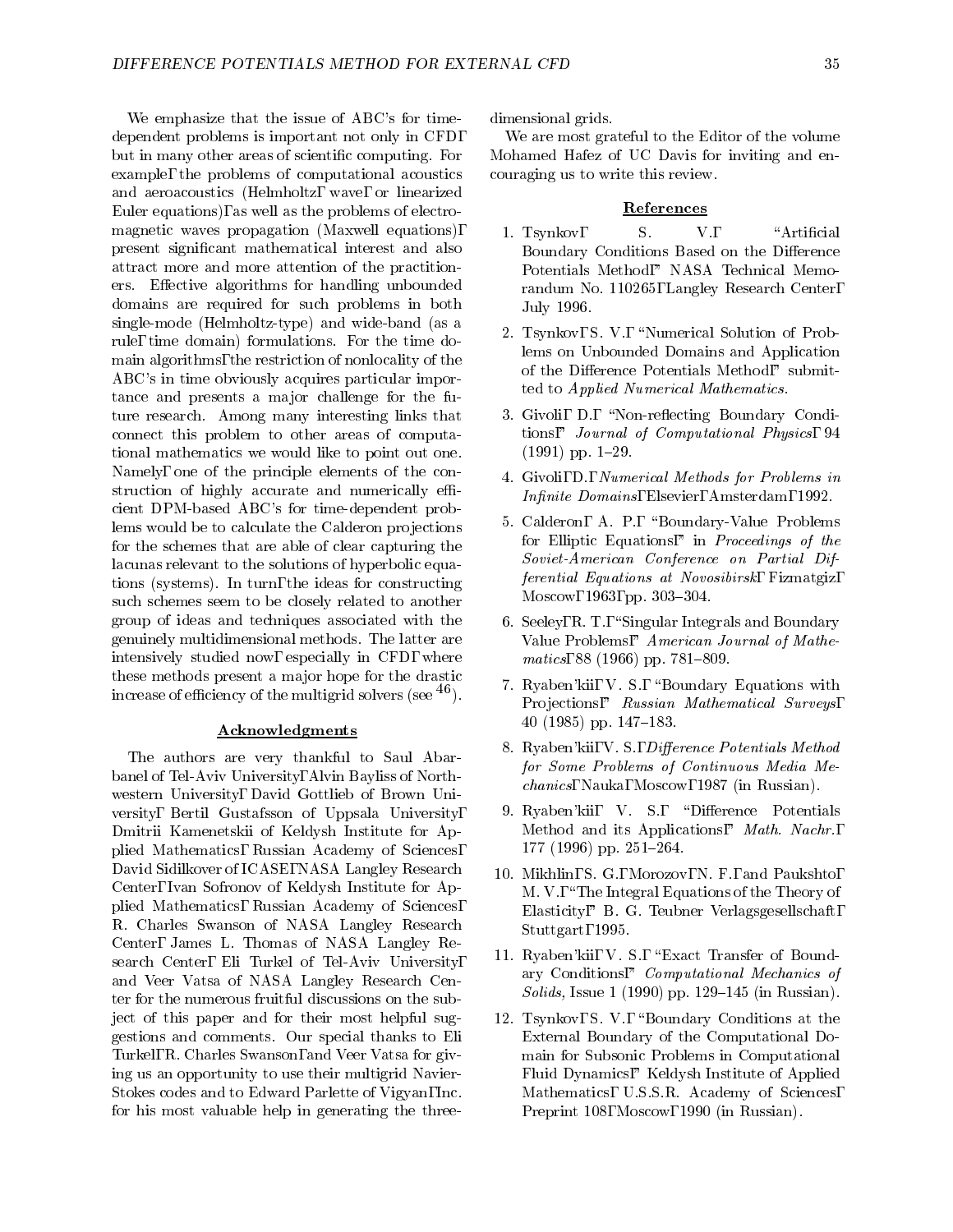- 13. Tsynkov, S. V., "An Implementation of the Potential Flow Model in Setting the External Boundary Conditions for the Euler Equations. Part I," Keldysh Institute of Applied Mathematics, U.S.S.R. Academy of Sciences, Preprint 40, Moscow, 1991 (in Russian).
- 14. Sofronov, I. L., and Tsynkov, S. V., "An Implementation of the Potential Flow Modelin Setting the External Boundary Conditions for the Euler Equations. Part II," Keldysh Institute of Applied Mathematics, U.S.S.R. Academy of Sciences, Preprint 41, Moscow, 1991 (in Russian).
- 15. Sofronov, I. L., \A Rapidly Converging Method for Solving the Euler Equation," Computational Mathematics and Mathematical Physics,  $31$  (1991) pp. 66-78.
- 16. Godunov, S. K., and Gordienko, V. M., \The Green Matrix of a Boundary-Value Problem for Ordinary Differential Equations," Russian Mathematical Surveys, 39 (1984) pp.  $45-85$ .
- 17. Tsynkov, S. V., "Artificial Boundary Conditions for Computation of Oscillating External Flows," to appear in SIAM Journal on Scientific Computing (1997). Also see: NASA Technical Memorandum No. 4714, Langley Research Center, August 1996.
- 18. Ryaben'kii, V. S., and Tsynkov, S. V., \Articial Boundary Conditions for the Numerical Solution of External Viscous Flow Problems," SIAM Journal on Numerical Analysis,  $32$  (1995) pp. 1355-1389.
- 19. Vatsa, V. N., and Tsynkov, S. V., "An Improved Treatment of External Boundary for Three-Dimensional Flow Computations," AIAA Paper No. 97-2074, June 1997.
- 20. Tsynkov, S. V., "External Boundary Conditions for Three-Dimensional Problems of Computational Aerodynamics," NASA Technical Memorandum No. 110337, Langley Research Center, March 1997; also submitted to SIAM Journal on Scientic Computing.
- 21. Tsynkov, S. V., "Nonlocal Artificial Boundary Conditions for Computation of External Viscous Flows," in: Computational Fluid Dynamics'96, Proceedings of the Third ECCOMAS CFD Conference, September 9-13, 1996, Paris, France, J.-A. Desideri, C. Hirsch, P. Le Tallec, M. Pandolfi, and J. Périaux, eds., John Wiley  $&$  Sons, 1996, pp. 512-518.
- 22. Tsynkov, S. V., "Artificial Boundary Conditions for Infinite-Domain Problems," to appear in Proceedings of the ICASE/LaRC Workshop on Barriers and Challenges in Computational Fluid Dynamics, Hampton, August 5-7, 1996, M. D. Salas et al., eds., Kluwer Academic Publishers, 1997.
- 23. Hörmander, L., Linear Partial Differential Operators, Springer-Verlag, Berlin, 1963.
- 24. Vladimirov, V. S., Equations of Mathematical Physics, Dekker, New York, 1971.
- 25. Reznik, A. A., \Approximation of Surface Potentials of Elliptic Operators by Difference Potentials," Soviet Mathematics Doklady, 25  $(1982)$  pp. 543-545.
- 26. Tsynkov, S. V., "An Application of Nonlocal External Conditions to Viscous Flow Computations," Journal of Computational Physics, 116  $(1995)$  pp.  $212-225$ .
- 27. Tsynkov, S. V., Turkel, E., and Abarbanel, S., "External Flow Computations Using Global Boundary Conditions," AIAA Journal, 34 (1996) pp. 700-706. Also see: AIAA Paper No. 95-0562, January 1995.
- 28. Tsynkov, S. V., "Construction of Artificial Boundary Conditions Using Difference Potentials Method," to appear in Proceedings of the International Conference on Optimization of Finite-Element Approximations, June  $25{-}29$ , 1995, St.-Petersburg, Russia.
- 29. Tsynkov, S. V., "Nonlocal Artificial Boundary Conditions Based on the Difference Potentials Method," in Proceedings of the Sixth International Symposium on Computational Fluid Dynamics, IV, pp. 114-119, September 4-8, 1995, Lake Tahoe, Nevada.
- 30. Ryaben'kii, V. S., "Necessary and Sufficient Conditions for Good Definition of Boundary Value Problems for Systems of Ordinary Difference Equations," U.S.S.R. Computational Mathematics and Mathematical Physics, 4  $(1964)$  pp.  $43{-}61$ .
- 31. Ryaben'kii, V. S., and Tsynkov, S. V., \An Effective Numerical Technique for Solving a Special Class of Ordinary Difference Equations," Applied Numerical Mathematics, 18  $(1995)$  pp.  $489-501$ .
- 32. Agoshkov, V. I., "Domain Decomposition Techniques for Problems in Mathematical Physics,"